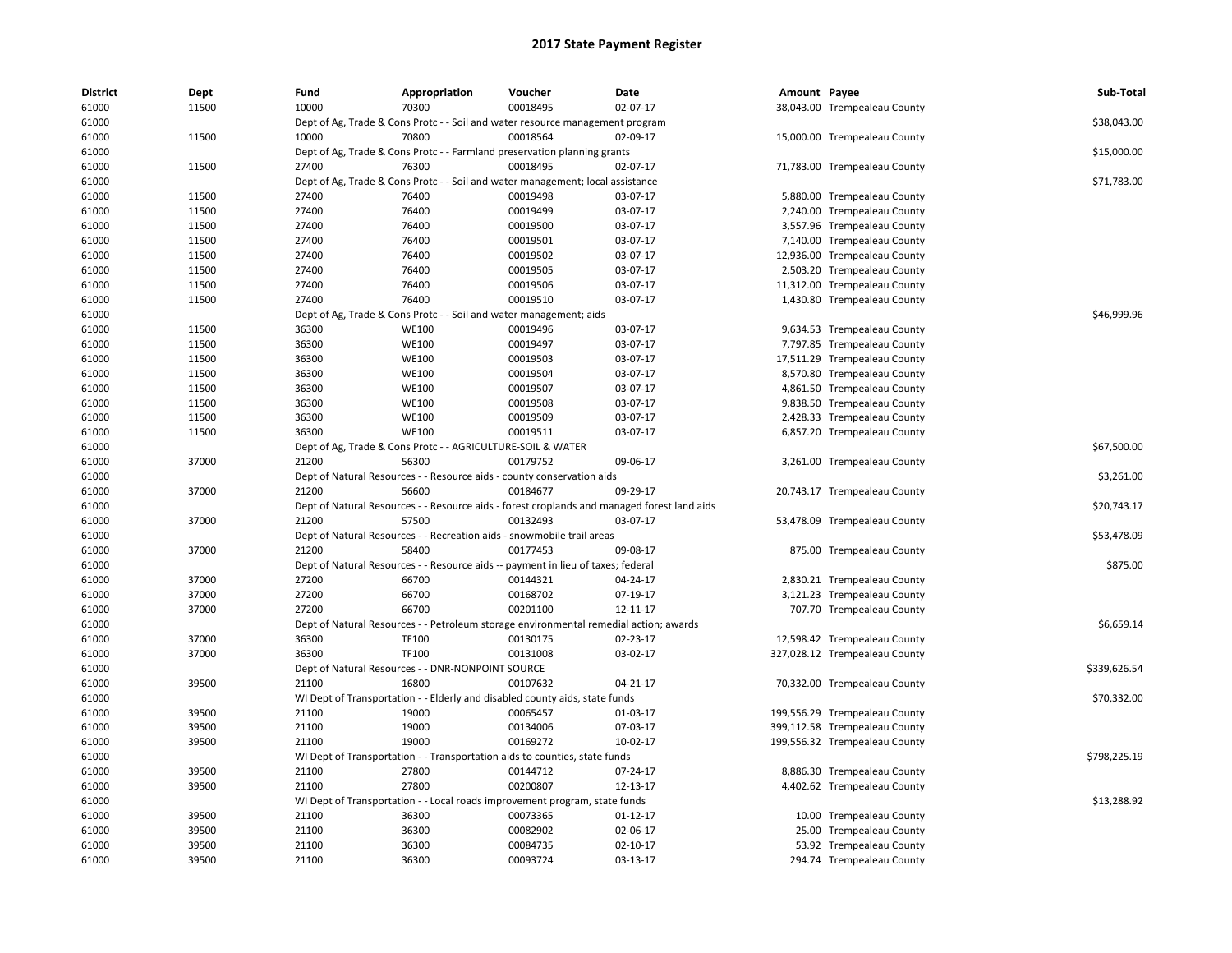| <b>District</b> | Dept  | Fund  | Appropriation                                                                       | Voucher  | Date                                                                                                    | Amount Payee |                               | Sub-Total      |
|-----------------|-------|-------|-------------------------------------------------------------------------------------|----------|---------------------------------------------------------------------------------------------------------|--------------|-------------------------------|----------------|
| 61000           | 39500 | 21100 | 36300                                                                               | 00113524 | 05-04-17                                                                                                |              | 2.00 Trempealeau County       |                |
| 61000           | 39500 | 21100 | 36300                                                                               | 00125652 | 06-07-17                                                                                                | 50.00        | <b>Trempealeau County</b>     |                |
| 61000           | 39500 | 21100 | 36300                                                                               | 00192277 | 11-14-17                                                                                                |              | 3.00 Trempealeau County       |                |
| 61000           |       |       | WI Dept of Transportation - - State highway rehabilitation, state funds             |          |                                                                                                         |              |                               | \$438.66       |
| 61000           | 39500 | 21100 | 36500                                                                               | 00099728 | 03-23-17                                                                                                | 525.00       | <b>Trempealeau County</b>     |                |
| 61000           | 39500 | 21100 | 36500                                                                               | 00154939 | 08-15-17                                                                                                | 432.00       | <b>Trempealeau County</b>     |                |
| 61000           | 39500 | 21100 | 36500                                                                               | 00083614 | 02-08-17                                                                                                | 525.00       | <b>Trempealeau County</b>     |                |
| 61000           | 39500 | 21100 | 36500                                                                               | 00083617 | 02-08-17                                                                                                | 525.00       | <b>Trempealeau County</b>     |                |
| 61000           | 39500 | 21100 | 36500                                                                               | 00112542 | 05-02-17                                                                                                |              | 1,085.00 Trempealeau County   |                |
| 61000           | 39500 | 21100 | 36500                                                                               | 00138652 | 06-30-17                                                                                                | 432.00       | <b>Trempealeau County</b>     |                |
| 61000           | 39500 | 21100 | 36500                                                                               | 00160121 | 11-01-17                                                                                                | 432.00       | <b>Trempealeau County</b>     |                |
| 61000           | 39500 | 21100 | 36500                                                                               | 00177797 | 10-11-17                                                                                                | 432.00       | <b>Trempealeau County</b>     |                |
| 61000           | 39500 | 21100 | 36500                                                                               | 00183104 | 10-24-17                                                                                                |              | 432.00 Trempealeau County     |                |
| 61000           |       |       | WI Dept of Transportation - - Highway system management and operations, state funds |          |                                                                                                         |              |                               | \$4,820.00     |
| 61000           | 39500 | 21100 | 96100                                                                               | 00150308 | 08-09-17                                                                                                |              | 340,417.83 Trempealeau County |                |
| 61000           |       |       |                                                                                     |          | WI Dept of Transportation - - Highways, bridges and local transportation assistance clearing account    |              |                               | \$340,417.83   |
| 61000           | 39500 | 21100 | 36800                                                                               | 00070586 | 01-04-17                                                                                                |              | 3,617.68 Trempealeau County   |                |
| 61000           | 39500 | 21100 | 36800                                                                               | 00074665 | 01-17-17                                                                                                |              | 864.18 Trempealeau County     |                |
| 61000           | 39500 | 21100 | 36800                                                                               | 00158291 | 08-24-17                                                                                                |              | 128,931.00 Trempealeau County |                |
| 61000           | 39500 | 21100 | 36800                                                                               | 00080939 | 01-31-17                                                                                                |              | 216,624.43 Trempealeau County |                |
| 61000           | 39500 | 21100 | 36800                                                                               | 00081133 | 02-01-17                                                                                                |              | 181,479.99 Trempealeau County |                |
| 61000           | 39500 | 21100 | 36800                                                                               | 00093724 | 03-13-17                                                                                                |              | 242,960.91 Trempealeau County |                |
| 61000           | 39500 | 21100 | 36800                                                                               | 00094694 | 03-14-17                                                                                                |              | 32,891.50 Trempealeau County  |                |
| 61000           | 39500 | 21100 | 36800                                                                               | 00108636 | 04-21-17                                                                                                |              | 177,766.15 Trempealeau County |                |
| 61000           | 39500 | 21100 | 36800                                                                               | 00108965 | 04-21-17                                                                                                |              | 168,068.07 Trempealeau County |                |
| 61000           | 39500 | 21100 | 36800                                                                               | 00138652 | 06-30-17                                                                                                |              | 176,454.98 Trempealeau County |                |
| 61000           | 39500 | 21100 | 36800                                                                               | 00159195 | 08-29-17                                                                                                |              | 176,426.47 Trempealeau County |                |
| 61000           | 39500 | 21100 | 36800                                                                               | 00188345 | 11-03-17                                                                                                |              | 53,143.45 Trempealeau County  |                |
| 61000           | 39500 | 21100 | 36800                                                                               | 00198996 | 12-07-17                                                                                                |              | 100,042.55 Trempealeau County |                |
| 61000           | 39500 | 21100 | 36800                                                                               | 00199003 | 12-07-17                                                                                                |              | 1,205.08 Trempealeau County   |                |
|                 |       |       |                                                                                     |          |                                                                                                         |              |                               |                |
| 61000           | 39500 | 21100 | 36800                                                                               | 00199004 | 12-07-17                                                                                                |              | 757.10 Trempealeau County     |                |
| 61000           |       |       | WI Dept of Transportation - - Routine maintenance activities, state funds           |          |                                                                                                         |              |                               | \$1,661,233.54 |
| 61000           | 39500 | 21100 | 38000                                                                               | 00158291 | 08-24-17                                                                                                |              | 18,103.30 Trempealeau County  |                |
| 61000           | 39500 | 21100 | 38000                                                                               | 00080939 | 01-31-17                                                                                                |              | 106,054.99 Trempealeau County |                |
| 61000           | 39500 | 21100 | 38000                                                                               | 00081133 | 02-01-17                                                                                                |              | 16,564.63 Trempealeau County  |                |
| 61000           | 39500 | 21100 | 38000                                                                               | 00093724 | 03-13-17                                                                                                |              | 24.72 Trempealeau County      |                |
| 61000           | 39500 | 21100 | 38000                                                                               | 00108965 | 04-21-17                                                                                                |              | 12.08 Trempealeau County      |                |
| 61000           | 39500 | 21100 | 38000                                                                               | 00138652 | 06-30-17                                                                                                |              | 431.41 Trempealeau County     |                |
| 61000           | 39500 | 21100 | 38000                                                                               | 00159195 | 08-29-17                                                                                                |              | 43,845.86 Trempealeau County  |                |
| 61000           |       |       | WI Dept of Transportation - - Routine maintenance activities, federal funds         |          |                                                                                                         |              |                               | \$185,036.99   |
| 61000           | 39500 | 21100 | 27600                                                                               | 00099728 | 03-23-17                                                                                                |              | 0.07 Trempealeau County       |                |
| 61000           |       |       |                                                                                     |          | WI Dept of Transportation - - Local transportation facility improvement assistance, local funds         |              |                               | \$0.07         |
| 61000           | 39500 | 21100 | 28600                                                                               | 00084735 | 02-10-17                                                                                                |              | 78,566.20 Trempealeau County  |                |
| 61000           | 39500 | 21100 | 28600                                                                               | 00099728 | 03-23-17                                                                                                |              | 238,315.79 Trempealeau County |                |
| 61000           | 39500 | 21100 | 28600                                                                               | 00108636 | 04-21-17                                                                                                |              | 2,219.98 Trempealeau County   |                |
| 61000           | 39500 | 21100 | 28600                                                                               | 00108965 | 04-21-17                                                                                                |              | 2,754.44 Trempealeau County   |                |
| 61000           |       |       |                                                                                     |          | WI Dept of Transportation - - Local transportation facility improvement assistance, federal funds       |              |                               | \$321,856.41   |
| 61000           | 39500 | 21100 | 38300                                                                               | 00084735 | 02-10-17                                                                                                |              | 485.25 Trempealeau County     |                |
| 61000           | 39500 | 21100 | 38300                                                                               | 00093724 | 03-13-17                                                                                                |              | 2,652.60 Trempealeau County   |                |
| 61000           |       |       | WI Dept of Transportation - - State highway rehabilitation, federal funds           |          |                                                                                                         |              |                               | \$3,137.85     |
| 61000           | 41000 | 10000 | 11600                                                                               | 00168012 | 11-07-17                                                                                                |              | 26,709.92 Trempealeau County  |                |
| 61000           |       |       |                                                                                     |          | Department of Corrections - - Reimbursing counties for probation, extended supervision and parole holds |              |                               | \$26,709.92    |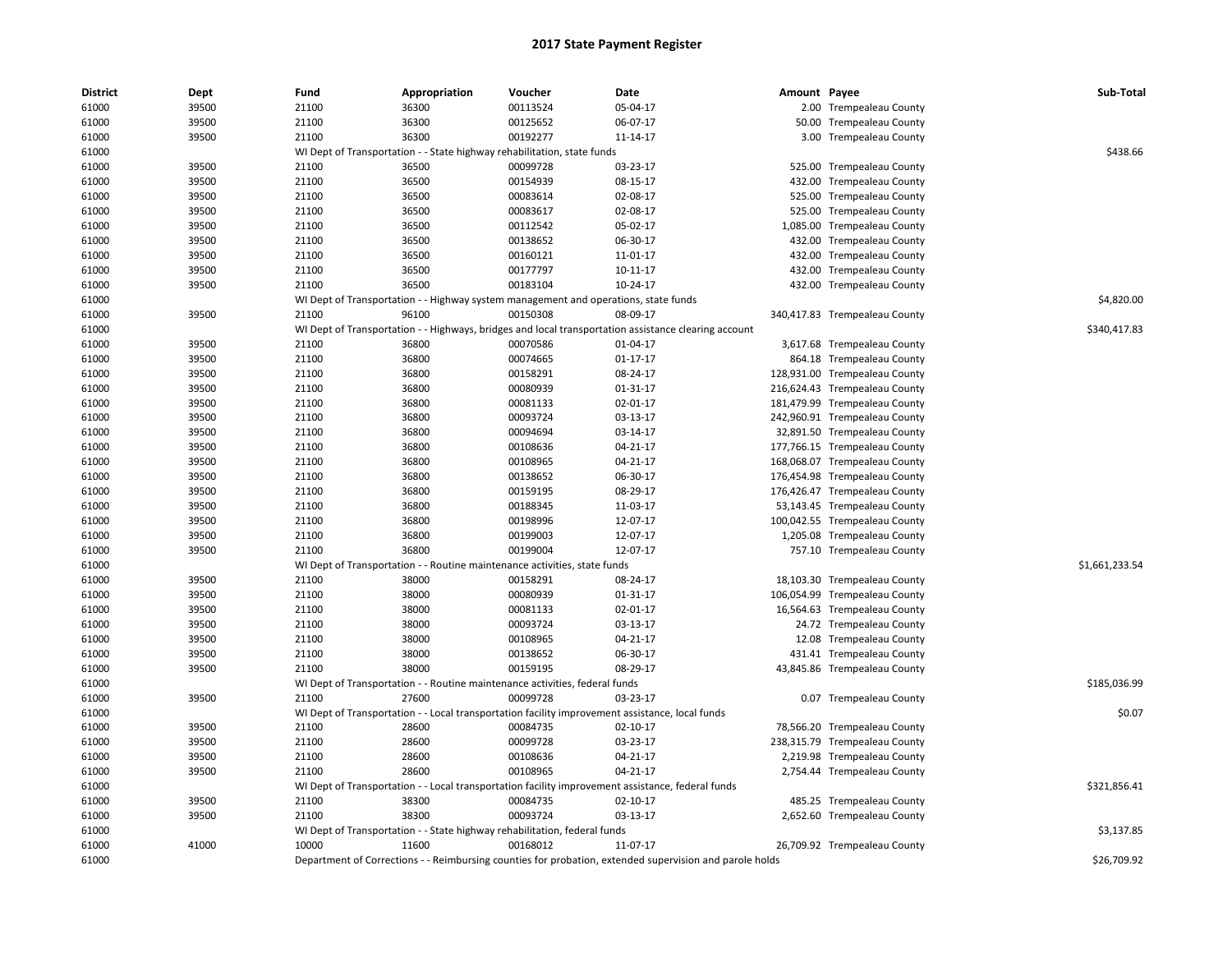| <b>District</b> | Dept  | Fund  | Appropriation                                                                | Voucher  | Date                                                                                                                                          | Amount Payee |                               | Sub-Total      |
|-----------------|-------|-------|------------------------------------------------------------------------------|----------|-----------------------------------------------------------------------------------------------------------------------------------------------|--------------|-------------------------------|----------------|
| 61000           | 43500 | 10000 | 10700                                                                        | 00086838 | 01-03-17                                                                                                                                      |              | 273.73 Trempealeau County     |                |
| 61000           | 43500 | 10000 | 10700                                                                        | 00097606 | 01-06-17                                                                                                                                      |              | 332.04 Trempealeau County     |                |
| 61000           | 43500 | 10000 | 10700                                                                        | 00106629 | $02 - 10 - 17$                                                                                                                                |              | 113.48 Trempealeau County     |                |
| 61000           | 43500 | 10000 | 10700                                                                        | 00106631 | 02-24-17                                                                                                                                      |              | 151.42 Trempealeau County     |                |
| 61000           | 43500 | 10000 | 10700                                                                        | 00113333 | 03-24-17                                                                                                                                      |              | 198.76 Trempealeau County     |                |
| 61000           | 43500 | 10000 | 10700                                                                        | 00123670 | 05-03-17                                                                                                                                      |              | 132.11 Trempealeau County     |                |
| 61000           | 43500 | 10000 | 10700                                                                        | 00130295 | 05-25-17                                                                                                                                      |              | 452.28 Trempealeau County     |                |
| 61000           | 43500 | 10000 | 10700                                                                        | 00136522 | 06-30-17                                                                                                                                      |              | 189.11 Trempealeau County     |                |
| 61000           | 43500 | 10000 | 10700                                                                        | 00142499 | 07-28-17                                                                                                                                      |              | 283.98 Trempealeau County     |                |
| 61000           | 43500 | 10000 | 10700                                                                        | 00159753 | 10-11-17                                                                                                                                      |              | 226.76 Trempealeau County     |                |
| 61000           |       |       | Department of Health Services - - Public health dispensaries and drugs       |          |                                                                                                                                               |              |                               | \$2,353.67     |
| 61000           | 43500 | 10000 | 14900                                                                        | 00137478 | 07-06-17                                                                                                                                      |              | 1,355.42 Trempealeau County   |                |
| 61000           | 43500 | 10000 | 14900                                                                        | 00154562 | 09-15-17                                                                                                                                      |              | 723.48 Trempealeau County     |                |
| 61000           | 43500 | 10000 | 14900                                                                        | 00154568 | 09-15-17                                                                                                                                      |              | 1,714.11 Trempealeau County   |                |
| 61000           | 43500 | 10000 | 14900                                                                        | 00165536 | 11-08-17                                                                                                                                      |              | 186.99 Trempealeau County     |                |
| 61000           |       |       | Department of Health Services - - Federal project operations                 |          |                                                                                                                                               |              |                               | \$3,980.00     |
| 61000           | 43500 | 10000 | 00000                                                                        | 90708    | 01-02-17                                                                                                                                      |              | 136,186.00 Trempealeau County |                |
| 61000           | 43500 | 10000 | 00000                                                                        | 90710    | 02-01-17                                                                                                                                      |              | 159,578.00 Trempealeau County |                |
| 61000           | 43500 | 10000 | 00000                                                                        | 90711    | 03-01-17                                                                                                                                      |              | 232,657.00 Trempealeau County |                |
| 61000           | 43500 | 10000 | 00000                                                                        | 90715    | 05-01-17                                                                                                                                      |              | 98,756.00 Trempealeau County  |                |
| 61000           | 43500 | 10000 | 00000                                                                        | 90716    | 06-01-17                                                                                                                                      |              | 253,124.00 Trempealeau County |                |
| 61000           | 43500 | 10000 | 00000                                                                        | 90717    | 06-15-17                                                                                                                                      |              | 35,255.00 Trempealeau County  |                |
| 61000           | 43500 | 10000 | 00000                                                                        | 90800    | 07-01-17                                                                                                                                      |              | 700,995.00 Trempealeau County |                |
| 61000           | 43500 | 10000 | 00000                                                                        | 90801    | 08-01-17                                                                                                                                      |              | 270,491.00 Trempealeau County |                |
| 61000           | 43500 | 10000 | 00000                                                                        | 90802    | 09-01-17                                                                                                                                      |              | 350,853.00 Trempealeau County |                |
| 61000           | 43500 | 10000 | 00000                                                                        | 90805    | 10-02-17                                                                                                                                      |              | 375,992.00 Trempealeau County |                |
| 61000           | 43500 | 10000 | 00000                                                                        | 90806    | 11-01-17                                                                                                                                      |              | 307,146.00 Trempealeau County |                |
| 61000           | 43500 | 10000 | 00000                                                                        | 90807    | 12-01-17                                                                                                                                      |              | 355,474.00 Trempealeau County |                |
| 61000           | 43500 | 10000 | 00000                                                                        | 90713    | 04-01-17                                                                                                                                      |              | 46,917.00 Trempealeau County  |                |
| 61000           | 43500 | 10000 | 00000                                                                        | 90714    | 04-03-17                                                                                                                                      |              | 4,539.00 Trempealeau County   |                |
| 61000           |       |       | Department of Health Services - - State/Federal Aids                         |          |                                                                                                                                               |              |                               | \$3,327,963.00 |
| 61000           | 45500 | 10000 | 20200                                                                        | 00029633 | 06-09-17                                                                                                                                      |              | 609.68 Trempealeau County     |                |
| 61000           |       |       | Department of Justice - - Officer training reimbursement                     |          |                                                                                                                                               |              |                               | \$609.68       |
| 61000           | 45500 | 10000 | 22100                                                                        | 00035964 | 10-13-17                                                                                                                                      |              | 920.00 Trempealeau County     |                |
| 61000           |       |       | Department of Justice - - Crime laboratories; deoxyribonucleic acid analysis |          |                                                                                                                                               |              |                               | \$920.00       |
| 61000           | 45500 | 10000 | 23100                                                                        | 00027374 | 05-04-17                                                                                                                                      |              | 2,500.00 Trempealeau County   |                |
| 61000           | 45500 | 10000 | 23100                                                                        | 00029633 | 06-09-17                                                                                                                                      |              | 892.80 Trempealeau County     |                |
| 61000           | 45500 | 10000 | 23100                                                                        | 00038611 | 12-07-17                                                                                                                                      |              | 5,760.00 Trempealeau County   |                |
| 61000           |       |       | Department of Justice - - Law enforcement training fund, local assistance    |          |                                                                                                                                               |              |                               | \$9,152.80     |
| 61000           | 45500 | 10000 | 25100                                                                        | 00037241 | 11-16-17                                                                                                                                      |              | 24,200.00 Trempealeau County  |                |
| 61000           |       |       | Department of Justice - - Federal aid, local assistance                      |          |                                                                                                                                               |              |                               | \$24,200.00    |
| 61000           | 45500 | 10000 | 27100                                                                        | 00025846 | 03-23-17                                                                                                                                      |              | 27,249.08 Trempealeau County  |                |
| 61000           | 45500 | 10000 | 27100                                                                        | 00033780 | 08-31-17                                                                                                                                      |              | 4,624.37 Trempealeau County   |                |
| 61000           | 45500 | 10000 | 27100                                                                        | 00034035 | 09-15-17                                                                                                                                      |              | 5,698.18 Trempealeau County   |                |
| 61000           | 45500 | 10000 | 27100                                                                        | 00036715 | 10-30-17                                                                                                                                      |              | 11,532.51 Trempealeau County  |                |
| 61000           |       |       |                                                                              |          | Department of Justice - - Alternatives to prosecution and incarceration for persons who use alcohol or other drugs; presentencing assessments |              |                               | \$49,104.14    |
| 61000           | 45500 | 10000 | 28500                                                                        | 00033780 | 08-31-17                                                                                                                                      |              | 5,214.71 Trempealeau County   |                |
| 61000           | 45500 | 10000 | 28500                                                                        | 00034035 | 09-15-17                                                                                                                                      |              | 6,425.60 Trempealeau County   |                |
| 61000           | 45500 | 10000 | 28500                                                                        | 00036715 | 10-30-17                                                                                                                                      |              | 13,004.75 Trempealeau County  |                |
| 61000           |       |       | Department of Justice - - Alternatives to Prosecution                        |          |                                                                                                                                               |              |                               | \$24,645.06    |
| 61000           | 45500 | 10000 | 53200                                                                        | 00024994 | 03-03-17                                                                                                                                      |              | 17,611.63 Trempealeau County  |                |
| 61000           | 45500 | 10000 | 53200                                                                        | 00031739 | 07-20-17                                                                                                                                      |              | 19,519.80 Trempealeau County  |                |
|                 |       |       |                                                                              |          |                                                                                                                                               |              |                               |                |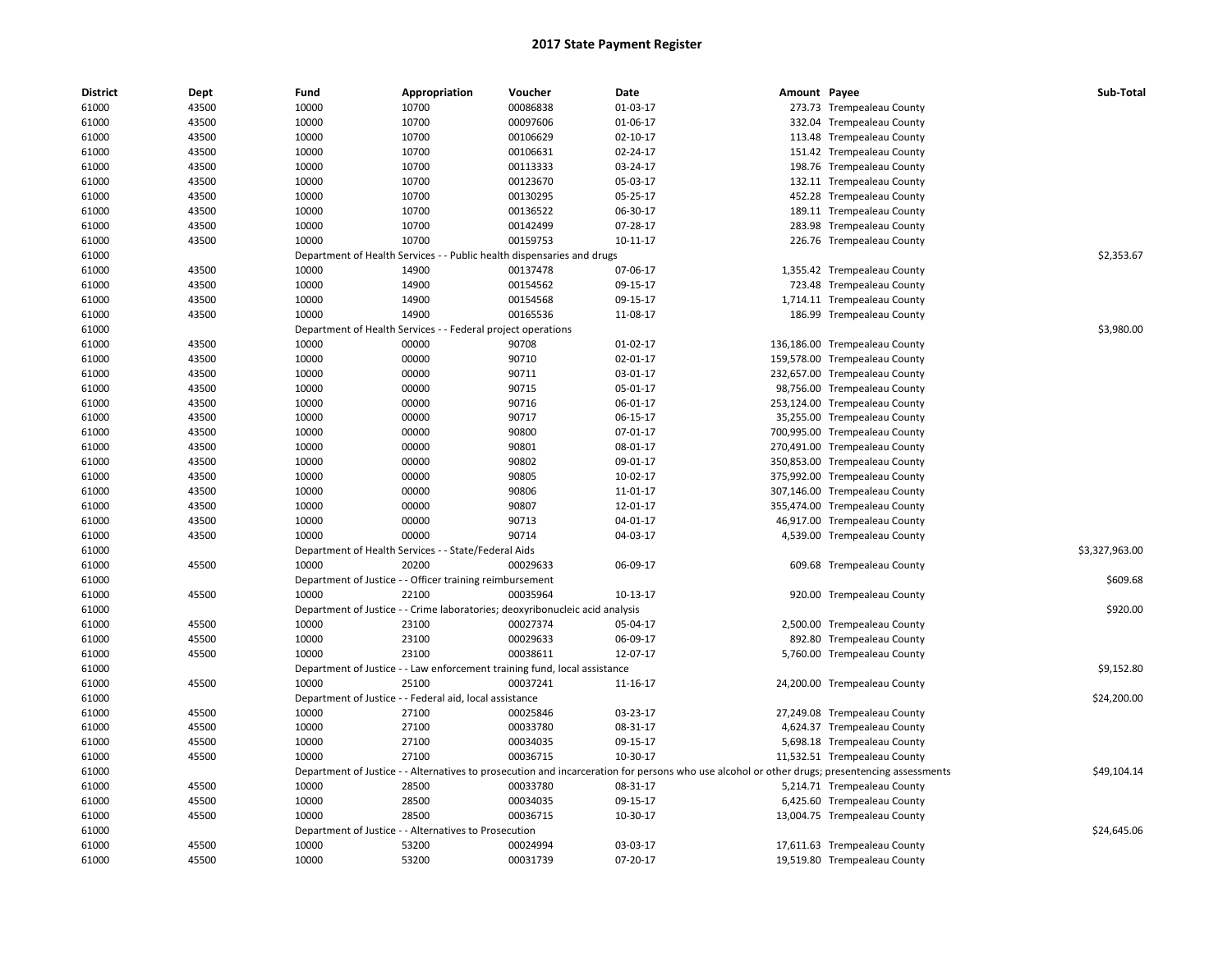| District | Dept  | Fund                         | Appropriation                                                                                  | Voucher                         | Date     | Amount Payee |                                 | Sub-Total      |
|----------|-------|------------------------------|------------------------------------------------------------------------------------------------|---------------------------------|----------|--------------|---------------------------------|----------------|
| 61000    |       |                              | Department of Justice - - Crime victim and witness assistance surcharge, general services      |                                 |          |              |                                 | \$37,131.43    |
| 61000    | 46500 | 10000                        | 33700                                                                                          | 00027716                        | 06-21-17 |              | 7,489.88 Trempealeau County     |                |
| 61000    |       |                              | Department of Military Affairs - - Division of emergency management; emergency planning grants |                                 |          |              |                                 | \$7,489.88     |
| 61000    | 46500 | 10000                        | 34200                                                                                          | 00030757                        | 08-23-17 |              | 17,684.36 Trempealeau County    |                |
| 61000    | 46500 | 10000                        | 34200                                                                                          | 00033538                        | 10-25-17 |              | 21,790.17 Trempealeau County    |                |
| 61000    |       |                              | Department of Military Affairs - - Federal aid, local assistance                               |                                 |          |              |                                 | \$39,474.53    |
| 61000    | 48500 | 15200                        | 12700                                                                                          | 00024226                        | 01-24-17 |              | 467.50 Trempealeau County       |                |
| 61000    | 48500 | 15200                        | 12700                                                                                          | 00031980                        | 06-29-17 |              | 532.50 Trempealeau County       |                |
| 61000    |       |                              | Department of Veterans Affairs - - Grants to counties                                          |                                 |          |              |                                 | \$1,000.00     |
| 61000    | 48500 | 58200                        | 26700                                                                                          | 00024226                        | 01-24-17 |              | 2,103.75 Trempealeau County     |                |
| 61000    | 48500 | 58200                        | 26700                                                                                          | 00031980                        | 06-29-17 |              | 2,396.25 Trempealeau County     |                |
| 61000    |       |                              | Department of Veterans Affairs - - County grants                                               |                                 |          |              |                                 | \$4,500.00     |
| 61000    | 48500 | 58200                        | 28000                                                                                          | 00037725                        | 10-25-17 |              | 5,616.46 Trempealeau County     |                |
| 61000    |       |                              | Department of Veterans Affairs - - Transportation payment                                      |                                 |          |              |                                 | \$5,616.46     |
| 61000    | 48500 | 58300                        | 37000                                                                                          | 00024226                        | 01-24-17 |              | 2,103.75 Trempealeau County     |                |
| 61000    | 48500 | 58300                        | 37000                                                                                          | 00031980                        | 06-29-17 |              | 2,396.25 Trempealeau County     |                |
| 61000    |       |                              | Department of Veterans Affairs - - County grants                                               |                                 |          |              |                                 | \$4,500.00     |
| 61000    | 50500 | 10000                        | 15500                                                                                          | 00042614                        | 02-14-17 |              | 3,351.32 Trempealeau County     |                |
| 61000    | 50500 | 10000                        | 15500                                                                                          | 00045016                        | 03-14-17 |              | 1,286.25 Trempealeau County     |                |
| 61000    | 50500 | 10000                        | 15500                                                                                          | 00047644                        | 04-14-17 |              | 628.92 Trempealeau County       |                |
| 61000    | 50500 | 10000                        | 15500                                                                                          | 00048884                        | 04-28-17 |              | 2,375.00 Trempealeau County     |                |
| 61000    | 50500 | 10000                        | 15500                                                                                          | 00053067                        | 06-14-17 |              | 1,601.77 Trempealeau County     |                |
| 61000    | 50500 | 10000                        | 15500                                                                                          | 00054243                        | 06-28-17 |              | 5,875.00 Trempealeau County     |                |
| 61000    | 50500 | 10000                        | 15500                                                                                          | 00056694                        | 07-28-17 |              | 5,680.98 Trempealeau County     |                |
| 61000    | 50500 | 10000                        | 15500                                                                                          | 00060299                        | 09-14-17 |              | 539.28 Trempealeau County       |                |
| 61000    | 50500 | 10000                        | 15500                                                                                          | 00067455                        | 12-14-17 |              | 6,742.57 Trempealeau County     |                |
| 61000    |       | Department of Administration |                                                                                                | - Federal aid; local assistance |          |              |                                 | \$28,081.09    |
| 61000    | 50500 | 23500                        | 37100                                                                                          | 00042614                        | 02-14-17 |              | 1,395.84 Trempealeau County     |                |
| 61000    | 50500 | 23500                        | 37100                                                                                          | 00045016                        | 03-14-17 |              | 1,013.91 Trempealeau County     |                |
| 61000    | 50500 | 23500                        | 37100                                                                                          | 00047644                        | 04-14-17 |              | 1,622.93 Trempealeau County     |                |
| 61000    | 50500 | 23500                        | 37100                                                                                          | 00048884                        | 04-28-17 |              | 796.60 Trempealeau County       |                |
| 61000    | 50500 | 23500                        | 37100                                                                                          | 00053067                        | 06-14-17 |              | 95.20 Trempealeau County        |                |
| 61000    | 50500 | 23500                        | 37100                                                                                          | 00054243                        | 06-28-17 |              | 119.46 Trempealeau County       |                |
| 61000    | 50500 | 23500                        | 37100                                                                                          | 00056694                        | 07-28-17 |              | 124.53 Trempealeau County       |                |
| 61000    | 50500 | 23500                        | 37100                                                                                          | 00060299                        | 09-14-17 |              | 748.30 Trempealeau County       |                |
| 61000    | 50500 | 23500                        | 37100                                                                                          | 00062820                        | 10-16-17 |              | 886.06 Trempealeau County       |                |
| 61000    | 50500 | 23500                        | 37100                                                                                          | 00067455                        | 12-14-17 |              | 6,265.93 Trempealeau County     |                |
| 61000    |       | Department of Administration |                                                                                                | - Low-income assistance grants  |          |              |                                 | \$13,068.76    |
| 61000    | 50500 | 26900                        | 16600                                                                                          | 00041205                        | 02-08-17 |              | 1,000.00 Trempealeau County     |                |
| 61000    | 50500 | 26900                        | 16600                                                                                          | 00042874                        | 02-21-17 |              | 56,192.00 Trempealeau County    |                |
| 61000    | 50500 | 26900                        | 16600                                                                                          | 00052882                        | 06-15-17 |              | 25,000.00 Trempealeau County    |                |
| 61000    |       |                              | Department of Administration - - Land                                                          |                                 |          |              |                                 | \$82,192.00    |
| 61000    | 51000 | 10000                        | 12000                                                                                          | 00000312                        | 02-03-17 |              | 5,383.31 Trempealeau County     |                |
| 61000    |       |                              | Elections Commission - - Recount fees                                                          |                                 |          |              |                                 | \$5,383.31     |
| 61000    | 83500 | 10000                        | 10500                                                                                          | 00021830                        | 07-24-17 |              | 241,908.98 Trempealeau County   |                |
| 61000    | 83500 | 10000                        | 10500                                                                                          | 00024855                        | 11-20-17 |              | 1,370,817.56 Trempealeau County |                |
| 61000    |       |                              | Shared Revenue and Tax Relief - - County and municipal aid account                             |                                 |          |              |                                 | \$1,612,726.54 |
| 61000    | 83500 | 10000                        | 10900                                                                                          | 00017375                        | 07-24-17 |              |                                 |                |
| 61000    |       |                              |                                                                                                |                                 |          |              | 26,349.00 Trempealeau County    | \$26,349.00    |
| 61000    | 83500 | 10000                        | Shared Revenue and Tax Relief - - State aid; tax exempt property<br>11000                      | 00021830                        | 07-24-17 |              | 13,571.10 Trempealeau County    |                |
| 61000    | 83500 | 10000                        | 11000                                                                                          | 00024855                        | 11-20-17 |              | 111,075.52 Trempealeau County   |                |
|          |       |                              |                                                                                                |                                 |          |              |                                 | \$124.646.62   |
| 61000    |       |                              | Shared Revenue and Tax Relief - - Public utility distribution account                          |                                 |          |              |                                 |                |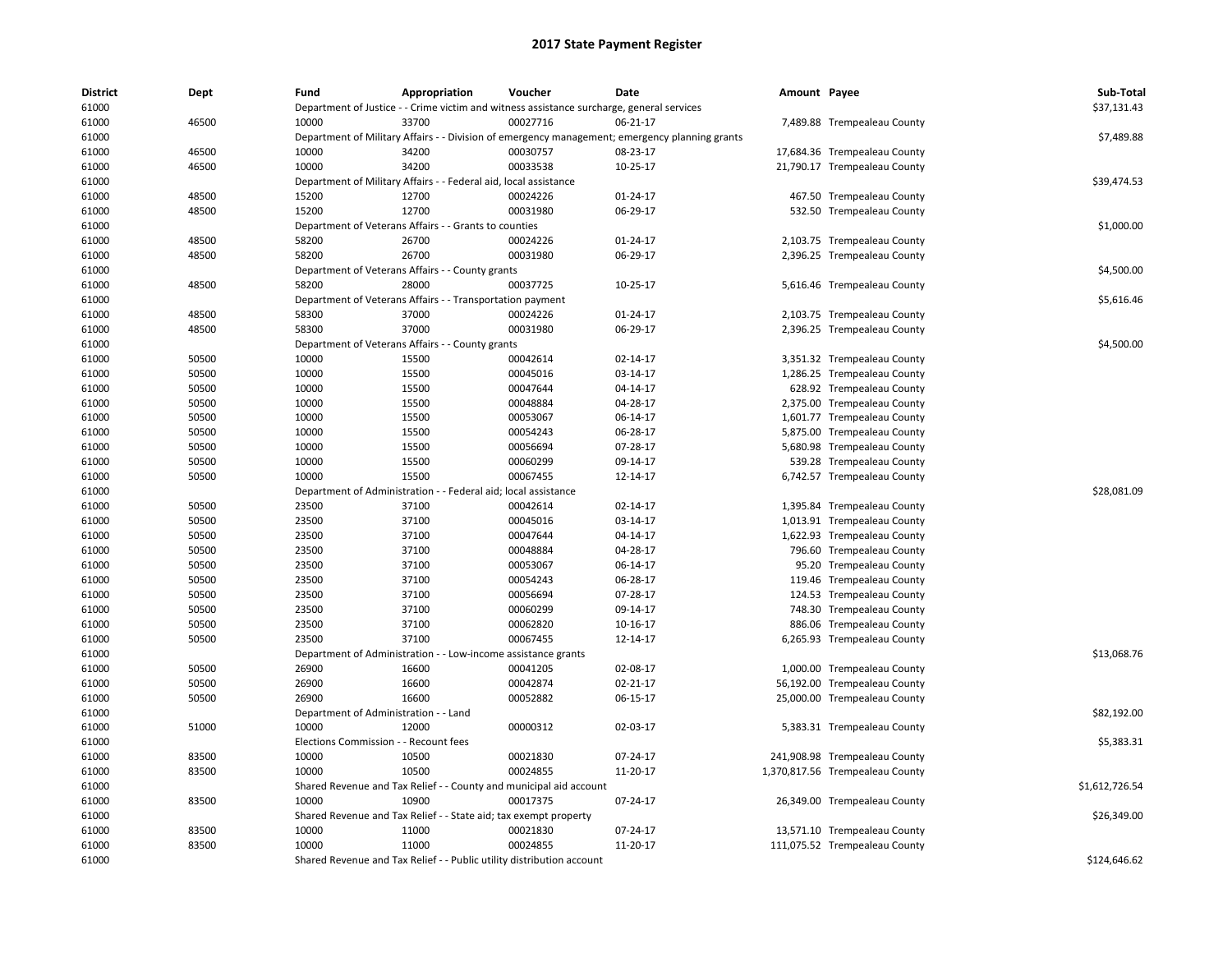| <b>District</b> | Dept  | Fund  | Appropriation                                                                    | Voucher  | Date     | Amount Payee |                                 | Sub-Total       |  |
|-----------------|-------|-------|----------------------------------------------------------------------------------|----------|----------|--------------|---------------------------------|-----------------|--|
| 61000           | 83500 | 10000 | 30200                                                                            | 00020178 | 07-24-17 |              | 926,313.44 Trempealeau County   |                 |  |
| 61000           | 83500 | 10000 | 30200                                                                            | 00022223 | 07-24-17 |              | 3,588,166.48 Trempealeau County |                 |  |
| 61000           |       |       | Shared Revenue and Tax Relief - - School levy tax credit and first dollar credit |          |          |              |                                 |                 |  |
| 61000           | 83500 | 52100 | 36300                                                                            | 00016228 | 03-27-17 |              | 1,039,506.44 Trempealeau County |                 |  |
| 61000           |       |       | Shared Revenue and Tax Relief - - Lottery and gaming credit                      |          |          |              |                                 | \$1,039,506.44  |  |
| 61000 Total     |       |       |                                                                                  |          |          |              |                                 | \$15,078,540.61 |  |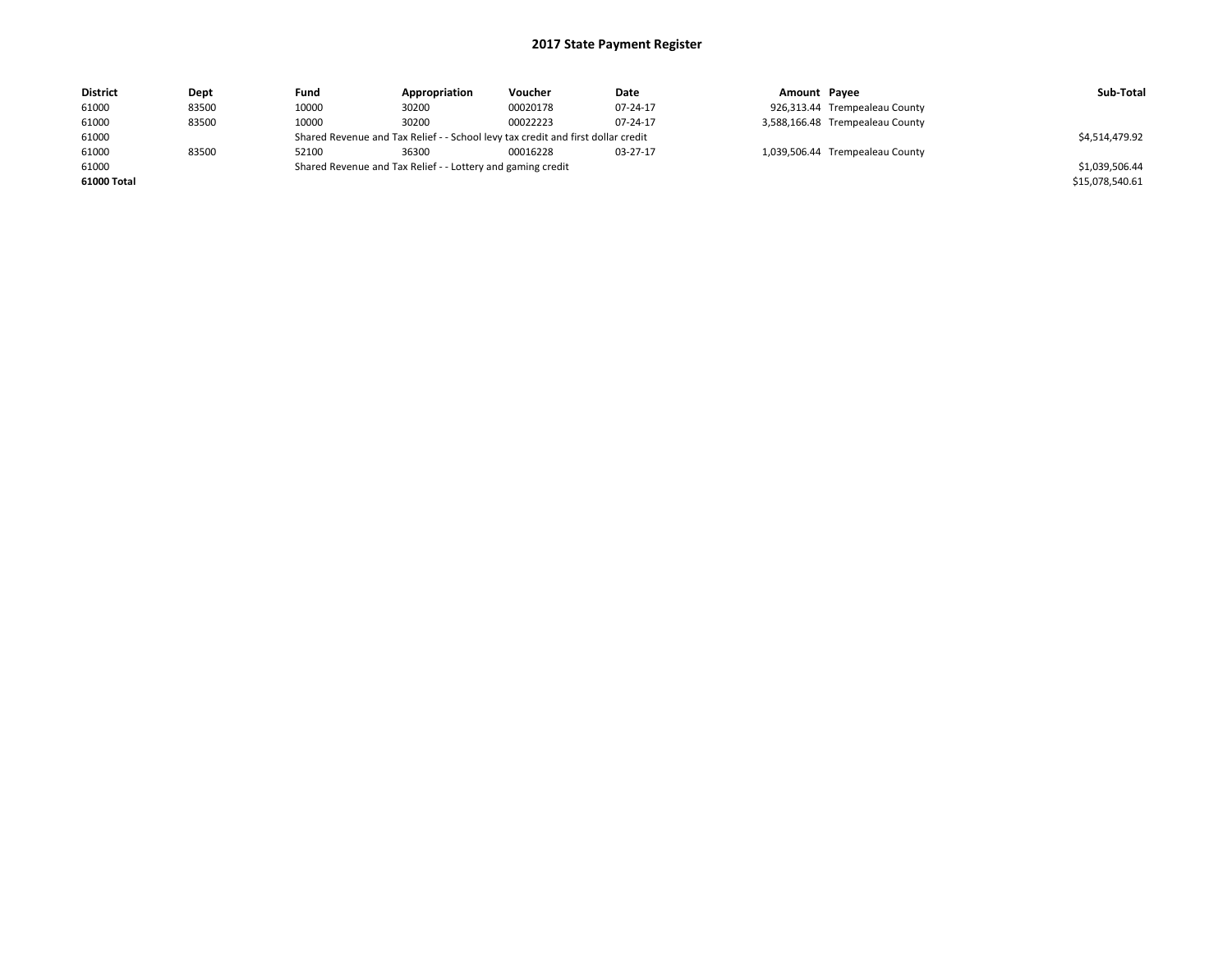| <b>District</b> | Dept  | Fund  | Appropriation                                                                                                | Voucher  | Date           | Amount Payee |                          | Sub-Total    |
|-----------------|-------|-------|--------------------------------------------------------------------------------------------------------------|----------|----------------|--------------|--------------------------|--------------|
| 61002           | 16500 | 10000 | 22500                                                                                                        | 00011981 | 06-26-17       |              | 2.192.19 Town Of Albion  |              |
| 61002           |       |       | Dept of Safety & Prof Services - - Fire dues distribution                                                    |          |                |              |                          | \$2,192.19   |
| 61002           | 37000 | 10000 | 50300                                                                                                        | 00143355 | $04 - 21 - 17$ |              | 65.13 Town Of Albion     |              |
| 61002           |       |       | Dept of Natural Resources - - Aids in lieu of taxes - general fund                                           |          |                |              |                          | \$65.13      |
| 61002           | 37000 | 21200 | 16600                                                                                                        | 00158094 | 06-19-17       |              | 922.58 Town Of Albion    |              |
| 61002           |       |       | Dept of Natural Resources - - General program operations - state funds; forestry                             |          |                |              |                          | \$922.58     |
| 61002           | 37000 | 21200 | 57100                                                                                                        | 00158094 | 06-19-17       |              | 440.65 Town Of Albion    |              |
| 61002           |       |       | Dept of Natural Resources - - Resource aids -- county forests, forest croplands and managed forest land aids |          | \$440.65       |              |                          |              |
| 61002           | 37000 | 21200 | 58900                                                                                                        | 00158094 | 06-19-17       |              | 4,243.89 Town Of Albion  |              |
| 61002           |       |       | Dept of Natural Resources - - Resource aids - distribution of closed acreage fees.                           |          |                |              |                          | \$4,243.89   |
| 61002           | 39500 | 21100 | 19100                                                                                                        | 00067024 | 01-03-17       |              | 16,443.43 Town Of Albion |              |
| 61002           | 39500 | 21100 | 19100                                                                                                        | 00098147 | 04-03-17       |              | 16,443.43 Town Of Albion |              |
| 61002           | 39500 | 21100 | 19100                                                                                                        | 00135573 | 07-03-17       |              | 16,443.43 Town Of Albion |              |
| 61002           | 39500 | 21100 | 19100                                                                                                        | 00170839 | 10-02-17       |              | 16,443.45 Town Of Albion |              |
| 61002           |       |       | WI Dept of Transportation - - Transportation aids to municipalities, state funds                             |          |                |              |                          | \$65,773.74  |
| 61002           | 39500 | 21100 | 27800                                                                                                        | 00072140 | 01-10-17       |              | 19,683.40 Town Of Albion |              |
| 61002           |       |       | WI Dept of Transportation - - Local roads improvement program, state funds                                   |          |                |              |                          | \$19,683.40  |
| 61002           | 83500 | 10000 | 10500                                                                                                        | 00021805 | 07-24-17       |              | 9,860.50 Town Of Albion  |              |
| 61002           | 83500 | 10000 | 10500                                                                                                        | 00024829 | 11-20-17       |              | 55,876.15 Town Of Albion |              |
| 61002           |       |       | Shared Revenue and Tax Relief - - County and municipal aid account                                           |          |                |              |                          | \$65,736.65  |
| 61002           | 83500 | 10000 | 10900                                                                                                        | 00018833 | 07-24-17       |              | 89.00 Town Of Albion     |              |
| 61002           |       |       | Shared Revenue and Tax Relief - - State aid; tax exempt property                                             |          |                |              |                          | \$89.00      |
| 61002           | 83500 | 52100 | 36300                                                                                                        | 00016045 | 03-27-17       |              | 923.64 Town Of Albion    |              |
| 61002           |       |       | Shared Revenue and Tax Relief - - Lottery and gaming credit                                                  |          | \$923.64       |              |                          |              |
| 61002 Total     |       |       |                                                                                                              |          |                |              |                          | \$160,070.87 |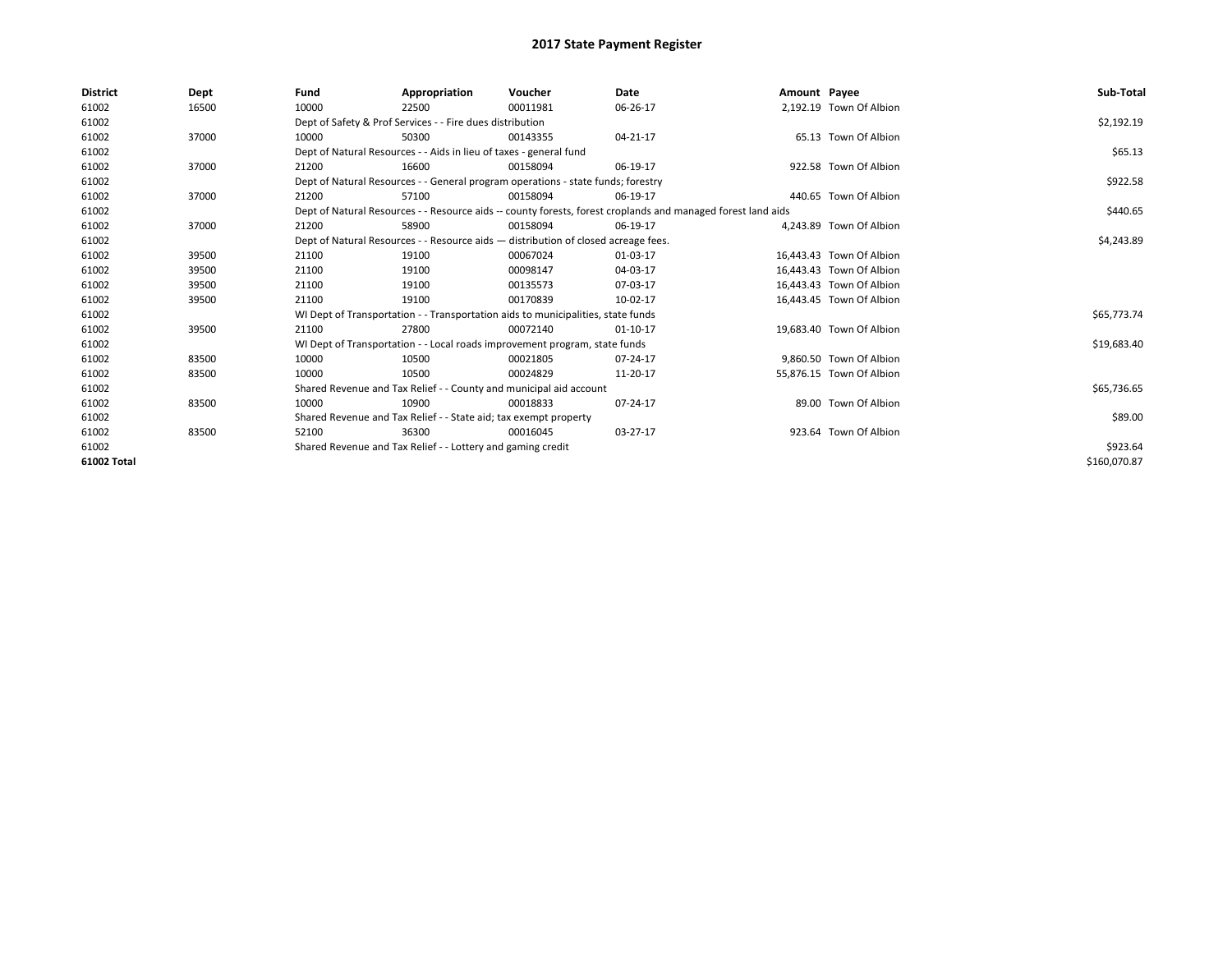| <b>District</b> | Dept  | Fund  | Appropriation                                                                      | Voucher  | Date                                                                                                         | Amount Payee |                           | Sub-Total    |  |  |  |
|-----------------|-------|-------|------------------------------------------------------------------------------------|----------|--------------------------------------------------------------------------------------------------------------|--------------|---------------------------|--------------|--|--|--|
| 61004           | 16500 | 10000 | 22500                                                                              | 00011982 | 06-26-17                                                                                                     |              | 6,858.17 Town Of Arcadia  |              |  |  |  |
| 61004           |       |       | Dept of Safety & Prof Services - - Fire dues distribution                          |          |                                                                                                              |              |                           | \$6,858.17   |  |  |  |
| 61004           | 37000 | 10000 | 50300                                                                              | 00126102 | 02-06-17                                                                                                     |              | 19.19 Town Of Arcadia     |              |  |  |  |
| 61004           | 37000 | 10000 | 50300                                                                              | 00143372 | 04-21-17                                                                                                     |              | 12.05 Town Of Arcadia     |              |  |  |  |
| 61004           |       |       | Dept of Natural Resources - - Aids in lieu of taxes - general fund                 |          |                                                                                                              |              |                           | \$31.24      |  |  |  |
| 61004           | 37000 | 21200 | 16600                                                                              | 00158095 | 06-19-17                                                                                                     |              | 3,218.24 Town Of Arcadia  |              |  |  |  |
| 61004           |       |       | Dept of Natural Resources - - General program operations - state funds; forestry   |          |                                                                                                              |              |                           | \$3,218.24   |  |  |  |
| 61004           | 37000 | 21200 | 57100                                                                              | 00158095 | 06-19-17                                                                                                     |              | 1,504.62 Town Of Arcadia  |              |  |  |  |
| 61004           |       |       |                                                                                    |          | Dept of Natural Resources - - Resource aids -- county forests, forest croplands and managed forest land aids |              |                           | \$1,504.62   |  |  |  |
| 61004           | 37000 | 21200 | 57900                                                                              | 00143371 | $04 - 21 - 17$                                                                                               |              | 223.68 Town Of Arcadia    |              |  |  |  |
| 61004           |       |       | Dept of Natural Resources - - Aids in lieu of taxes - sum sufficient               |          |                                                                                                              |              |                           | \$223.68     |  |  |  |
| 61004           | 37000 | 21200 | 58900                                                                              | 00158095 | 06-19-17                                                                                                     |              | 14,803.93 Town Of Arcadia |              |  |  |  |
| 61004           |       |       | Dept of Natural Resources - - Resource aids - distribution of closed acreage fees. |          |                                                                                                              |              |                           |              |  |  |  |
| 61004           | 37000 | 27400 | 67000                                                                              | 00154850 | 06-01-17                                                                                                     |              | 328.04 Town Of Arcadia    |              |  |  |  |
| 61004           |       |       | Dept of Natural Resources - - Financial assistance for responsible units           |          |                                                                                                              |              |                           | \$328.04     |  |  |  |
| 61004           | 39500 | 21100 | 19100                                                                              | 00067025 | 01-03-17                                                                                                     |              | 70,964.95 Town Of Arcadia |              |  |  |  |
| 61004           | 39500 | 21100 | 19100                                                                              | 00098148 | 04-03-17                                                                                                     |              | 70,964.95 Town Of Arcadia |              |  |  |  |
| 61004           | 39500 | 21100 | 19100                                                                              | 00135574 | 07-03-17                                                                                                     |              | 70.964.95 Town Of Arcadia |              |  |  |  |
| 61004           | 39500 | 21100 | 19100                                                                              | 00170840 | 10-02-17                                                                                                     |              | 70,964.97 Town Of Arcadia |              |  |  |  |
| 61004           |       |       | WI Dept of Transportation - - Transportation aids to municipalities, state funds   |          |                                                                                                              |              |                           | \$283,859.82 |  |  |  |
| 61004           | 83500 | 10000 | 10500                                                                              | 00021806 | 07-24-17                                                                                                     |              | 10,903.59 Town Of Arcadia |              |  |  |  |
| 61004           | 83500 | 10000 | 10500                                                                              | 00024830 | 11-20-17                                                                                                     |              | 64,102.55 Town Of Arcadia |              |  |  |  |
| 61004           |       |       | Shared Revenue and Tax Relief - - County and municipal aid account                 |          |                                                                                                              |              |                           | \$75,006.14  |  |  |  |
| 61004           | 83500 | 10000 | 10900                                                                              | 00018834 | 07-24-17                                                                                                     |              | 60.00 Town Of Arcadia     |              |  |  |  |
| 61004           |       |       | Shared Revenue and Tax Relief - - State aid; tax exempt property                   |          |                                                                                                              |              |                           | \$60.00      |  |  |  |
| 61004           | 83500 | 10000 | 11000                                                                              | 00021806 | 07-24-17                                                                                                     |              | 1,476.58 Town Of Arcadia  |              |  |  |  |
| 61004           | 83500 | 10000 | 11000                                                                              | 00024830 | 11-20-17                                                                                                     |              | 8,543.13 Town Of Arcadia  |              |  |  |  |
| 61004           |       |       | Shared Revenue and Tax Relief - - Public utility distribution account              |          |                                                                                                              |              |                           |              |  |  |  |
| 61004 Total     |       |       |                                                                                    |          |                                                                                                              |              |                           | \$395,913.59 |  |  |  |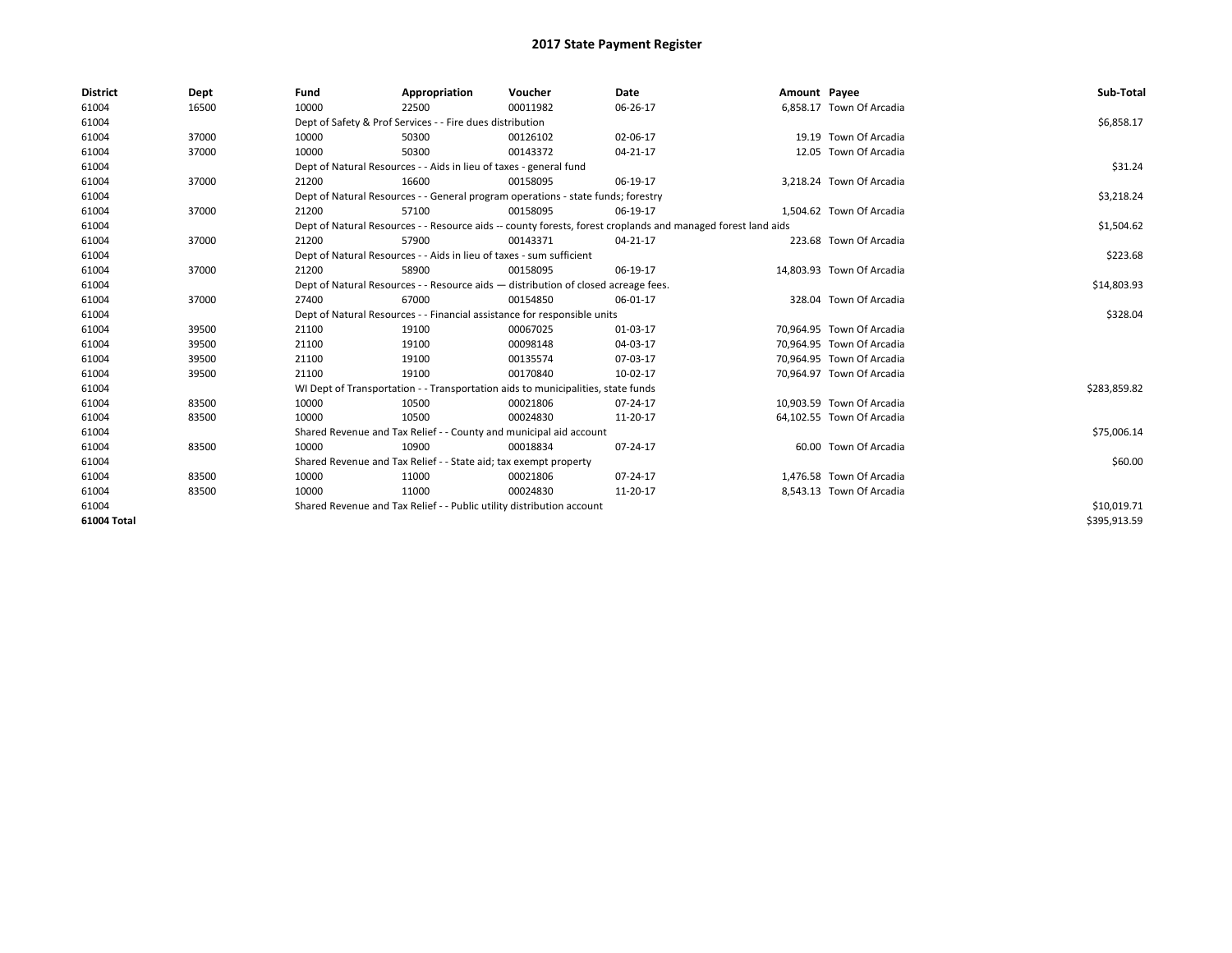| <b>District</b> | Dept  | Fund  | Appropriation                                                                      | Voucher  | Date                                                                                                         | Amount Payee |                            | Sub-Total    |
|-----------------|-------|-------|------------------------------------------------------------------------------------|----------|--------------------------------------------------------------------------------------------------------------|--------------|----------------------------|--------------|
| 61006           | 16500 | 10000 | 22500                                                                              | 00011983 | 06-26-17                                                                                                     |              | 1,568.73 Town Of Burnside  |              |
| 61006           |       |       | Dept of Safety & Prof Services - - Fire dues distribution                          |          |                                                                                                              |              |                            | \$1,568.73   |
| 61006           | 37000 | 21200 | 16600                                                                              | 00158096 | 06-19-17                                                                                                     |              | 570.66 Town Of Burnside    |              |
| 61006           |       |       | Dept of Natural Resources - - General program operations - state funds; forestry   |          |                                                                                                              |              |                            | \$570.66     |
| 61006           | 37000 | 21200 | 57100                                                                              | 00158096 | 06-19-17                                                                                                     |              | 299.38 Town Of Burnside    |              |
| 61006           |       |       |                                                                                    |          | Dept of Natural Resources - - Resource aids -- county forests, forest croplands and managed forest land aids |              |                            | \$299.38     |
| 61006           | 37000 | 21200 | 58900                                                                              | 00158096 | 06-19-17                                                                                                     |              | 2,625.05 Town Of Burnside  |              |
| 61006           |       |       | Dept of Natural Resources - - Resource aids - distribution of closed acreage fees. |          |                                                                                                              |              |                            | \$2,625.05   |
| 61006           | 37000 | 27400 | 67000                                                                              | 00154964 | 06-01-17                                                                                                     |              | 114.10 Town Of Burnside    |              |
| 61006           |       |       | Dept of Natural Resources - - Financial assistance for responsible units           |          |                                                                                                              |              |                            | \$114.10     |
| 61006           | 39500 | 21100 | 17400                                                                              | 00180708 | 10-19-17                                                                                                     |              | 79.684.78 Town Of Burnside |              |
| 61006           |       |       | WI Dept of Transportation - - Disaster damage aids, state funds                    |          |                                                                                                              |              |                            | \$79,684.78  |
| 61006           | 39500 | 21100 | 19100                                                                              | 00067026 | 01-03-17                                                                                                     |              | 15.524.10 Town Of Burnside |              |
| 61006           | 39500 | 21100 | 19100                                                                              | 00098149 | 04-03-17                                                                                                     |              | 15,524.10 Town Of Burnside |              |
| 61006           | 39500 | 21100 | 19100                                                                              | 00135575 | 07-03-17                                                                                                     |              | 15.524.10 Town Of Burnside |              |
| 61006           | 39500 | 21100 | 19100                                                                              | 00170841 | 10-02-17                                                                                                     |              | 15,524.10 Town Of Burnside |              |
| 61006           |       |       | WI Dept of Transportation - - Transportation aids to municipalities, state funds   |          |                                                                                                              |              |                            | \$62,096.40  |
| 61006           | 83500 | 10000 | 10500                                                                              | 00024831 | 11-20-17                                                                                                     |              | 36,623.17 Town Of Burnside |              |
| 61006           |       |       | Shared Revenue and Tax Relief - - County and municipal aid account                 |          |                                                                                                              |              |                            | \$36,623.17  |
| 61006           | 83500 | 10000 | 10900                                                                              | 00018835 | 07-24-17                                                                                                     |              | 4.00 Town Of Burnside      |              |
| 61006           |       |       | Shared Revenue and Tax Relief - - State aid; tax exempt property                   |          |                                                                                                              |              |                            | \$4.00       |
| 61006           | 83500 | 10000 | 11000                                                                              | 00024831 | 11-20-17                                                                                                     |              | 1,920.02 Town Of Burnside  |              |
| 61006           |       |       | Shared Revenue and Tax Relief - - Public utility distribution account              |          | \$1,920.02                                                                                                   |              |                            |              |
| 61006 Total     |       |       |                                                                                    |          |                                                                                                              |              |                            | \$185,506.29 |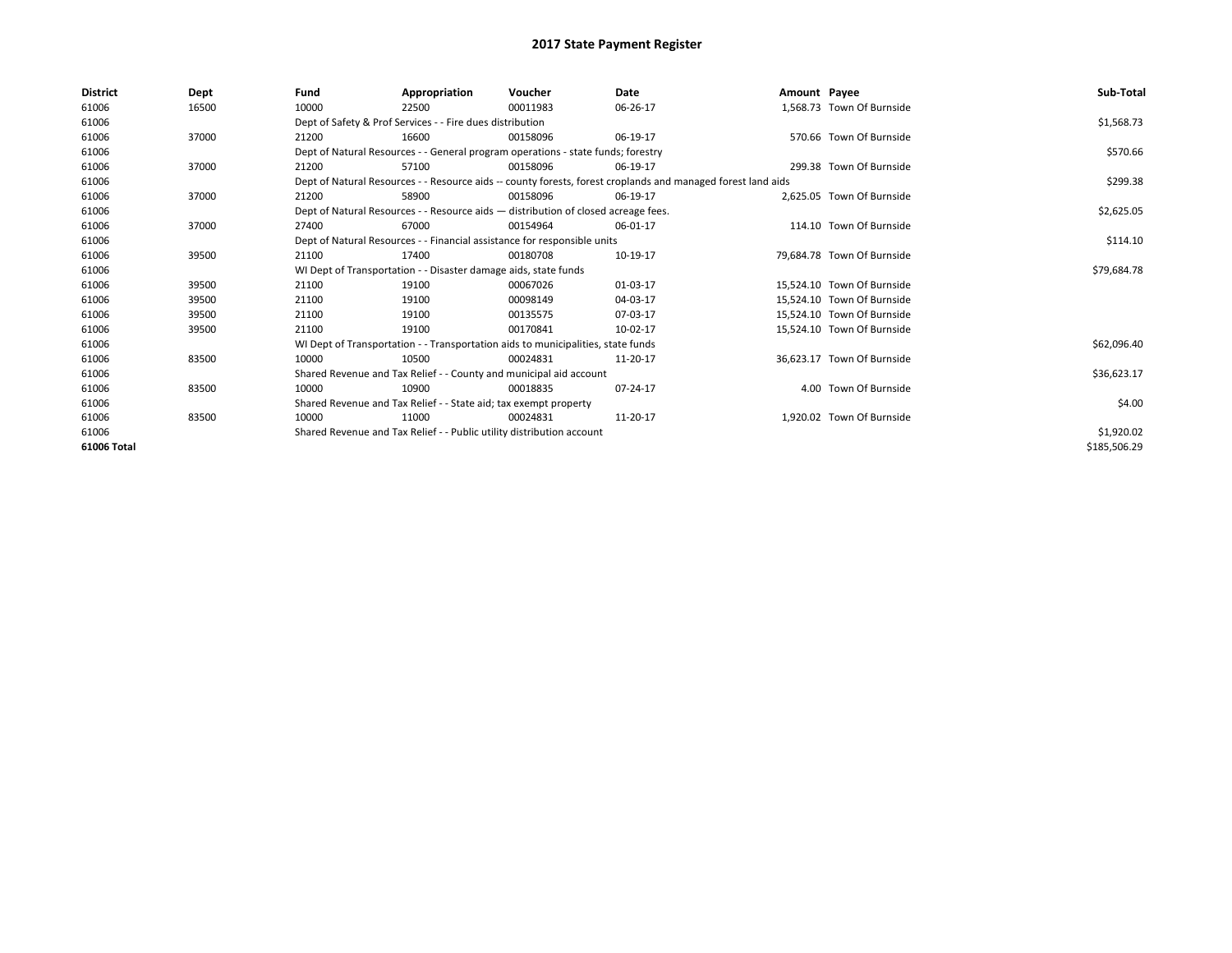| <b>District</b> | Dept  | Fund                                                        | Appropriation                                                                      | Voucher    | Date                                                                                                         | Amount Payee |                             | Sub-Total    |
|-----------------|-------|-------------------------------------------------------------|------------------------------------------------------------------------------------|------------|--------------------------------------------------------------------------------------------------------------|--------------|-----------------------------|--------------|
| 61008           | 16500 | 10000                                                       | 22500                                                                              | 00011984   | 06-26-17                                                                                                     |              | 2.886.92 Town Of Caledonia  |              |
| 61008           |       |                                                             | Dept of Safety & Prof Services - - Fire dues distribution                          |            |                                                                                                              |              |                             | \$2,886.92   |
| 61008           | 37000 | 10000                                                       | 50300                                                                              | 00125836   | 02-06-17                                                                                                     |              | 507.09 Town Of Caledonia    |              |
| 61008           | 37000 | 10000                                                       | 50300                                                                              | 00142704   | 04-21-17                                                                                                     |              | 10.63 Town Of Caledonia     |              |
| 61008           | 37000 | 10000                                                       | 50300                                                                              | 00142705   | 04-21-17                                                                                                     |              | 141.68 Town Of Caledonia    |              |
| 61008           |       |                                                             | Dept of Natural Resources - - Aids in lieu of taxes - general fund                 |            |                                                                                                              |              |                             | \$659.40     |
| 61008           | 37000 | 21200                                                       | 16600                                                                              | 00158097   | 06-19-17                                                                                                     |              | 86.40 Town Of Caledonia     |              |
| 61008           |       |                                                             | Dept of Natural Resources - - General program operations - state funds; forestry   |            |                                                                                                              |              |                             | \$86.40      |
| 61008           | 37000 | 21200                                                       | 57100                                                                              | 00158097   | 06-19-17                                                                                                     |              | 39.54 Town Of Caledonia     |              |
| 61008           |       |                                                             |                                                                                    |            | Dept of Natural Resources - - Resource aids -- county forests, forest croplands and managed forest land aids |              |                             | \$39.54      |
| 61008           | 37000 | 21200                                                       | 58900                                                                              | 00158097   | 06-19-17                                                                                                     |              | 397.42 Town Of Caledonia    |              |
| 61008           |       |                                                             | Dept of Natural Resources - - Resource aids - distribution of closed acreage fees. |            |                                                                                                              |              |                             | \$397.42     |
| 61008           | 39500 | 21100                                                       | 19100                                                                              | 00067027   | 01-03-17                                                                                                     |              | 14,714.86 Town Of Caledonia |              |
| 61008           | 39500 | 21100                                                       | 19100                                                                              | 00098150   | 04-03-17                                                                                                     |              | 14.714.86 Town Of Caledonia |              |
| 61008           | 39500 | 21100                                                       | 19100                                                                              | 00135576   | 07-03-17                                                                                                     |              | 14,714.86 Town Of Caledonia |              |
| 61008           | 39500 | 21100                                                       | 19100                                                                              | 00170842   | 10-02-17                                                                                                     |              | 14,714.88 Town Of Caledonia |              |
| 61008           |       |                                                             | WI Dept of Transportation - - Transportation aids to municipalities, state funds   |            |                                                                                                              |              |                             | \$58,859.46  |
| 61008           | 50500 | 10000                                                       | 17400                                                                              | 00047506   | 04-28-17                                                                                                     |              | 13.805.00 Town Of Caledonia |              |
| 61008           |       |                                                             |                                                                                    |            | Department of Administration - - High-voltage transmission line annual impact fee distributions              |              |                             | \$13,805.00  |
| 61008           | 83500 | 10000                                                       | 10500                                                                              | 00021807   | 07-24-17                                                                                                     |              | 4.620.19 Town Of Caledonia  |              |
| 61008           | 83500 | 10000                                                       | 10500                                                                              | 00024832   | 11-20-17                                                                                                     |              | 26,181.08 Town Of Caledonia |              |
| 61008           |       |                                                             | Shared Revenue and Tax Relief - - County and municipal aid account                 |            |                                                                                                              |              |                             | \$30,801.27  |
| 61008           | 83500 | 10000                                                       | 10900                                                                              | 00018836   | 07-24-17                                                                                                     |              | 2.00 Town Of Caledonia      |              |
| 61008           |       |                                                             | Shared Revenue and Tax Relief - - State aid; tax exempt property                   |            |                                                                                                              |              |                             | \$2.00       |
| 61008           | 83500 | 52100                                                       | 36300                                                                              | 00016046   | 03-27-17                                                                                                     |              | 7,707.85 Town Of Caledonia  |              |
| 61008           |       | Shared Revenue and Tax Relief - - Lottery and gaming credit |                                                                                    | \$7,707.85 |                                                                                                              |              |                             |              |
| 61008 Total     |       |                                                             |                                                                                    |            |                                                                                                              |              |                             | \$115,245.26 |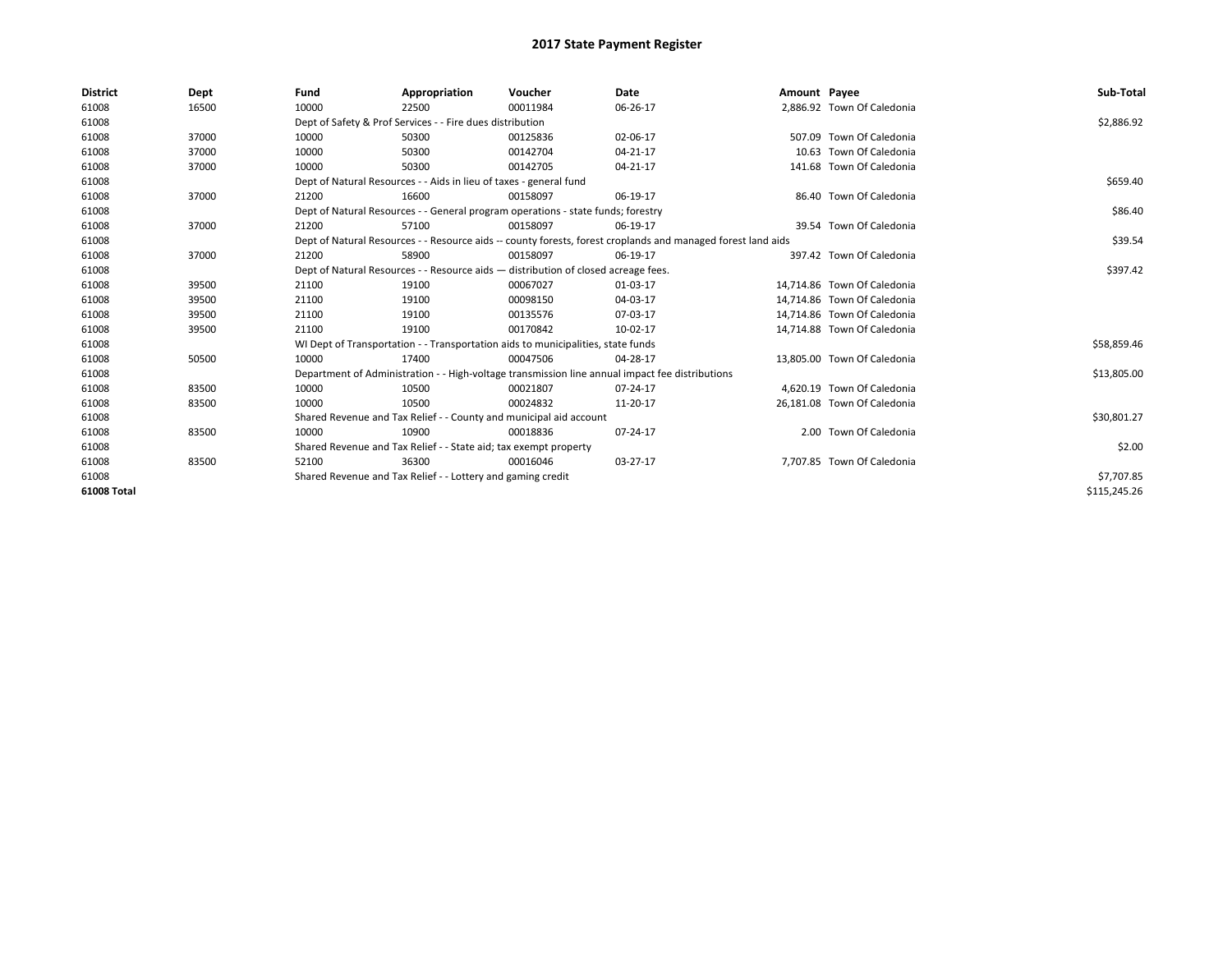| <b>District</b> | Dept  | Fund  | Appropriation                                                                      | Voucher  | Date                                                                                                         | Amount Payee |                                | Sub-Total    |
|-----------------|-------|-------|------------------------------------------------------------------------------------|----------|--------------------------------------------------------------------------------------------------------------|--------------|--------------------------------|--------------|
| 61010           | 16500 | 10000 | 22500                                                                              | 00011985 | 06-26-17                                                                                                     |              | 830.06 Town Of Chimney Rock    |              |
| 61010           |       |       | Dept of Safety & Prof Services - - Fire dues distribution                          |          |                                                                                                              |              |                                | \$830.06     |
| 61010           | 37000 | 10000 | 50300                                                                              | 00125857 | 02-06-17                                                                                                     |              | 11,597.20 Town Of Chimney Rock |              |
| 61010           | 37000 | 10000 | 50300                                                                              | 00142771 | 04-21-17                                                                                                     |              | 742.39 Town Of Chimney Rock    |              |
| 61010           |       |       | Dept of Natural Resources - - Aids in lieu of taxes - general fund                 |          |                                                                                                              |              |                                | \$12,339.59  |
| 61010           | 37000 | 21200 | 16600                                                                              | 00158098 | 06-19-17                                                                                                     |              | 1,614.73 Town Of Chimney Rock  |              |
| 61010           |       |       | Dept of Natural Resources - - General program operations - state funds; forestry   |          |                                                                                                              |              |                                | \$1,614.73   |
| 61010           | 37000 | 21200 | 57100                                                                              | 00158098 | 06-19-17                                                                                                     |              | 854.22 Town Of Chimney Rock    |              |
| 61010           |       |       |                                                                                    |          | Dept of Natural Resources - - Resource aids -- county forests, forest croplands and managed forest land aids |              |                                | \$854.22     |
| 61010           | 37000 | 21200 | 57900                                                                              | 00142772 | 04-21-17                                                                                                     |              | 479.12 Town Of Chimney Rock    |              |
| 61010           |       |       | Dept of Natural Resources - - Aids in lieu of taxes - sum sufficient               |          |                                                                                                              |              |                                | \$479.12     |
| 61010           | 37000 | 21200 | 58900                                                                              | 00158098 | 06-19-17                                                                                                     |              | 7,427.78 Town Of Chimney Rock  |              |
| 61010           |       |       | Dept of Natural Resources - - Resource aids - distribution of closed acreage fees. |          |                                                                                                              |              |                                | \$7,427.78   |
| 61010           | 37000 | 27400 | 67000                                                                              | 00154052 | 06-01-17                                                                                                     |              | 748.79 Town Of Chimney Rock    |              |
| 61010           |       |       | Dept of Natural Resources - - Financial assistance for responsible units           |          |                                                                                                              |              |                                | \$748.79     |
| 61010           | 39500 | 21100 | 19100                                                                              | 00067028 | 01-03-17                                                                                                     |              | 17,511.40 Town Of Chimney Rock |              |
| 61010           | 39500 | 21100 | 19100                                                                              | 00098151 | 04-03-17                                                                                                     |              | 17,511.40 Town Of Chimney Rock |              |
| 61010           | 39500 | 21100 | 19100                                                                              | 00135577 | 07-03-17                                                                                                     |              | 17,511.40 Town Of Chimney Rock |              |
| 61010           | 39500 | 21100 | 19100                                                                              | 00170843 | 10-02-17                                                                                                     |              | 17,511.42 Town Of Chimney Rock |              |
| 61010           |       |       | WI Dept of Transportation - - Transportation aids to municipalities, state funds   |          |                                                                                                              |              |                                | \$70,045.62  |
| 61010           | 83500 | 10000 | 10500                                                                              | 00021808 | 07-24-17                                                                                                     |              | 3,836.97 Town Of Chimney Rock  |              |
| 61010           | 83500 | 10000 | 10500                                                                              | 00024833 | 11-20-17                                                                                                     |              | 21.742.84 Town Of Chimney Rock |              |
| 61010           |       |       | Shared Revenue and Tax Relief - - County and municipal aid account                 |          |                                                                                                              |              |                                | \$25,579.81  |
| 61010 Total     |       |       |                                                                                    |          |                                                                                                              |              |                                | \$119,919.72 |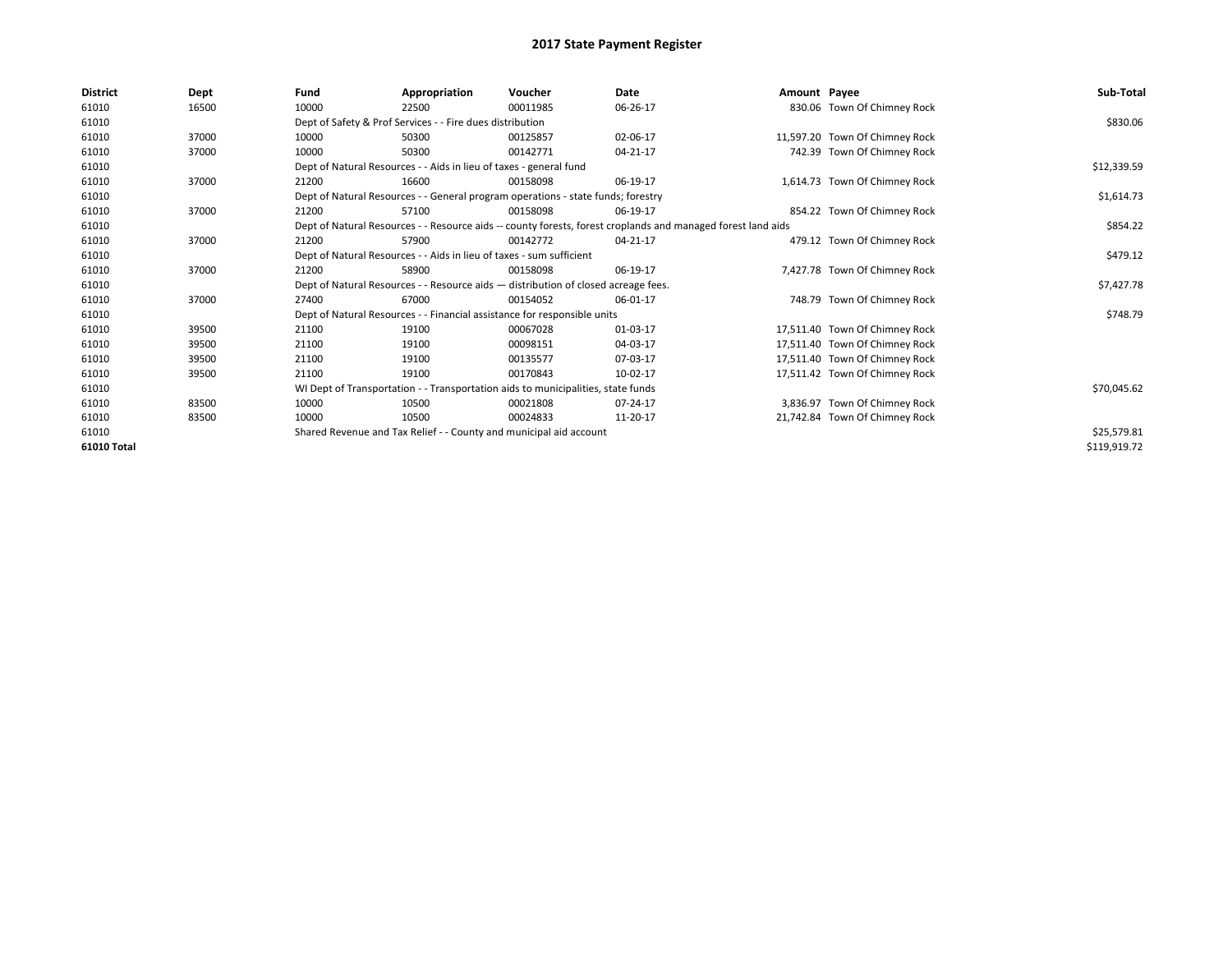| <b>District</b> | Dept  | Fund  | Appropriation                                                                      | Voucher  | Date                                                                                                         | Amount Payee |                         | Sub-Total   |
|-----------------|-------|-------|------------------------------------------------------------------------------------|----------|--------------------------------------------------------------------------------------------------------------|--------------|-------------------------|-------------|
| 61012           | 16500 | 10000 | 22500                                                                              | 00011986 | 06-26-17                                                                                                     |              | 1,488.18 Town Of Dodge  |             |
| 61012           |       |       | Dept of Safety & Prof Services - - Fire dues distribution                          |          |                                                                                                              |              |                         | \$1,488.18  |
| 61012           | 37000 | 21200 | 16600                                                                              | 00158099 | 06-19-17                                                                                                     |              | 528.83 Town Of Dodge    |             |
| 61012           |       |       | Dept of Natural Resources - - General program operations - state funds; forestry   |          |                                                                                                              |              |                         | \$528.83    |
| 61012           | 37000 | 21200 | 57100                                                                              | 00158099 | 06-19-17                                                                                                     |              | 250.63 Town Of Dodge    |             |
| 61012           |       |       |                                                                                    |          | Dept of Natural Resources - - Resource aids -- county forests, forest croplands and managed forest land aids |              |                         | \$250.63    |
| 61012           | 37000 | 21200 | 57900                                                                              | 00143453 | 04-21-17                                                                                                     |              | 21.50 Town Of Dodge     |             |
| 61012           |       |       | Dept of Natural Resources - - Aids in lieu of taxes - sum sufficient               |          |                                                                                                              |              |                         | \$21.50     |
| 61012           | 37000 | 21200 | 58300                                                                              | 00147277 | 05-16-17                                                                                                     |              | 819.05 Town Of Dodge    |             |
| 61012           |       |       | Dept of Natural Resources - - Recreation and resource aids, federal funds          |          |                                                                                                              |              |                         | \$819.05    |
| 61012           | 37000 | 21200 | 58900                                                                              | 00158099 | 06-19-17                                                                                                     |              | 2,432.60 Town Of Dodge  |             |
| 61012           |       |       | Dept of Natural Resources - - Resource aids - distribution of closed acreage fees. |          |                                                                                                              |              |                         | \$2,432.60  |
| 61012           | 39500 | 21100 | 19100                                                                              | 00067029 | 01-03-17                                                                                                     |              | 9,958.54 Town Of Dodge  |             |
| 61012           | 39500 | 21100 | 19100                                                                              | 00098152 | 04-03-17                                                                                                     |              | 9,958.54 Town Of Dodge  |             |
| 61012           | 39500 | 21100 | 19100                                                                              | 00135578 | 07-03-17                                                                                                     |              | 9,958.54 Town Of Dodge  |             |
| 61012           | 39500 | 21100 | 19100                                                                              | 00170844 | 10-02-17                                                                                                     |              | 9,958.56 Town Of Dodge  |             |
| 61012           |       |       | WI Dept of Transportation - - Transportation aids to municipalities, state funds   |          |                                                                                                              |              |                         | \$39,834.18 |
| 61012           | 83500 | 10000 | 10500                                                                              | 00021809 | 07-24-17                                                                                                     |              | 6,976.04 Town Of Dodge  |             |
| 61012           | 83500 | 10000 | 10500                                                                              | 00024834 | 11-20-17                                                                                                     |              | 39,817.71 Town Of Dodge |             |
| 61012           |       |       | Shared Revenue and Tax Relief - - County and municipal aid account                 |          |                                                                                                              |              |                         | \$46,793.75 |
| 61012           | 83500 | 10000 | 10900                                                                              | 00018837 | 07-24-17                                                                                                     |              | 3.00 Town Of Dodge      |             |
| 61012           |       |       | Shared Revenue and Tax Relief - - State aid; tax exempt property                   |          |                                                                                                              |              |                         | \$3.00      |
| 61012 Total     |       |       |                                                                                    |          |                                                                                                              |              |                         | \$92,171.72 |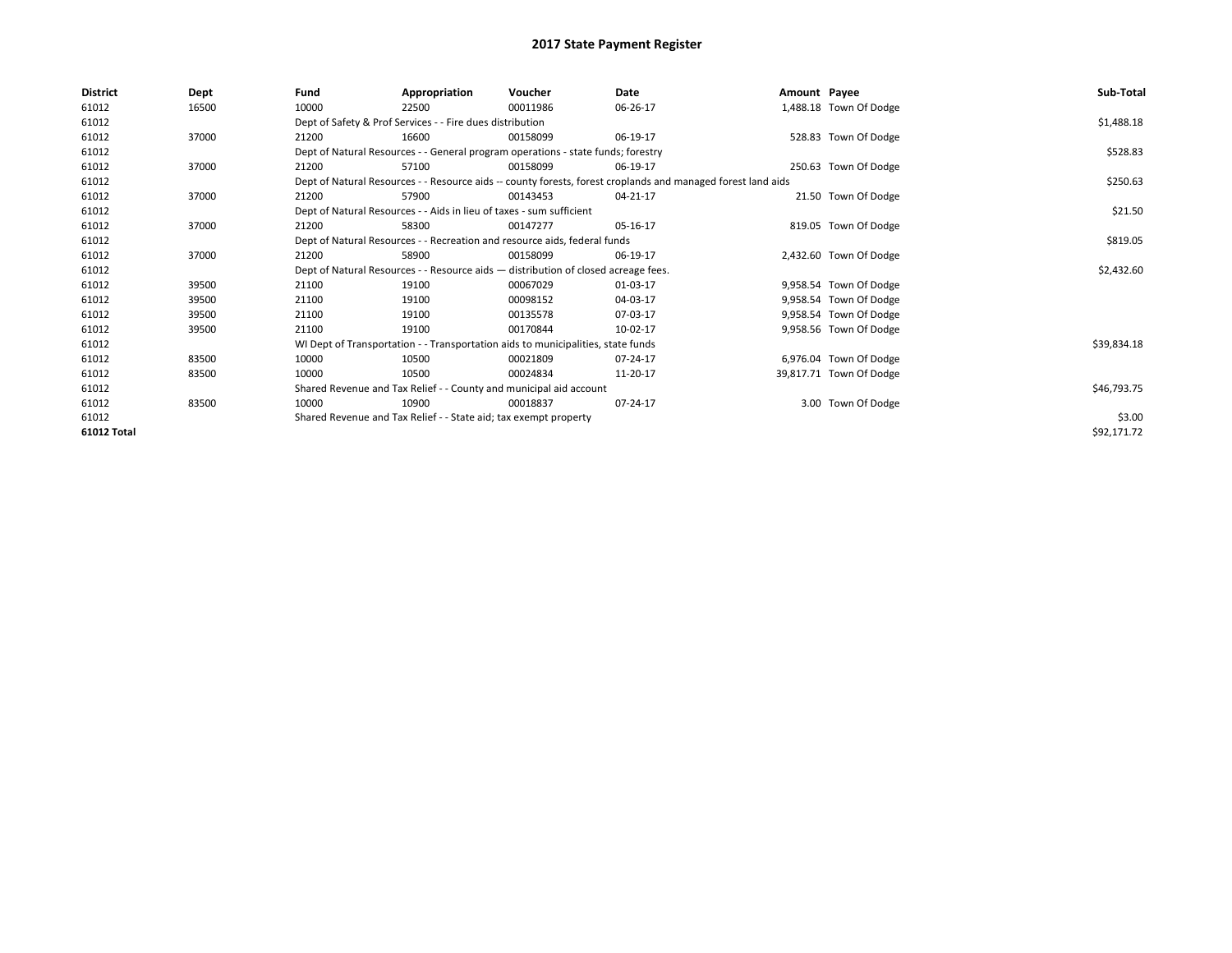| <b>District</b> | Dept  | Fund                                                                  | Appropriation                                                                      | Voucher  | Date                                                                                                         | Amount Payee |                           | Sub-Total    |
|-----------------|-------|-----------------------------------------------------------------------|------------------------------------------------------------------------------------|----------|--------------------------------------------------------------------------------------------------------------|--------------|---------------------------|--------------|
| 61014           | 37000 | 10000                                                                 | 50300                                                                              | 00143489 | 04-21-17                                                                                                     |              | 13.94 Town Of Ettrick     |              |
| 61014           |       |                                                                       | Dept of Natural Resources - - Aids in lieu of taxes - general fund                 |          |                                                                                                              |              |                           | \$13.94      |
| 61014           | 37000 | 21200                                                                 | 16600                                                                              | 00158100 | 06-19-17                                                                                                     |              | 3,402.83 Town Of Ettrick  |              |
| 61014           |       |                                                                       | Dept of Natural Resources - - General program operations - state funds; forestry   |          |                                                                                                              |              |                           | \$3,402.83   |
| 61014           | 37000 | 21200                                                                 | 57100                                                                              | 00158100 | 06-19-17                                                                                                     |              | 1.586.21 Town Of Ettrick  |              |
| 61014           |       |                                                                       |                                                                                    |          | Dept of Natural Resources - - Resource aids -- county forests, forest croplands and managed forest land aids |              |                           | \$1,586.21   |
| 61014           | 37000 | 21200                                                                 | 58900                                                                              | 00158100 | 06-19-17                                                                                                     |              | 15.653.00 Town Of Ettrick |              |
| 61014           |       |                                                                       | Dept of Natural Resources - - Resource aids - distribution of closed acreage fees. |          |                                                                                                              |              |                           | \$15,653.00  |
| 61014           | 37000 | 27400                                                                 | 67000                                                                              | 00154601 | 06-01-17                                                                                                     |              | 2,007.08 Town Of Ettrick  |              |
| 61014           |       |                                                                       | Dept of Natural Resources - - Financial assistance for responsible units           |          |                                                                                                              |              |                           | \$2,007.08   |
| 61014           | 39500 | 21100                                                                 | 19100                                                                              | 00067030 | 01-03-17                                                                                                     |              | 48.047.64 Town Of Ettrick |              |
| 61014           | 39500 | 21100                                                                 | 19100                                                                              | 00098153 | 04-03-17                                                                                                     |              | 48,047.64 Town Of Ettrick |              |
| 61014           | 39500 | 21100                                                                 | 19100                                                                              | 00135579 | 07-03-17                                                                                                     |              | 48.047.64 Town Of Ettrick |              |
| 61014           | 39500 | 21100                                                                 | 19100                                                                              | 00170845 | 10-02-17                                                                                                     |              | 48,047.64 Town Of Ettrick |              |
| 61014           |       |                                                                       | WI Dept of Transportation - - Transportation aids to municipalities, state funds   |          |                                                                                                              |              |                           | \$192,190.56 |
| 61014           | 83500 | 10000                                                                 | 10500                                                                              | 00021810 | 07-24-17                                                                                                     |              | 11.01 Town Of Ettrick     |              |
| 61014           | 83500 | 10000                                                                 | 10500                                                                              | 00024835 | 11-20-17                                                                                                     |              | 55,686.36 Town Of Ettrick |              |
| 61014           |       |                                                                       | Shared Revenue and Tax Relief - - County and municipal aid account                 |          |                                                                                                              |              |                           | \$55,697.37  |
| 61014           | 83500 | 10000                                                                 | 10900                                                                              | 00018838 | 07-24-17                                                                                                     |              | 5.00 Town Of Ettrick      |              |
| 61014           |       |                                                                       | Shared Revenue and Tax Relief - - State aid; tax exempt property                   |          |                                                                                                              |              |                           | \$5.00       |
| 61014           | 83500 | 10000                                                                 | 11000                                                                              | 00021810 | 07-24-17                                                                                                     |              | 61.18 Town Of Ettrick     |              |
| 61014           | 83500 | 10000                                                                 | 11000                                                                              | 00024835 | 11-20-17                                                                                                     |              | 348.97 Town Of Ettrick    |              |
| 61014           |       | Shared Revenue and Tax Relief - - Public utility distribution account |                                                                                    | \$410.15 |                                                                                                              |              |                           |              |
| 61014 Total     |       |                                                                       |                                                                                    |          |                                                                                                              |              |                           | \$270,966.14 |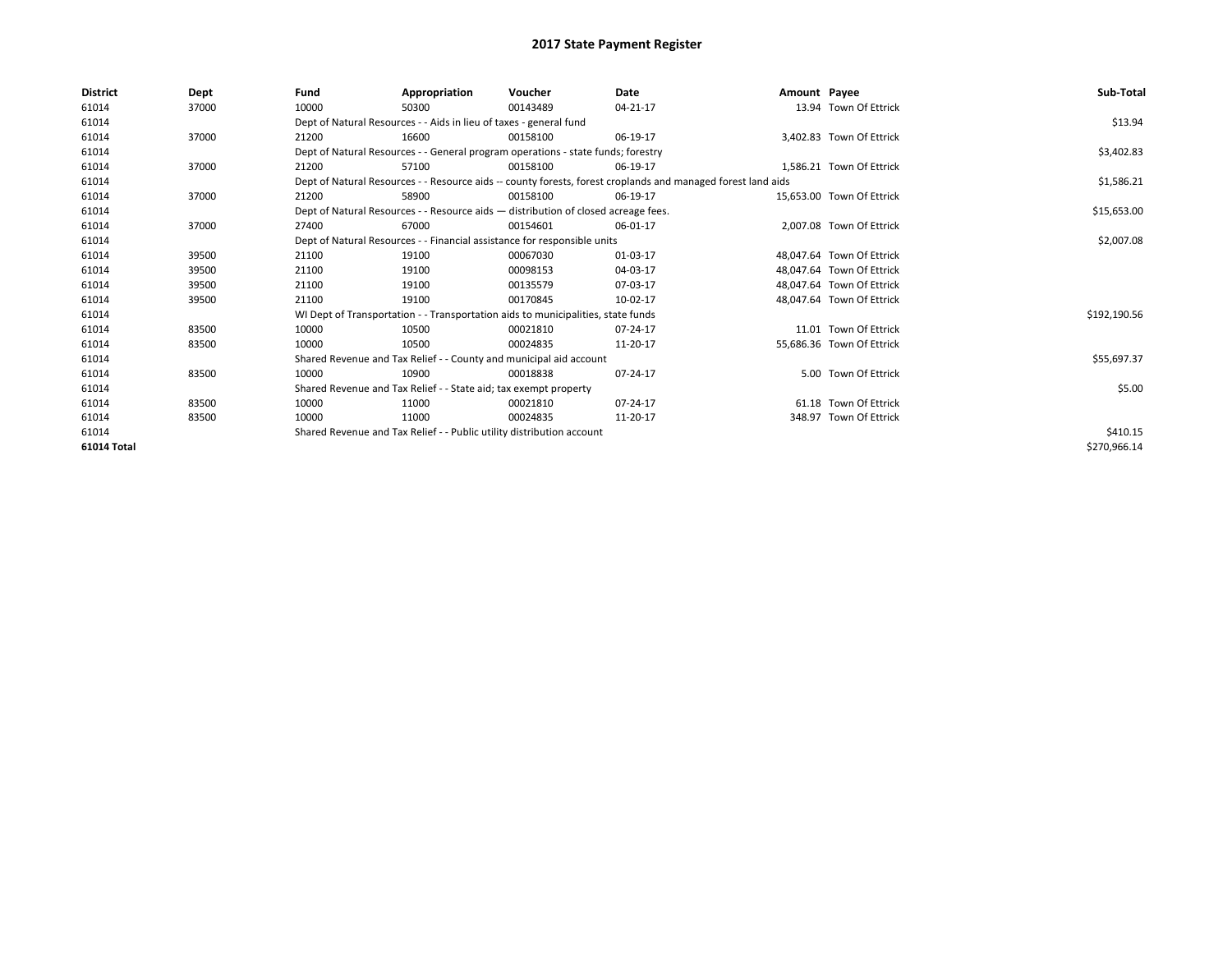| <b>District</b>    | Dept  | Fund                                                        | Appropriation                                                                      | Voucher  | Date                                                                                                         | Amount Payee |                        | Sub-Total    |
|--------------------|-------|-------------------------------------------------------------|------------------------------------------------------------------------------------|----------|--------------------------------------------------------------------------------------------------------------|--------------|------------------------|--------------|
| 61016              | 16500 | 10000                                                       | 22500                                                                              | 00011987 | 06-26-17                                                                                                     |              | 5,940.95 Town Of Gale  |              |
| 61016              |       |                                                             | Dept of Safety & Prof Services - - Fire dues distribution                          |          |                                                                                                              |              |                        | \$5,940.95   |
| 61016              | 37000 | 21200                                                       | 16600                                                                              | 00158101 | 06-19-17                                                                                                     |              | 1,785.60 Town Of Gale  |              |
| 61016              |       |                                                             | Dept of Natural Resources - - General program operations - state funds; forestry   |          |                                                                                                              |              |                        | \$1,785.60   |
| 61016              | 37000 | 21200                                                       | 57100                                                                              | 00158101 | 06-19-17                                                                                                     |              | 864.95 Town Of Gale    |              |
| 61016              |       |                                                             |                                                                                    |          | Dept of Natural Resources - - Resource aids -- county forests, forest croplands and managed forest land aids |              |                        | \$864.95     |
| 61016              | 37000 | 21200                                                       | 57900                                                                              | 00143511 | 04-21-17                                                                                                     |              | 51.04 Town Of Gale     |              |
| 61016              |       |                                                             | Dept of Natural Resources - - Aids in lieu of taxes - sum sufficient               |          |                                                                                                              |              |                        | \$51.04      |
| 61016              | 37000 | 21200                                                       | 58900                                                                              | 00158101 | 06-19-17                                                                                                     |              | 8,213.74 Town Of Gale  |              |
| 61016              |       |                                                             | Dept of Natural Resources - - Resource aids - distribution of closed acreage fees. |          |                                                                                                              |              |                        | \$8,213.74   |
| 61016              | 39500 | 21100                                                       | 19100                                                                              | 00067031 | 01-03-17                                                                                                     |              | 41.898.55 Town Of Gale |              |
| 61016              | 39500 | 21100                                                       | 19100                                                                              | 00098154 | 04-03-17                                                                                                     |              | 41.898.55 Town Of Gale |              |
| 61016              | 39500 | 21100                                                       | 19100                                                                              | 00135580 | 07-03-17                                                                                                     |              | 41,898.55 Town Of Gale |              |
| 61016              | 39500 | 21100                                                       | 19100                                                                              | 00170846 | 10-02-17                                                                                                     |              | 41,898.57 Town Of Gale |              |
| 61016              |       |                                                             | WI Dept of Transportation - - Transportation aids to municipalities, state funds   |          |                                                                                                              |              |                        | \$167,594.22 |
| 61016              | 50500 | 10000                                                       | 17400                                                                              | 00047507 | 04-28-17                                                                                                     |              | 58,903.00 Town Of Gale |              |
| 61016              |       |                                                             |                                                                                    |          | Department of Administration - - High-voltage transmission line annual impact fee distributions              |              |                        | \$58,903.00  |
| 61016              | 83500 | 10000                                                       | 10500                                                                              | 00021811 | 07-24-17                                                                                                     |              | 16,701.24 Town Of Gale |              |
| 61016              | 83500 | 10000                                                       | 10500                                                                              | 00024836 | 11-20-17                                                                                                     |              | 94,640.36 Town Of Gale |              |
| 61016              |       |                                                             | Shared Revenue and Tax Relief - - County and municipal aid account                 |          |                                                                                                              |              |                        | \$111,341.60 |
| 61016              | 83500 | 10000                                                       | 10900                                                                              | 00018839 | 07-24-17                                                                                                     |              | 35.00 Town Of Gale     |              |
| 61016              |       |                                                             | Shared Revenue and Tax Relief - - State aid; tax exempt property                   |          |                                                                                                              |              |                        | \$35.00      |
| 61016              | 83500 | 10000                                                       | 11000                                                                              | 00021811 | 07-24-17                                                                                                     |              | 133.69 Town Of Gale    |              |
| 61016              | 83500 | 10000                                                       | 11000                                                                              | 00024836 | 11-20-17                                                                                                     |              | 759.55 Town Of Gale    |              |
| 61016              |       |                                                             | Shared Revenue and Tax Relief - - Public utility distribution account              |          |                                                                                                              |              |                        | \$893.24     |
| 61016              | 83500 | 52100                                                       | 36300                                                                              | 00016047 | 03-27-17                                                                                                     |              | 616.98 Town Of Gale    |              |
| 61016              |       | Shared Revenue and Tax Relief - - Lottery and gaming credit |                                                                                    | \$616.98 |                                                                                                              |              |                        |              |
| <b>61016 Total</b> |       |                                                             |                                                                                    |          |                                                                                                              |              |                        | \$356,240.32 |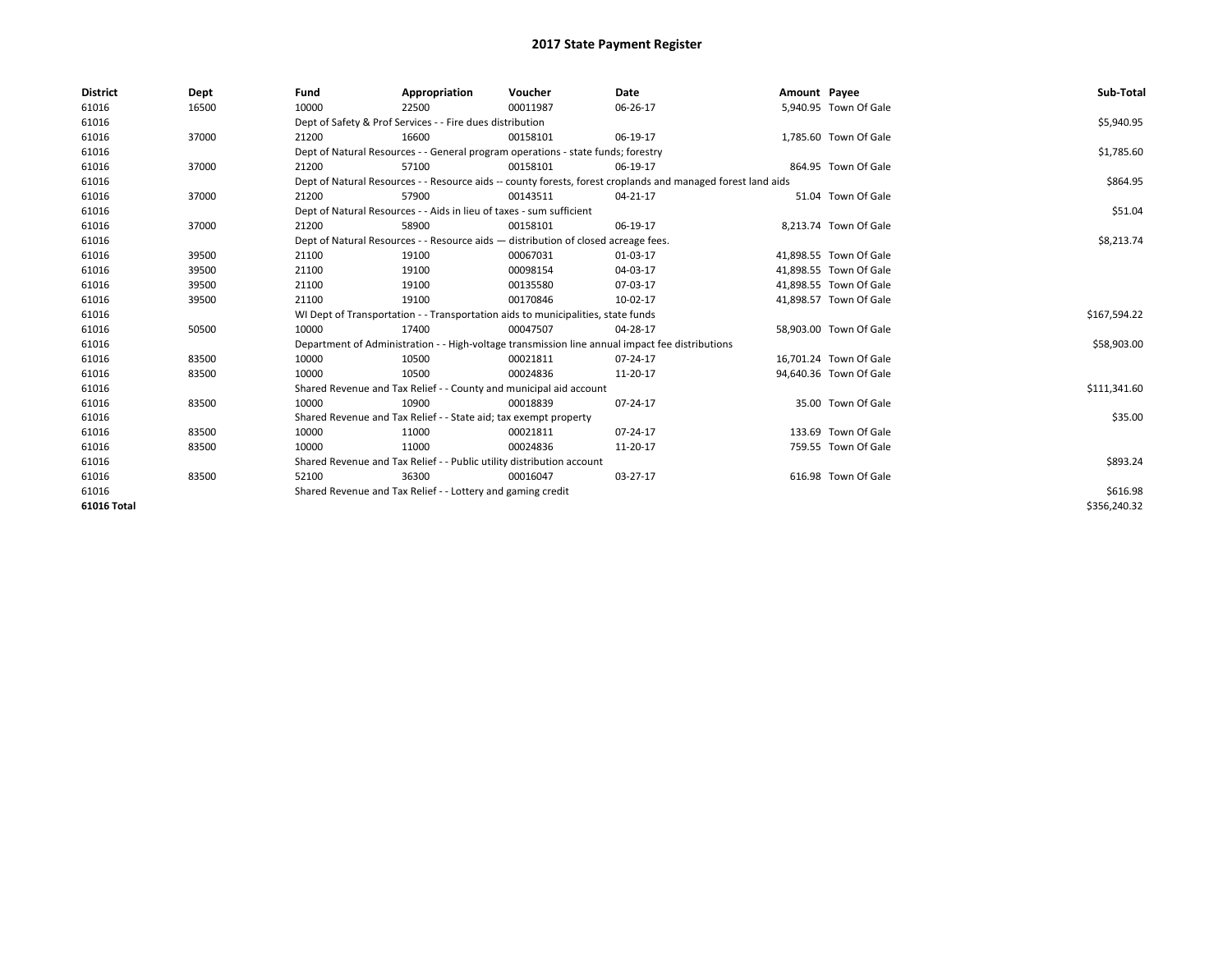| <b>District</b> | Dept  | Fund                                                                     | Appropriation                                                                      | Voucher    | Date                                                                                                         | Amount Payee |                        | Sub-Total    |
|-----------------|-------|--------------------------------------------------------------------------|------------------------------------------------------------------------------------|------------|--------------------------------------------------------------------------------------------------------------|--------------|------------------------|--------------|
| 61018           | 16500 | 10000                                                                    | 22500                                                                              | 00011988   | 06-26-17                                                                                                     |              | 3,231.21 Town Of Hale  |              |
| 61018           |       |                                                                          | Dept of Safety & Prof Services - - Fire dues distribution                          |            |                                                                                                              |              |                        | \$3,231.21   |
| 61018           | 37000 | 10000                                                                    | 50300                                                                              | 00126142   | 02-06-17                                                                                                     |              | 664.43 Town Of Hale    |              |
| 61018           |       |                                                                          | Dept of Natural Resources - - Aids in lieu of taxes - general fund                 |            |                                                                                                              |              |                        | \$664.43     |
| 61018           | 37000 | 21200                                                                    | 16600                                                                              | 00158102   | 06-19-17                                                                                                     |              | 2,213.78 Town Of Hale  |              |
| 61018           |       |                                                                          | Dept of Natural Resources - - General program operations - state funds; forestry   |            |                                                                                                              |              |                        | \$2,213.78   |
| 61018           | 37000 | 21200                                                                    | 57100                                                                              | 00158102   | 06-19-17                                                                                                     |              | 1,069.21 Town Of Hale  |              |
| 61018           |       |                                                                          |                                                                                    |            | Dept of Natural Resources - - Resource aids -- county forests, forest croplands and managed forest land aids |              |                        | \$1,069.21   |
| 61018           | 37000 | 21200                                                                    | 57900                                                                              | 00143531   | 04-21-17                                                                                                     |              | 105.60 Town Of Hale    |              |
| 61018           |       |                                                                          | Dept of Natural Resources - - Aids in lieu of taxes - sum sufficient               |            |                                                                                                              |              |                        | \$105.60     |
| 61018           | 37000 | 21200                                                                    | 58900                                                                              | 00158102   | 06-19-17                                                                                                     |              | 10,183.41 Town Of Hale |              |
| 61018           |       |                                                                          | Dept of Natural Resources - - Resource aids - distribution of closed acreage fees. |            |                                                                                                              |              |                        | \$10,183.41  |
| 61018           | 37000 | 27400                                                                    | 67000                                                                              | 00154170   | 06-01-17                                                                                                     |              | 1,772.53 Town Of Hale  |              |
| 61018           |       | Dept of Natural Resources - - Financial assistance for responsible units |                                                                                    | \$1,772.53 |                                                                                                              |              |                        |              |
| 61018           | 39500 | 21100                                                                    | 19100                                                                              | 00067032   | 01-03-17                                                                                                     |              | 41,491.18 Town Of Hale |              |
| 61018           | 39500 | 21100                                                                    | 19100                                                                              | 00098155   | 04-03-17                                                                                                     |              | 41,491.18 Town Of Hale |              |
| 61018           | 39500 | 21100                                                                    | 19100                                                                              | 00135581   | 07-03-17                                                                                                     |              | 41,491.18 Town Of Hale |              |
| 61018           | 39500 | 21100                                                                    | 19100                                                                              | 00170847   | 10-02-17                                                                                                     |              | 41,491.20 Town Of Hale |              |
| 61018           |       |                                                                          | WI Dept of Transportation - - Transportation aids to municipalities, state funds   |            |                                                                                                              |              |                        | \$165,964.74 |
| 61018           | 39500 | 21100                                                                    | 27800                                                                              | 00191883   | 11-14-17                                                                                                     |              | 13,889.47 Town Of Hale |              |
| 61018           |       |                                                                          | WI Dept of Transportation - - Local roads improvement program, state funds         |            |                                                                                                              |              |                        | \$13,889.47  |
| 61018           | 83500 | 10000                                                                    | 10500                                                                              | 00021812   | 07-24-17                                                                                                     |              | 10,148.13 Town Of Hale |              |
| 61018           | 83500 | 10000                                                                    | 10500                                                                              | 00024837   | 11-20-17                                                                                                     |              | 57,506.04 Town Of Hale |              |
| 61018           |       |                                                                          | Shared Revenue and Tax Relief - - County and municipal aid account                 |            |                                                                                                              |              |                        | \$67,654.17  |
| 61018           | 83500 | 10000                                                                    | 10900                                                                              | 00018840   | 07-24-17                                                                                                     |              | 11.00 Town Of Hale     |              |
| 61018           |       |                                                                          | Shared Revenue and Tax Relief - - State aid; tax exempt property                   |            |                                                                                                              |              |                        | \$11.00      |
| 61018           | 83500 | 10000                                                                    | 11000                                                                              | 00021812   | 07-24-17                                                                                                     |              | 54.44 Town Of Hale     |              |
| 61018           | 83500 | 10000                                                                    | 11000                                                                              | 00024837   | 11-20-17                                                                                                     |              | 316.24 Town Of Hale    |              |
| 61018           |       | Shared Revenue and Tax Relief - - Public utility distribution account    |                                                                                    | \$370.68   |                                                                                                              |              |                        |              |
| 61018 Total     |       |                                                                          |                                                                                    |            |                                                                                                              |              |                        | \$267,130.23 |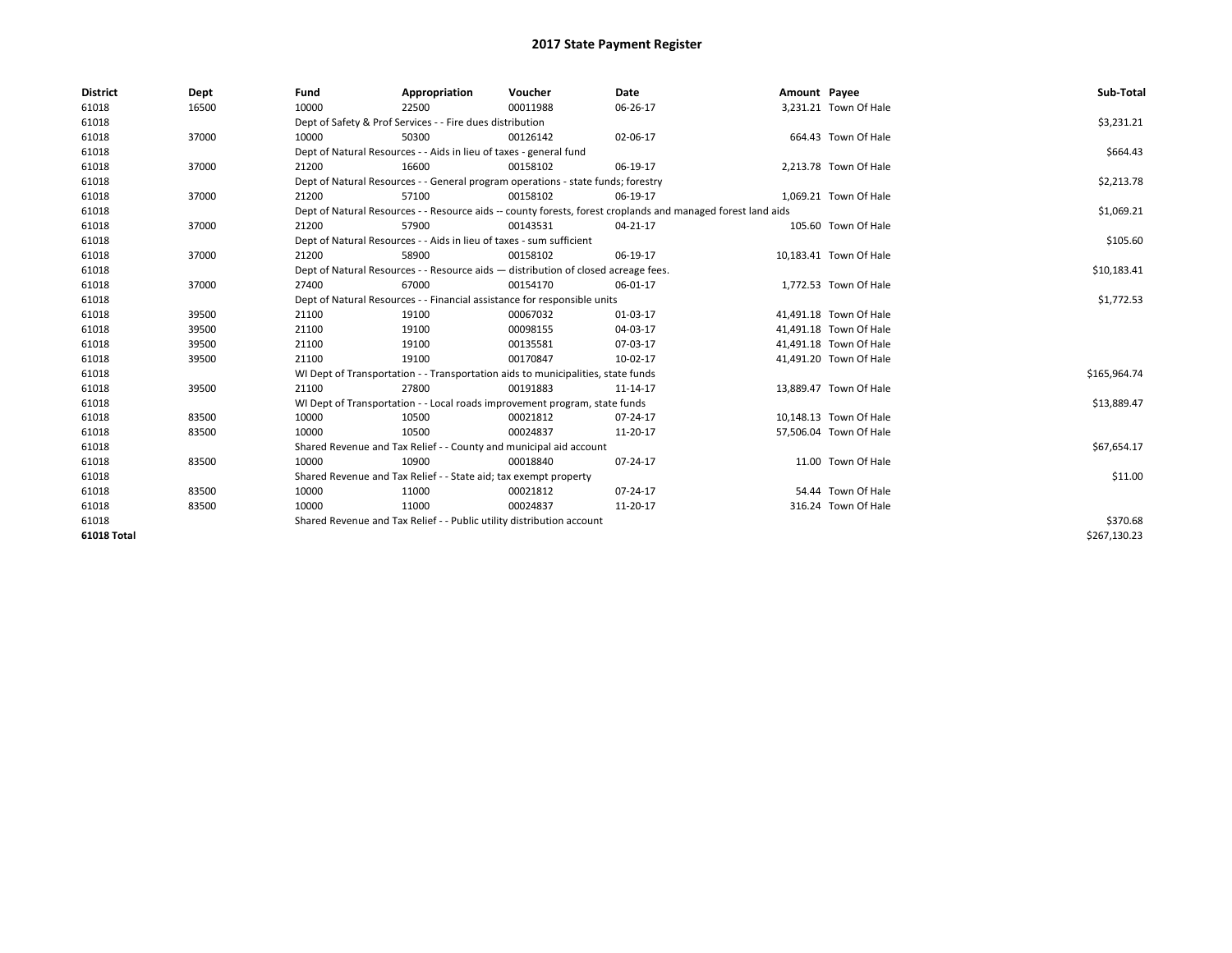| <b>District</b> | Dept  | Fund                                                                  | Appropriation                                                                      | Voucher    | Date                                                                                                         | Amount Payee |                           | Sub-Total    |
|-----------------|-------|-----------------------------------------------------------------------|------------------------------------------------------------------------------------|------------|--------------------------------------------------------------------------------------------------------------|--------------|---------------------------|--------------|
| 61020           | 16500 | 10000                                                                 | 22500                                                                              | 00012440   | 06-30-17                                                                                                     |              | 1,806.52 Town Of Lincoln  |              |
| 61020           |       |                                                                       | Dept of Safety & Prof Services - - Fire dues distribution                          |            |                                                                                                              |              |                           | \$1,806.52   |
| 61020           | 37000 | 21200                                                                 | 16600                                                                              | 00158103   | 06-19-17                                                                                                     |              | 386.37 Town Of Lincoln    |              |
| 61020           |       |                                                                       | Dept of Natural Resources - - General program operations - state funds; forestry   |            |                                                                                                              |              |                           | \$386.37     |
| 61020           | 37000 | 21200                                                                 | 57100                                                                              | 00158103   | 06-19-17                                                                                                     |              | 188.63 Town Of Lincoln    |              |
| 61020           |       |                                                                       |                                                                                    |            | Dept of Natural Resources - - Resource aids -- county forests, forest croplands and managed forest land aids |              |                           | \$188.63     |
| 61020           | 37000 | 21200                                                                 | 58900                                                                              | 00158103   | 06-19-17                                                                                                     |              | 1.777.30 Town Of Lincoln  |              |
| 61020           |       |                                                                       | Dept of Natural Resources - - Resource aids - distribution of closed acreage fees. |            |                                                                                                              |              |                           | \$1,777.30   |
| 61020           | 39500 | 21100                                                                 | 17400                                                                              | 00112504   | 05-04-17                                                                                                     |              | 13,335.11 Town Of Lincoln |              |
| 61020           |       |                                                                       | WI Dept of Transportation - - Disaster damage aids, state funds                    |            |                                                                                                              |              |                           | \$13,335.11  |
| 61020           | 39500 | 21100                                                                 | 19100                                                                              | 00067033   | 01-03-17                                                                                                     |              | 18,381.19 Town Of Lincoln |              |
| 61020           | 39500 | 21100                                                                 | 19100                                                                              | 00098156   | 04-03-17                                                                                                     |              | 18.381.19 Town Of Lincoln |              |
| 61020           | 39500 | 21100                                                                 | 19100                                                                              | 00135582   | 07-03-17                                                                                                     |              | 18.381.19 Town Of Lincoln |              |
| 61020           | 39500 | 21100                                                                 | 19100                                                                              | 00170848   | 10-02-17                                                                                                     |              | 18,381.21 Town Of Lincoln |              |
| 61020           |       |                                                                       | WI Dept of Transportation - - Transportation aids to municipalities, state funds   |            |                                                                                                              |              |                           | \$73,524.78  |
| 61020           | 83500 | 10000                                                                 | 10500                                                                              | 00021813   | 07-24-17                                                                                                     |              | 15,111.76 Town Of Lincoln |              |
| 61020           | 83500 | 10000                                                                 | 10500                                                                              | 00024838   | 11-20-17                                                                                                     |              | 85.633.33 Town Of Lincoln |              |
| 61020           |       |                                                                       | Shared Revenue and Tax Relief - - County and municipal aid account                 |            |                                                                                                              |              |                           | \$100,745.09 |
| 61020           | 83500 | 10000                                                                 | 10900                                                                              | 00018841   | 07-24-17                                                                                                     |              | 6.00 Town Of Lincoln      |              |
| 61020           |       |                                                                       | Shared Revenue and Tax Relief - - State aid; tax exempt property                   |            |                                                                                                              |              |                           | \$6.00       |
| 61020           | 83500 | 10000                                                                 | 11000                                                                              | 00021813   | 07-24-17                                                                                                     |              | 185.25 Town Of Lincoln    |              |
| 61020           | 83500 | 10000                                                                 | 11000                                                                              | 00024838   | 11-20-17                                                                                                     |              | 1,043.94 Town Of Lincoln  |              |
| 61020           |       | Shared Revenue and Tax Relief - - Public utility distribution account |                                                                                    | \$1,229.19 |                                                                                                              |              |                           |              |
| 61020 Total     |       |                                                                       |                                                                                    |            |                                                                                                              |              |                           | \$192,998.99 |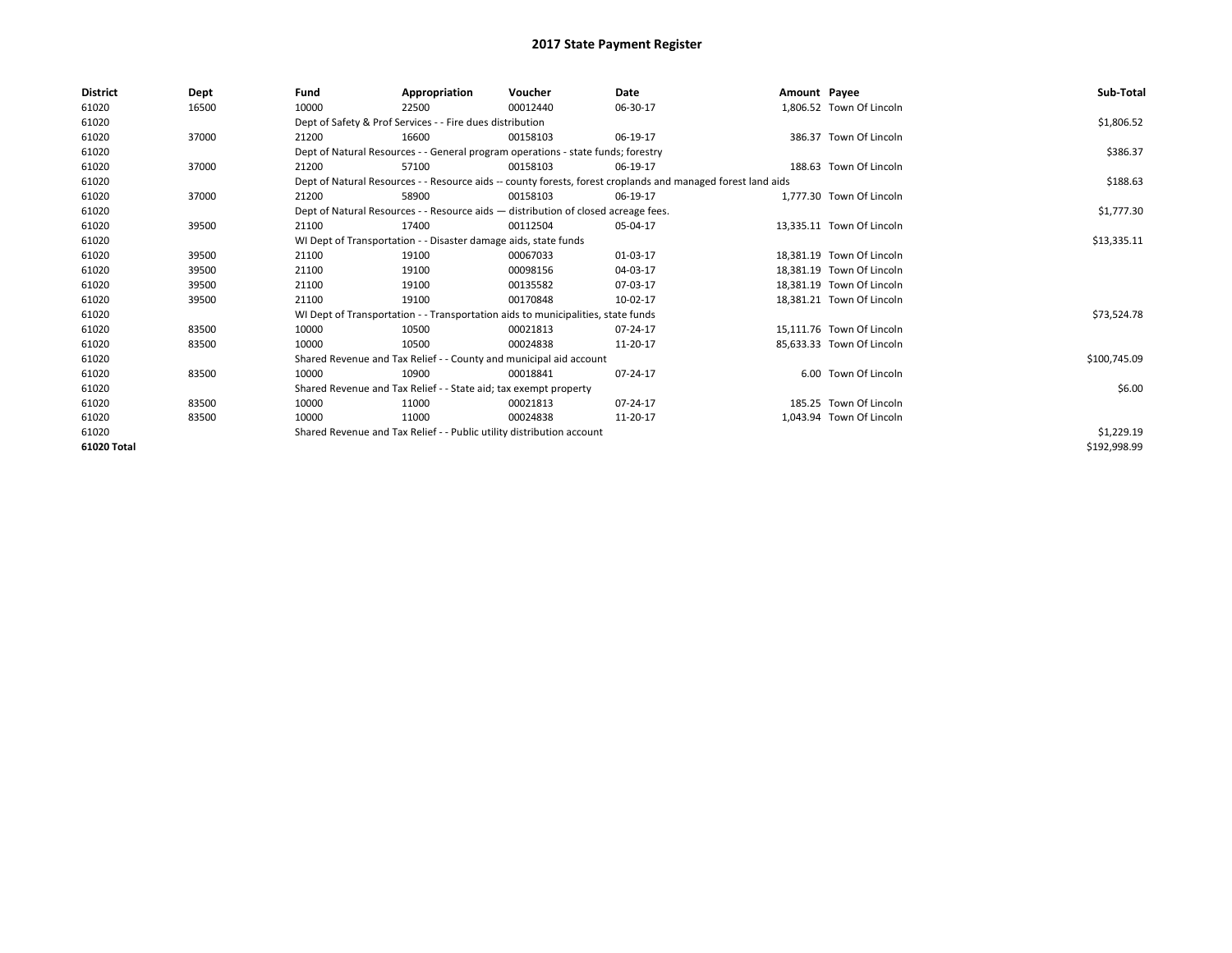| District    | Dept  | Fund  | Appropriation                                                                      | Voucher  | Date                                                                                                         | Amount Payee |                          | Sub-Total    |
|-------------|-------|-------|------------------------------------------------------------------------------------|----------|--------------------------------------------------------------------------------------------------------------|--------------|--------------------------|--------------|
| 61022       | 16500 | 10000 | 22500                                                                              | 00011989 | 06-26-17                                                                                                     |              | 2,438.57 Town Of Pigeon  |              |
| 61022       |       |       | Dept of Safety & Prof Services - - Fire dues distribution                          |          |                                                                                                              |              |                          | \$2,438.57   |
| 61022       | 37000 | 21200 | 16600                                                                              | 00158104 | 06-19-17                                                                                                     |              | 1,361.43 Town Of Pigeon  |              |
| 61022       |       |       | Dept of Natural Resources - - General program operations - state funds; forestry   |          |                                                                                                              |              |                          | \$1,361.43   |
| 61022       | 37000 | 21200 | 57100                                                                              | 00158104 | 06-19-17                                                                                                     |              | 677.48 Town Of Pigeon    |              |
| 61022       |       |       |                                                                                    |          | Dept of Natural Resources - - Resource aids -- county forests, forest croplands and managed forest land aids |              |                          | \$677.48     |
| 61022       | 37000 | 21200 | 58900                                                                              | 00158104 | 06-19-17                                                                                                     |              | 6,262.59 Town Of Pigeon  |              |
| 61022       |       |       | Dept of Natural Resources - - Resource aids - distribution of closed acreage fees. |          |                                                                                                              |              |                          | \$6,262.59   |
| 61022       | 37000 | 27400 | 67000                                                                              | 00154533 | 06-01-17                                                                                                     |              | 792.38 Town Of Pigeon    |              |
| 61022       |       |       | Dept of Natural Resources - - Financial assistance for responsible units           |          |                                                                                                              |              |                          | \$792.38     |
| 61022       | 39500 | 21100 | 19100                                                                              | 00067034 | 01-03-17                                                                                                     |              | 23,104.48 Town Of Pigeon |              |
| 61022       | 39500 | 21100 | 19100                                                                              | 00098157 | 04-03-17                                                                                                     |              | 23,104.48 Town Of Pigeon |              |
| 61022       | 39500 | 21100 | 19100                                                                              | 00135583 | 07-03-17                                                                                                     |              | 23,104.48 Town Of Pigeon |              |
| 61022       | 39500 | 21100 | 19100                                                                              | 00170849 | 10-02-17                                                                                                     |              | 23,104.50 Town Of Pigeon |              |
| 61022       |       |       | WI Dept of Transportation - - Transportation aids to municipalities, state funds   |          |                                                                                                              |              |                          | \$92,417.94  |
| 61022       | 83500 | 10000 | 10500                                                                              | 00021814 | 07-24-17                                                                                                     |              | 10,998.37 Town Of Pigeon |              |
| 61022       | 83500 | 10000 | 10500                                                                              | 00024839 | 11-20-17                                                                                                     |              | 62,554.45 Town Of Pigeon |              |
| 61022       |       |       | Shared Revenue and Tax Relief - - County and municipal aid account                 |          |                                                                                                              |              |                          | \$73,552.82  |
| 61022       | 83500 | 10000 | 10900                                                                              | 00018842 | 07-24-17                                                                                                     |              | 3.00 Town Of Pigeon      |              |
| 61022       |       |       | Shared Revenue and Tax Relief - - State aid; tax exempt property                   |          |                                                                                                              |              |                          | \$3.00       |
| 61022       | 83500 | 10000 | 11000                                                                              | 00021814 | 07-24-17                                                                                                     |              | 19.06 Town Of Pigeon     |              |
| 61022       | 83500 | 10000 | 11000                                                                              | 00024839 | 11-20-17                                                                                                     |              | 107.03 Town Of Pigeon    |              |
| 61022       |       |       | Shared Revenue and Tax Relief - - Public utility distribution account              |          | \$126.09                                                                                                     |              |                          |              |
| 61022 Total |       |       |                                                                                    |          |                                                                                                              |              |                          | \$177,632.30 |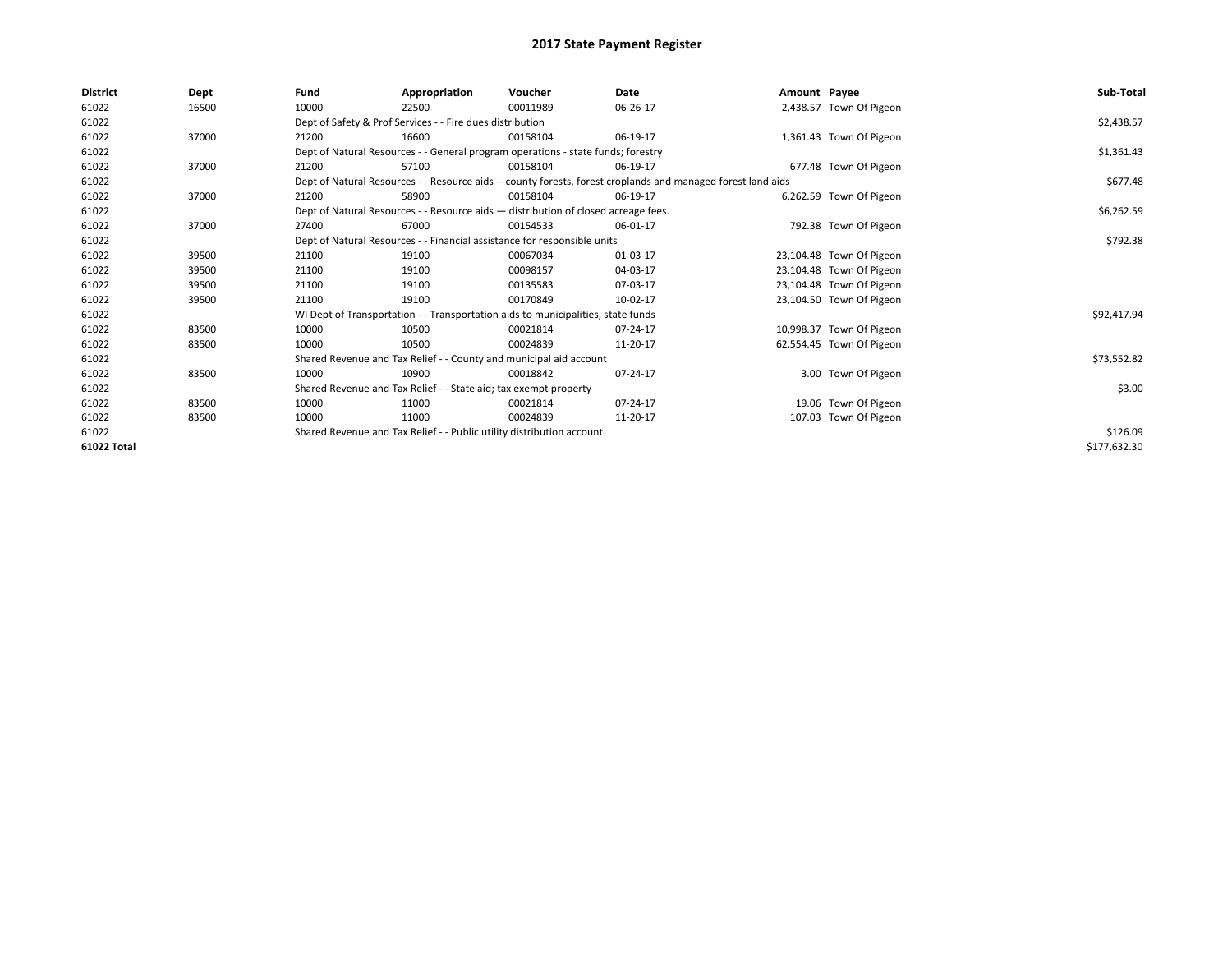| <b>District</b> | Dept  | Fund  | Appropriation                                                                                                | Voucher  | Date           | Amount Payee |                            | Sub-Total    |  |  |  |
|-----------------|-------|-------|--------------------------------------------------------------------------------------------------------------|----------|----------------|--------------|----------------------------|--------------|--|--|--|
| 61024           | 16500 | 10000 | 22500                                                                                                        | 00011990 | 06-26-17       |              | 2,588.33 Preston, Town of  |              |  |  |  |
| 61024           |       |       | Dept of Safety & Prof Services - - Fire dues distribution                                                    |          |                |              |                            | \$2,588.33   |  |  |  |
| 61024           | 37000 | 10000 | 50300                                                                                                        | 00126199 | 02-06-17       |              | 13,039.92 Preston, Town of |              |  |  |  |
| 61024           | 37000 | 10000 | 50300                                                                                                        | 00143694 | 04-21-17       |              | 257.20 Preston, Town of    |              |  |  |  |
| 61024           |       |       | Dept of Natural Resources - - Aids in lieu of taxes - general fund                                           |          |                |              |                            | \$13,297.12  |  |  |  |
| 61024           | 37000 | 21200 | 16600                                                                                                        | 00158105 | 06-19-17       |              | 1,634.50 Preston, Town of  |              |  |  |  |
| 61024           |       |       | Dept of Natural Resources - - General program operations - state funds; forestry                             |          |                |              |                            | \$1,634.50   |  |  |  |
| 61024           | 37000 | 21200 | 57100                                                                                                        | 00158105 | 06-19-17       |              | 784.68 Preston, Town of    |              |  |  |  |
| 61024           |       |       | Dept of Natural Resources - - Resource aids -- county forests, forest croplands and managed forest land aids |          |                |              |                            | \$784.68     |  |  |  |
| 61024           | 37000 | 21200 | 57900                                                                                                        | 00143695 | 04-21-17       |              | 220.63 Preston, Town of    |              |  |  |  |
| 61024           |       |       | Dept of Natural Resources - - Aids in lieu of taxes - sum sufficient                                         |          |                |              |                            | \$220.63     |  |  |  |
| 61024           | 37000 | 21200 | 58900                                                                                                        | 00158105 | 06-19-17       |              | 7,518.72 Preston, Town of  |              |  |  |  |
| 61024           |       |       | Dept of Natural Resources - - Resource aids - distribution of closed acreage fees.                           |          |                |              |                            |              |  |  |  |
| 61024           | 37000 | 27400 | 67000                                                                                                        | 00154982 | 06-01-17       |              | 2,446.06 Preston, Town of  |              |  |  |  |
| 61024           |       |       | Dept of Natural Resources - - Financial assistance for responsible units                                     |          |                |              |                            | \$2,446.06   |  |  |  |
| 61024           | 39500 | 21100 | 19100                                                                                                        | 00067035 | 01-03-17       |              | 38,441.41 Preston, Town of |              |  |  |  |
| 61024           | 39500 | 21100 | 19100                                                                                                        | 00098158 | 04-03-17       |              | 38,441.41 Preston, Town of |              |  |  |  |
| 61024           | 39500 | 21100 | 19100                                                                                                        | 00135584 | 07-03-17       |              | 38,441.41 Preston, Town of |              |  |  |  |
| 61024           | 39500 | 21100 | 19100                                                                                                        | 00170850 | 10-02-17       |              | 38,441.43 Preston, Town of |              |  |  |  |
| 61024           |       |       | WI Dept of Transportation - - Transportation aids to municipalities, state funds                             |          |                |              |                            | \$153,765.66 |  |  |  |
| 61024           | 83500 | 10000 | 10500                                                                                                        | 00021815 | $07 - 24 - 17$ |              | 13,777.98 Preston, Town of |              |  |  |  |
| 61024           | 83500 | 10000 | 10500                                                                                                        | 00024840 | 11-20-17       |              | 78,075.19 Preston, Town of |              |  |  |  |
| 61024           |       |       | Shared Revenue and Tax Relief - - County and municipal aid account                                           |          |                |              |                            | \$91,853.17  |  |  |  |
| 61024           | 83500 | 10000 | 10900                                                                                                        | 00018843 | 07-24-17       |              | 17.00 Preston, Town of     |              |  |  |  |
| 61024           |       |       | Shared Revenue and Tax Relief - - State aid; tax exempt property                                             |          |                |              |                            | \$17.00      |  |  |  |
| 61024           | 83500 | 10000 | 11000                                                                                                        | 00021815 | 07-24-17       |              | 170.81 Preston, Town of    |              |  |  |  |
| 61024           | 83500 | 10000 | 11000                                                                                                        | 00024840 | 11-20-17       |              | 966.30 Preston, Town of    |              |  |  |  |
| 61024           |       |       | Shared Revenue and Tax Relief - - Public utility distribution account                                        |          |                |              |                            |              |  |  |  |
| 61024 Total     |       |       |                                                                                                              |          |                |              |                            | \$275,262.98 |  |  |  |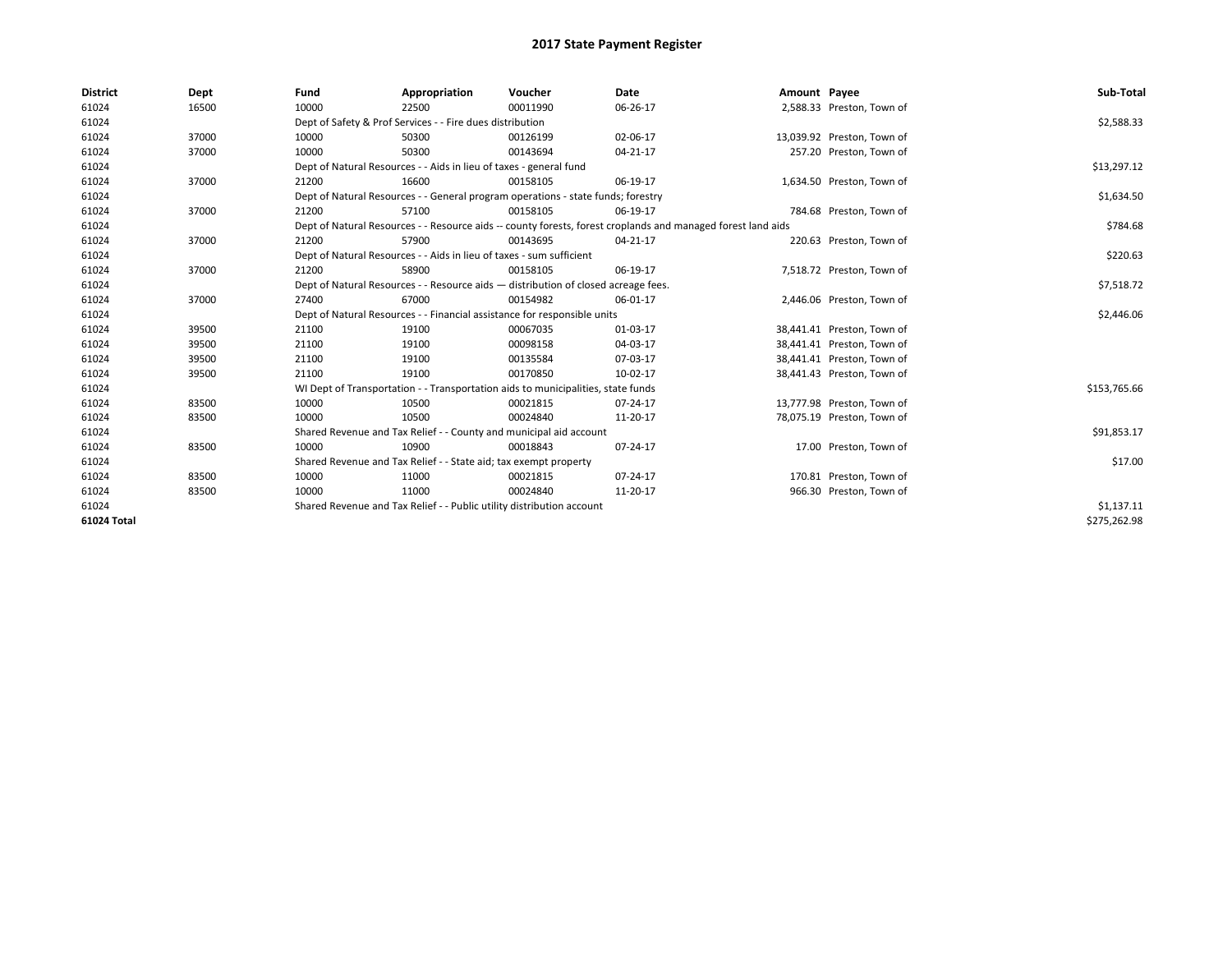| <b>District</b> | Dept  | Fund  | Appropriation                                                                      | Voucher  | Date                                                                                                         | Amount Payee |                          | Sub-Total    |
|-----------------|-------|-------|------------------------------------------------------------------------------------|----------|--------------------------------------------------------------------------------------------------------------|--------------|--------------------------|--------------|
| 61026           | 16500 | 10000 | 22500                                                                              | 00011991 | 06-26-17                                                                                                     |              | 2,581.14 Town Of Sumner  |              |
| 61026           |       |       | Dept of Safety & Prof Services - - Fire dues distribution                          |          |                                                                                                              |              |                          | \$2,581.14   |
| 61026           | 37000 | 10000 | 50300                                                                              | 00126223 | 02-06-17                                                                                                     |              | 7,841.66 Town Of Sumner  |              |
| 61026           | 37000 | 10000 | 50300                                                                              | 00143761 | 04-21-17                                                                                                     |              | 167.40 Town Of Sumner    |              |
| 61026           | 37000 | 10000 | 50300                                                                              | 00143763 | 04-21-17                                                                                                     |              | 107.98 Town Of Sumner    |              |
| 61026           | 37000 | 10000 | 50300                                                                              | 00143764 | 04-21-17                                                                                                     |              | 82.00 Town Of Sumner     |              |
| 61026           |       |       | Dept of Natural Resources - - Aids in lieu of taxes - general fund                 |          |                                                                                                              |              |                          | \$8,199.04   |
| 61026           | 37000 | 21200 | 16600                                                                              | 00158106 | 06-19-17                                                                                                     |              | 911.01 Town Of Sumner    |              |
| 61026           |       |       | Dept of Natural Resources - - General program operations - state funds; forestry   |          |                                                                                                              |              |                          | \$911.01     |
| 61026           | 37000 | 21200 | 57100                                                                              | 00158106 | 06-19-17                                                                                                     |              | 461.17 Town Of Sumner    |              |
| 61026           |       |       |                                                                                    |          | Dept of Natural Resources - - Resource aids -- county forests, forest croplands and managed forest land aids |              |                          | \$461.17     |
| 61026           | 37000 | 21200 | 57900                                                                              | 00143762 | 04-21-17                                                                                                     |              | 7.20 Town Of Sumner      |              |
| 61026           | 37000 | 21200 | 57900                                                                              | 00143765 | 04-21-17                                                                                                     |              | 0.80 Town Of Sumner      |              |
| 61026           |       |       | Dept of Natural Resources - - Aids in lieu of taxes - sum sufficient               |          |                                                                                                              |              |                          | \$8.00       |
| 61026           | 37000 | 21200 | 58900                                                                              | 00158106 | 06-19-17                                                                                                     |              | 4,190.63 Town Of Sumner  |              |
| 61026           |       |       | Dept of Natural Resources - - Resource aids - distribution of closed acreage fees. |          |                                                                                                              |              |                          | \$4,190.63   |
| 61026           | 39500 | 21100 | 17400                                                                              | 00200759 | 12-15-17                                                                                                     |              | 47.907.76 Town Of Sumner |              |
| 61026           |       |       | WI Dept of Transportation - - Disaster damage aids, state funds                    |          |                                                                                                              |              |                          | \$47,907.76  |
| 61026           | 39500 | 21100 | 19100                                                                              | 00067036 | 01-03-17                                                                                                     |              | 17,285.70 Town Of Sumner |              |
| 61026           | 39500 | 21100 | 19100                                                                              | 00098159 | 04-03-17                                                                                                     |              | 17,285.70 Town Of Sumner |              |
| 61026           | 39500 | 21100 | 19100                                                                              | 00135585 | 07-03-17                                                                                                     |              | 17,285.70 Town Of Sumner |              |
| 61026           | 39500 | 21100 | 19100                                                                              | 00170851 | 10-02-17                                                                                                     |              | 17,285.70 Town Of Sumner |              |
| 61026           |       |       | WI Dept of Transportation - - Transportation aids to municipalities, state funds   |          |                                                                                                              |              |                          | \$69,142.80  |
| 61026           | 83500 | 10000 | 10500                                                                              | 00021816 | 07-24-17                                                                                                     |              | 5,216.64 Town Of Sumner  |              |
| 61026           | 83500 | 10000 | 10500                                                                              | 00024841 | 11-20-17                                                                                                     |              | 44,339.60 Town Of Sumner |              |
| 61026           |       |       | Shared Revenue and Tax Relief - - County and municipal aid account                 |          |                                                                                                              |              |                          | \$49,556.24  |
| 61026           | 83500 | 10000 | 10900                                                                              | 00018844 | 07-24-17                                                                                                     |              | 14.00 Town Of Sumner     |              |
| 61026           |       |       | Shared Revenue and Tax Relief - - State aid; tax exempt property                   |          |                                                                                                              |              |                          | \$14.00      |
| 61026           | 83500 | 10000 | 11000                                                                              | 00021816 | $07 - 24 - 17$                                                                                               |              | 355.93 Town Of Sumner    |              |
| 61026           | 83500 | 10000 | 11000                                                                              | 00024841 | 11-20-17                                                                                                     |              | 1,914.51 Town Of Sumner  |              |
| 61026           |       |       | Shared Revenue and Tax Relief - - Public utility distribution account              |          |                                                                                                              |              |                          | \$2,270.44   |
| 61026 Total     |       |       |                                                                                    |          |                                                                                                              |              |                          | \$185,242.23 |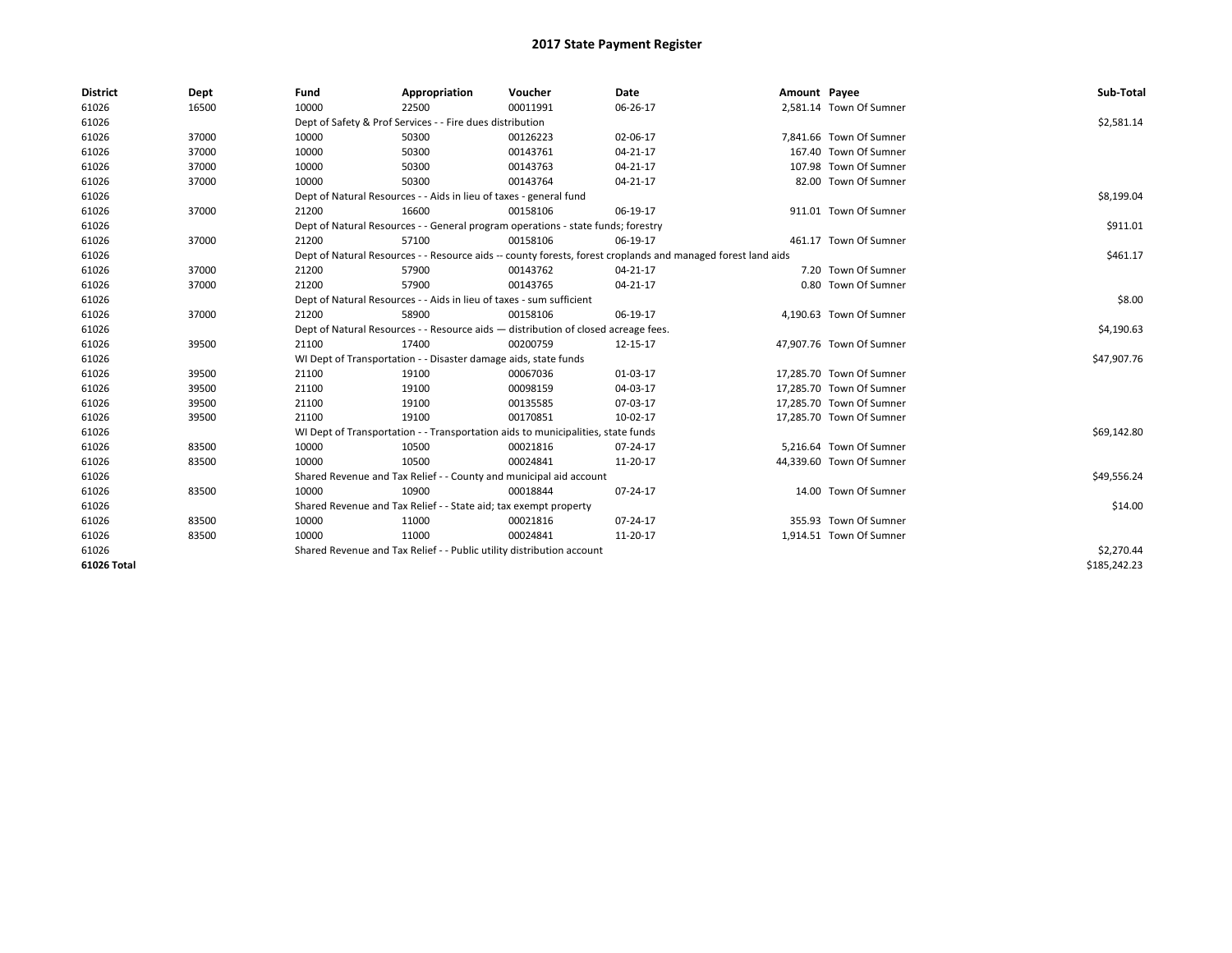| <b>District</b> | Dept  | Fund  | Appropriation                                                                                                | Voucher  | <b>Date</b>    | Amount Payee |                               | Sub-Total    |  |  |
|-----------------|-------|-------|--------------------------------------------------------------------------------------------------------------|----------|----------------|--------------|-------------------------------|--------------|--|--|
| 61028           | 16500 | 10000 | 22500                                                                                                        | 00011992 | 06-26-17       |              | 7,438.04 Town of Trempealeau  |              |  |  |
| 61028           |       |       | Dept of Safety & Prof Services - - Fire dues distribution                                                    |          |                |              |                               | \$7,438.04   |  |  |
| 61028           | 37000 | 10000 | 50300                                                                                                        | 00126225 | 02-06-17       |              | 41.66 Town of Trempealeau     |              |  |  |
| 61028           | 37000 | 10000 | 50300                                                                                                        | 00126226 | 02-06-17       |              | 1,445.14 Town of Trempealeau  |              |  |  |
| 61028           | 37000 | 10000 | 50300                                                                                                        | 00143780 | 04-21-17       |              | 224.86 Town of Trempealeau    |              |  |  |
| 61028           | 37000 | 10000 | 50300                                                                                                        | 00143782 | $04 - 21 - 17$ |              | 149.61 Town of Trempealeau    |              |  |  |
| 61028           |       |       | Dept of Natural Resources - - Aids in lieu of taxes - general fund                                           |          |                |              |                               | \$1,861.27   |  |  |
| 61028           | 37000 | 21200 | 16600                                                                                                        | 00158107 | 06-19-17       |              | 581.77 Town of Trempealeau    |              |  |  |
| 61028           |       |       | Dept of Natural Resources - - General program operations - state funds; forestry                             |          |                |              |                               | \$581.77     |  |  |
| 61028           | 37000 | 21200 | 57100                                                                                                        | 00158107 | 06-19-17       |              | 302.07 Town of Trempealeau    |              |  |  |
| 61028           |       |       | Dept of Natural Resources - - Resource aids -- county forests, forest croplands and managed forest land aids |          |                |              |                               | \$302.07     |  |  |
| 61028           | 37000 | 21200 | 57900                                                                                                        | 00143781 | $04 - 21 - 17$ |              | 283.45 Town of Trempealeau    |              |  |  |
| 61028           | 37000 | 21200 | 57900                                                                                                        | 00143783 | $04 - 21 - 17$ |              | 893.64 Town of Trempealeau    |              |  |  |
| 61028           | 37000 | 21200 | 57900                                                                                                        | 00143784 | 04-21-17       |              | 145.22 Town of Trempealeau    |              |  |  |
| 61028           |       |       | Dept of Natural Resources - - Aids in lieu of taxes - sum sufficient                                         |          |                |              |                               | \$1,322.31   |  |  |
| 61028           | 37000 | 21200 | 58900                                                                                                        | 00158107 | 06-19-17       |              | 2,676.14 Town of Trempealeau  |              |  |  |
| 61028           |       |       | Dept of Natural Resources - - Resource aids - distribution of closed acreage fees.                           |          |                |              |                               |              |  |  |
| 61028           | 39500 | 21100 | 19100                                                                                                        | 00067037 | 01-03-17       |              | 31,956.52 Town of Trempealeau |              |  |  |
| 61028           | 39500 | 21100 | 19100                                                                                                        | 00098160 | 04-03-17       |              | 31,956.52 Town of Trempealeau |              |  |  |
| 61028           | 39500 | 21100 | 19100                                                                                                        | 00135586 | 07-03-17       |              | 31,956.52 Town of Trempealeau |              |  |  |
| 61028           | 39500 | 21100 | 19100                                                                                                        | 00170852 | 10-02-17       |              | 31,956.54 Town of Trempealeau |              |  |  |
| 61028           |       |       | WI Dept of Transportation - - Transportation aids to municipalities, state funds                             |          |                |              |                               | \$127,826.10 |  |  |
| 61028           | 50500 | 10000 | 17400                                                                                                        | 00047508 | 04-28-17       |              | 86,876.00 Town of Trempealeau |              |  |  |
| 61028           |       |       | Department of Administration - - High-voltage transmission line annual impact fee distributions              |          |                |              |                               | \$86,876.00  |  |  |
| 61028           | 83500 | 10000 | 10500                                                                                                        | 00021817 | 07-24-17       |              | 6,386.74 Town of Trempealeau  |              |  |  |
| 61028           | 83500 | 10000 | 10500                                                                                                        | 00024842 | 11-20-17       |              | 36,191.50 Town of Trempealeau |              |  |  |
| 61028           |       |       | Shared Revenue and Tax Relief - - County and municipal aid account                                           |          |                |              |                               | \$42,578.24  |  |  |
| 61028           | 83500 | 10000 | 10900                                                                                                        | 00018845 | 07-24-17       |              | 95.00 Town of Trempealeau     |              |  |  |
| 61028           |       |       | Shared Revenue and Tax Relief - - State aid; tax exempt property                                             |          |                |              |                               | \$95.00      |  |  |
| 61028           | 83500 | 10000 | 11000                                                                                                        | 00021817 | 07-24-17       |              | 3,122.29 Town of Trempealeau  |              |  |  |
| 61028           | 83500 | 10000 | 11000                                                                                                        | 00024842 | 11-20-17       |              | 34,595.81 Town of Trempealeau |              |  |  |
| 61028           |       |       | Shared Revenue and Tax Relief - - Public utility distribution account                                        |          |                |              |                               | \$37,718.10  |  |  |
| 61028           | 83500 | 10000 | 50100                                                                                                        | 00015414 | 01-31-17       |              | 585.58 Town of Trempealeau    |              |  |  |
| 61028           |       |       | Shared Revenue and Tax Relief - - Payments for municipal services                                            |          |                |              |                               | \$585.58     |  |  |
| 61028           | 83500 | 52100 | 36300                                                                                                        | 00016048 | 03-27-17       |              | 311.06 Town of Trempealeau    |              |  |  |
| 61028           |       |       | Shared Revenue and Tax Relief - - Lottery and gaming credit                                                  |          |                |              |                               | \$311.06     |  |  |
| 61028 Total     |       |       |                                                                                                              |          |                |              |                               | \$310.171.68 |  |  |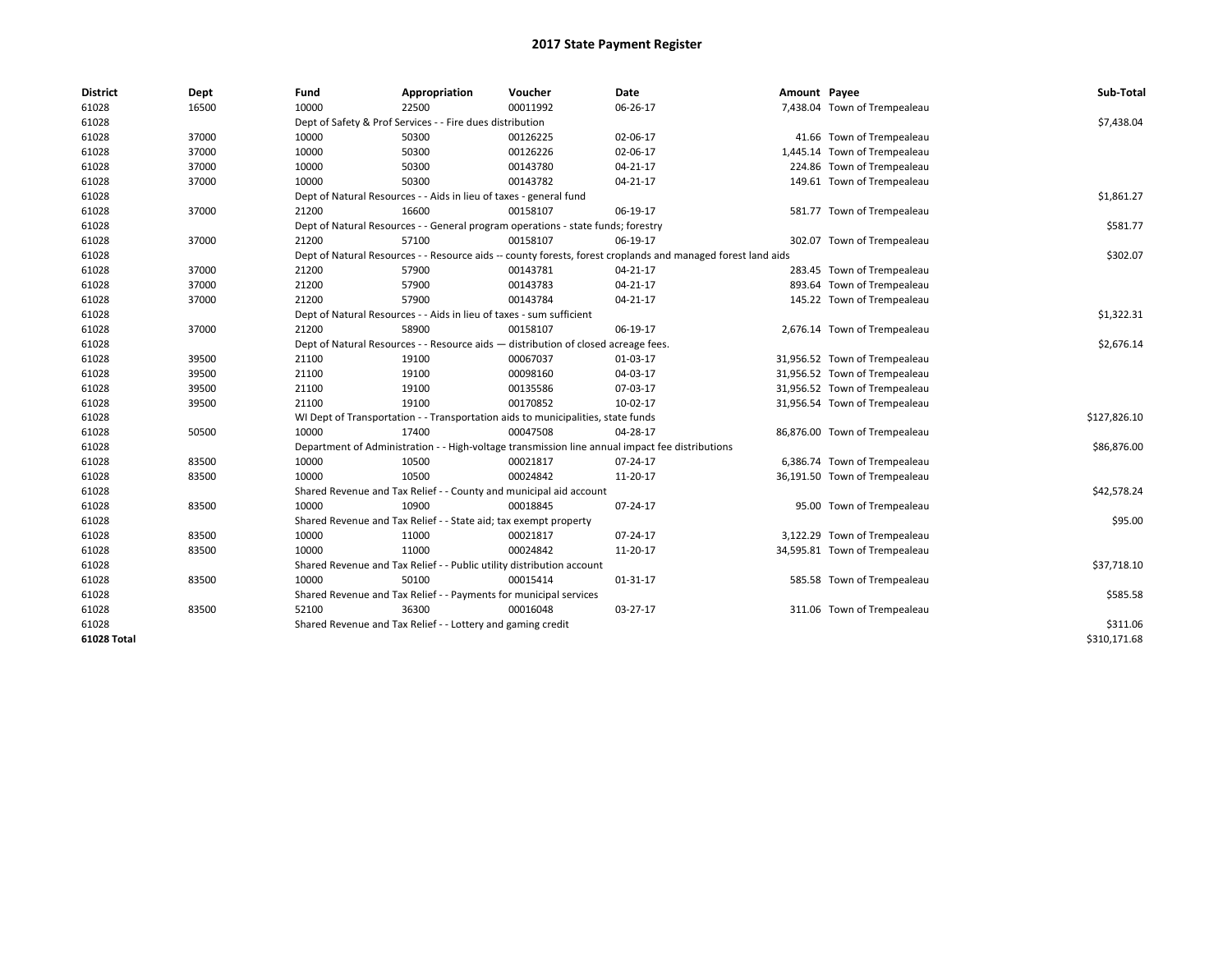| <b>District</b> | Dept  | Fund  | Appropriation                                                                                                | Voucher  | Date           | Amount Payee |                         | Sub-Total    |  |  |
|-----------------|-------|-------|--------------------------------------------------------------------------------------------------------------|----------|----------------|--------------|-------------------------|--------------|--|--|
| 61030           | 16500 | 10000 | 22500                                                                                                        | 00011993 | 06-26-17       |              | 1,526.63 Town Of Unity  |              |  |  |
| 61030           |       |       | Dept of Safety & Prof Services - - Fire dues distribution                                                    |          |                |              |                         | \$1,526.63   |  |  |
| 61030           | 37000 | 10000 | 50300                                                                                                        | 00126235 | 02-06-17       |              | 924.08 Town Of Unity    |              |  |  |
| 61030           | 37000 | 10000 | 50300                                                                                                        | 00143795 | $04 - 21 - 17$ |              | 40.53 Town Of Unity     |              |  |  |
| 61030           | 37000 | 10000 | 50300                                                                                                        | 00143796 | 04-21-17       |              | 22.39 Town Of Unity     |              |  |  |
| 61030           | 37000 | 10000 | 50300                                                                                                        | 00143797 | $04 - 21 - 17$ |              | 36.02 Town Of Unity     |              |  |  |
| 61030           |       |       | Dept of Natural Resources - - Aids in lieu of taxes - general fund                                           |          |                |              |                         | \$1,023.02   |  |  |
| 61030           | 37000 | 21200 | 16600                                                                                                        | 00158108 | 06-19-17       |              | 1,271.97 Town Of Unity  |              |  |  |
| 61030           |       |       | Dept of Natural Resources - - General program operations - state funds; forestry                             |          |                |              |                         | \$1,271.97   |  |  |
| 61030           | 37000 | 21200 | 57100                                                                                                        | 00158108 | 06-19-17       |              | 692.37 Town Of Unity    |              |  |  |
| 61030           |       |       | Dept of Natural Resources - - Resource aids -- county forests, forest croplands and managed forest land aids |          |                |              |                         | \$692.37     |  |  |
| 61030           | 37000 | 21200 | 57900                                                                                                        | 00143798 | 04-21-17       |              | 22.88 Town Of Unity     |              |  |  |
| 61030           |       |       | Dept of Natural Resources - - Aids in lieu of taxes - sum sufficient                                         |          |                |              |                         | \$22.88      |  |  |
| 61030           | 37000 | 21200 | 58900                                                                                                        | 00158108 | 06-19-17       |              | 5,851.05 Town Of Unity  |              |  |  |
| 61030           |       |       | Dept of Natural Resources - - Resource aids - distribution of closed acreage fees.                           |          |                |              |                         |              |  |  |
| 61030           | 39500 | 21100 | 19100                                                                                                        | 00067038 | 01-03-17       |              | 20,985.06 Town Of Unity |              |  |  |
| 61030           | 39500 | 21100 | 19100                                                                                                        | 00098161 | 04-03-17       |              | 20,985.06 Town Of Unity |              |  |  |
| 61030           | 39500 | 21100 | 19100                                                                                                        | 00135587 | 07-03-17       |              | 20,985.06 Town Of Unity |              |  |  |
| 61030           | 39500 | 21100 | 19100                                                                                                        | 00170853 | 10-02-17       |              | 20,985.06 Town Of Unity |              |  |  |
| 61030           |       |       | WI Dept of Transportation - - Transportation aids to municipalities, state funds                             |          |                |              |                         | \$83,940.24  |  |  |
| 61030           | 39500 | 21100 | 27800                                                                                                        | 00072170 | $01 - 10 - 17$ |              | 7,587.00 Town Of Unity  |              |  |  |
| 61030           |       |       | WI Dept of Transportation - - Local roads improvement program, state funds                                   |          |                |              |                         | \$7,587.00   |  |  |
| 61030           | 83500 | 10000 | 10500                                                                                                        | 00021818 | 07-24-17       |              | 6,037.77 Town Of Unity  |              |  |  |
| 61030           | 83500 | 10000 | 10500                                                                                                        | 00024843 | 11-20-17       |              | 34,214.04 Town Of Unity |              |  |  |
| 61030           |       |       | Shared Revenue and Tax Relief - - County and municipal aid account                                           |          |                |              |                         | \$40,251.81  |  |  |
| 61030           | 83500 | 10000 | 10900                                                                                                        | 00018846 | 07-24-17       |              | 86.00 Town Of Unity     |              |  |  |
| 61030           |       |       | Shared Revenue and Tax Relief - - State aid; tax exempt property                                             |          |                |              |                         | \$86.00      |  |  |
| 61030           | 83500 | 10000 | 11000                                                                                                        | 00021818 | 07-24-17       |              | 113.42 Town Of Unity    |              |  |  |
| 61030           | 83500 | 10000 | 11000                                                                                                        | 00024843 | 11-20-17       |              | 657.58 Town Of Unity    |              |  |  |
| 61030           |       |       | Shared Revenue and Tax Relief - - Public utility distribution account                                        |          |                |              |                         | \$771.00     |  |  |
| 61030 Total     |       |       |                                                                                                              |          |                |              |                         | \$143,023.97 |  |  |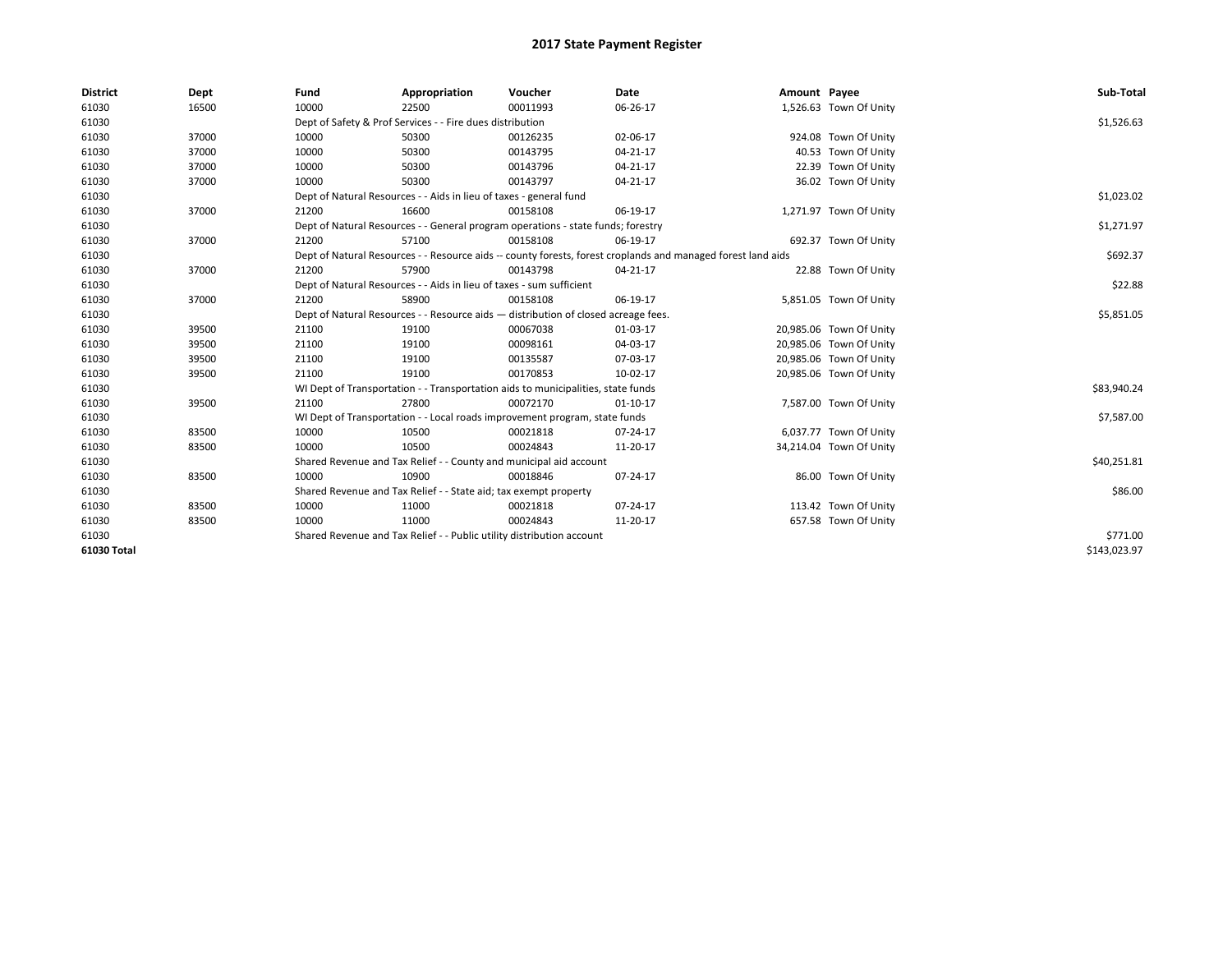| <b>District</b> | Dept  | Fund                                                                  | Appropriation                                                      | Voucher                                                                          | Date     | Amount Payee |                             | Sub-Total    |
|-----------------|-------|-----------------------------------------------------------------------|--------------------------------------------------------------------|----------------------------------------------------------------------------------|----------|--------------|-----------------------------|--------------|
| 61121           | 16500 | 10000                                                                 | 22500                                                              | 00011994                                                                         | 06-26-17 |              | 1,420.87 Village Of Eleva   |              |
| 61121           |       |                                                                       | Dept of Safety & Prof Services - - Fire dues distribution          |                                                                                  |          |              |                             | \$1,420.87   |
| 61121           | 37000 | 10000                                                                 | 50300                                                              | 00142683                                                                         | 04-21-17 |              | 41.79 Village Of Eleva      |              |
| 61121           |       |                                                                       | Dept of Natural Resources - - Aids in lieu of taxes - general fund |                                                                                  |          |              |                             | \$41.79      |
| 61121           | 37000 | 27400                                                                 | 67000                                                              | 00153890                                                                         | 06-01-17 |              | 4,733.63 Village Of Eleva   |              |
| 61121           |       |                                                                       |                                                                    | Dept of Natural Resources - - Financial assistance for responsible units         |          |              |                             | \$4,733.63   |
| 61121           | 39500 | 21100                                                                 | 19100                                                              | 00067039                                                                         | 01-03-17 |              | 8,508.53 Village Of Eleva   |              |
| 61121           | 39500 | 21100                                                                 | 19100                                                              | 00098162                                                                         | 04-03-17 |              | 8,508.53 Village Of Eleva   |              |
| 61121           | 39500 | 21100                                                                 | 19100                                                              | 00135588                                                                         | 07-03-17 |              | 8,508.53 Village Of Eleva   |              |
| 61121           | 39500 | 21100                                                                 | 19100                                                              | 00170854                                                                         | 10-02-17 |              | 8,508.54 Village Of Eleva   |              |
| 61121           |       |                                                                       |                                                                    | WI Dept of Transportation - - Transportation aids to municipalities, state funds |          |              |                             | \$34,034.13  |
| 61121           | 45500 | 10000                                                                 | 23100                                                              | 00021621                                                                         | 01-03-17 |              | 160.00 Village Of Eleva     |              |
| 61121           | 45500 | 10000                                                                 | 23100                                                              | 00039678                                                                         | 12-22-17 |              | 160.00 Village Of Eleva     |              |
| 61121           |       |                                                                       |                                                                    | Department of Justice - - Law enforcement training fund, local assistance        |          |              |                             | \$320.00     |
| 61121           | 83500 | 10000                                                                 | 10500                                                              | 00021819                                                                         | 07-24-17 |              | 24,626.53 Village Of Eleva  |              |
| 61121           | 83500 | 10000                                                                 | 10500                                                              | 00024844                                                                         | 11-20-17 |              | 139,666.87 Village Of Eleva |              |
| 61121           |       |                                                                       |                                                                    | Shared Revenue and Tax Relief - - County and municipal aid account               |          |              |                             | \$164,293.40 |
| 61121           | 83500 | 10000                                                                 | 10900                                                              | 00018847                                                                         | 07-24-17 |              | 209.00 Village Of Eleva     |              |
| 61121           |       |                                                                       | Shared Revenue and Tax Relief - - State aid; tax exempt property   |                                                                                  |          |              |                             | \$209.00     |
| 61121           | 83500 | 10000                                                                 | 11000                                                              | 00021819                                                                         | 07-24-17 |              | 1.65 Village Of Eleva       |              |
| 61121           | 83500 | 10000                                                                 | 11000                                                              | 00024844                                                                         | 11-20-17 |              | 8.30 Village Of Eleva       |              |
| 61121           |       | Shared Revenue and Tax Relief - - Public utility distribution account |                                                                    | \$9.95                                                                           |          |              |                             |              |
| 61121 Total     |       |                                                                       |                                                                    |                                                                                  |          |              |                             | \$205,062.77 |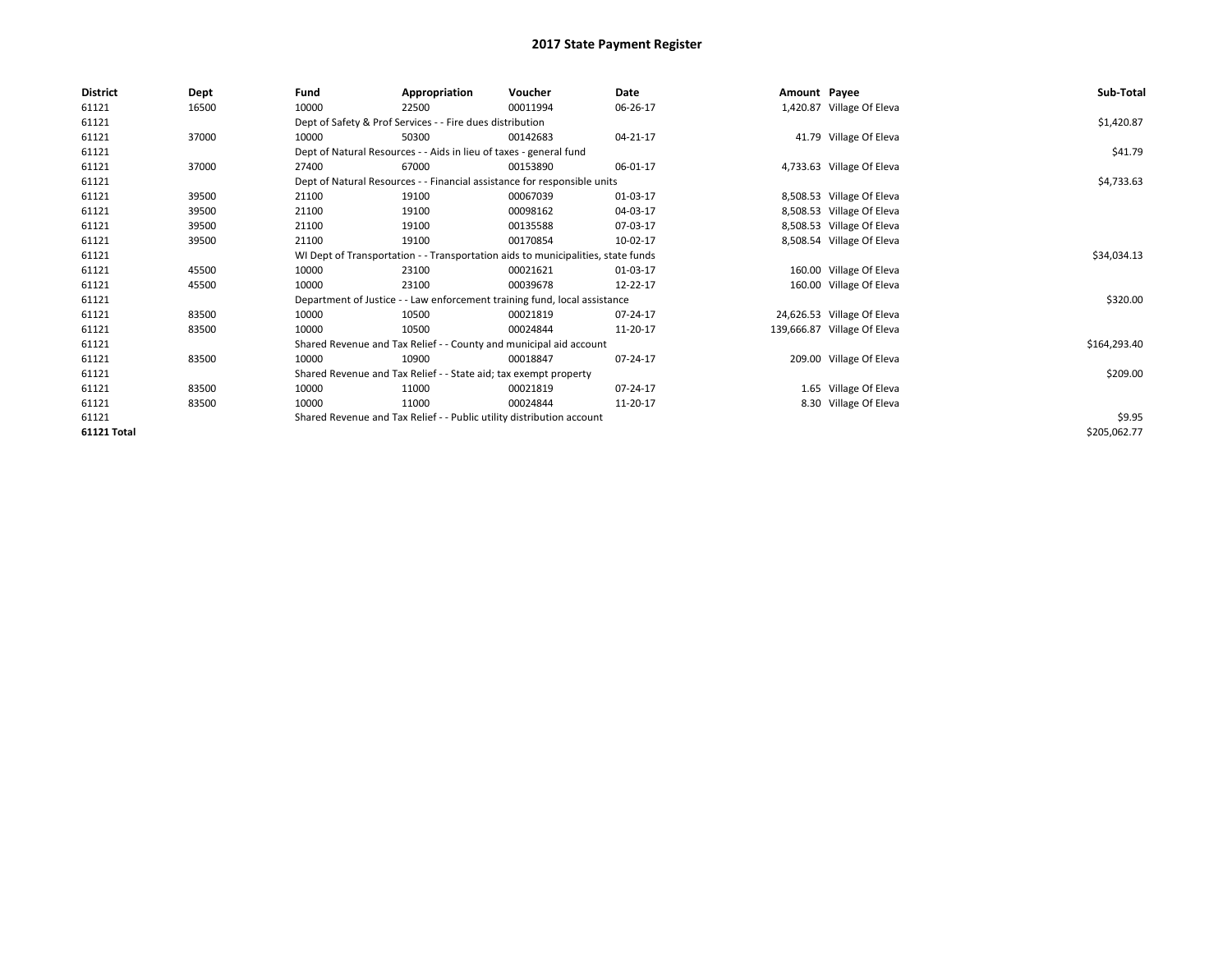| <b>District</b>    | Dept  | Fund  | Appropriation                                                    | Voucher                                                                          | Date     | Amount Payee |                               | Sub-Total    |
|--------------------|-------|-------|------------------------------------------------------------------|----------------------------------------------------------------------------------|----------|--------------|-------------------------------|--------------|
| 61122              | 37000 | 27400 | 67000                                                            | 00154967                                                                         | 06-01-17 |              | 3,027.41 Village Of Ettrick   |              |
| 61122              |       |       |                                                                  | Dept of Natural Resources - - Financial assistance for responsible units         |          |              |                               | \$3,027.41   |
| 61122              | 39500 | 21100 | 19100                                                            | 00067040                                                                         | 01-03-17 |              | 2,973.17 Village Of Ettrick   |              |
| 61122              | 39500 | 21100 | 19100                                                            | 00098163                                                                         | 04-03-17 |              | 2,973.17 Village Of Ettrick   |              |
| 61122              | 39500 | 21100 | 19100                                                            | 00135589                                                                         | 07-03-17 |              | 2,973.17 Village Of Ettrick   |              |
| 61122              | 39500 | 21100 | 19100                                                            | 00170855                                                                         | 10-02-17 |              | 2,973.18 Village Of Ettrick   |              |
| 61122              |       |       |                                                                  | WI Dept of Transportation - - Transportation aids to municipalities, state funds |          |              |                               | \$11,892.69  |
| 61122              | 83500 | 10000 | 10500                                                            | 00021820                                                                         | 07-24-17 |              | 18,870.97 Village Of Ettrick  |              |
| 61122              | 83500 | 10000 | 10500                                                            | 00024845                                                                         | 11-20-17 |              | 106,935.51 Village Of Ettrick |              |
| 61122              |       |       |                                                                  | Shared Revenue and Tax Relief - - County and municipal aid account               |          |              |                               | \$125,806.48 |
| 61122              | 83500 | 10000 | 10900                                                            | 00018848                                                                         | 07-24-17 |              | 130.00 Village Of Ettrick     |              |
| 61122              |       |       | Shared Revenue and Tax Relief - - State aid; tax exempt property |                                                                                  |          |              |                               | \$130.00     |
| 61122              | 83500 | 52100 | 36300                                                            | 00016049                                                                         | 03-27-17 |              | 978.43 Village Of Ettrick     |              |
| 61122              |       |       | Shared Revenue and Tax Relief - - Lottery and gaming credit      |                                                                                  |          |              |                               | \$978.43     |
| <b>61122 Total</b> |       |       |                                                                  |                                                                                  |          |              |                               | \$141,835.01 |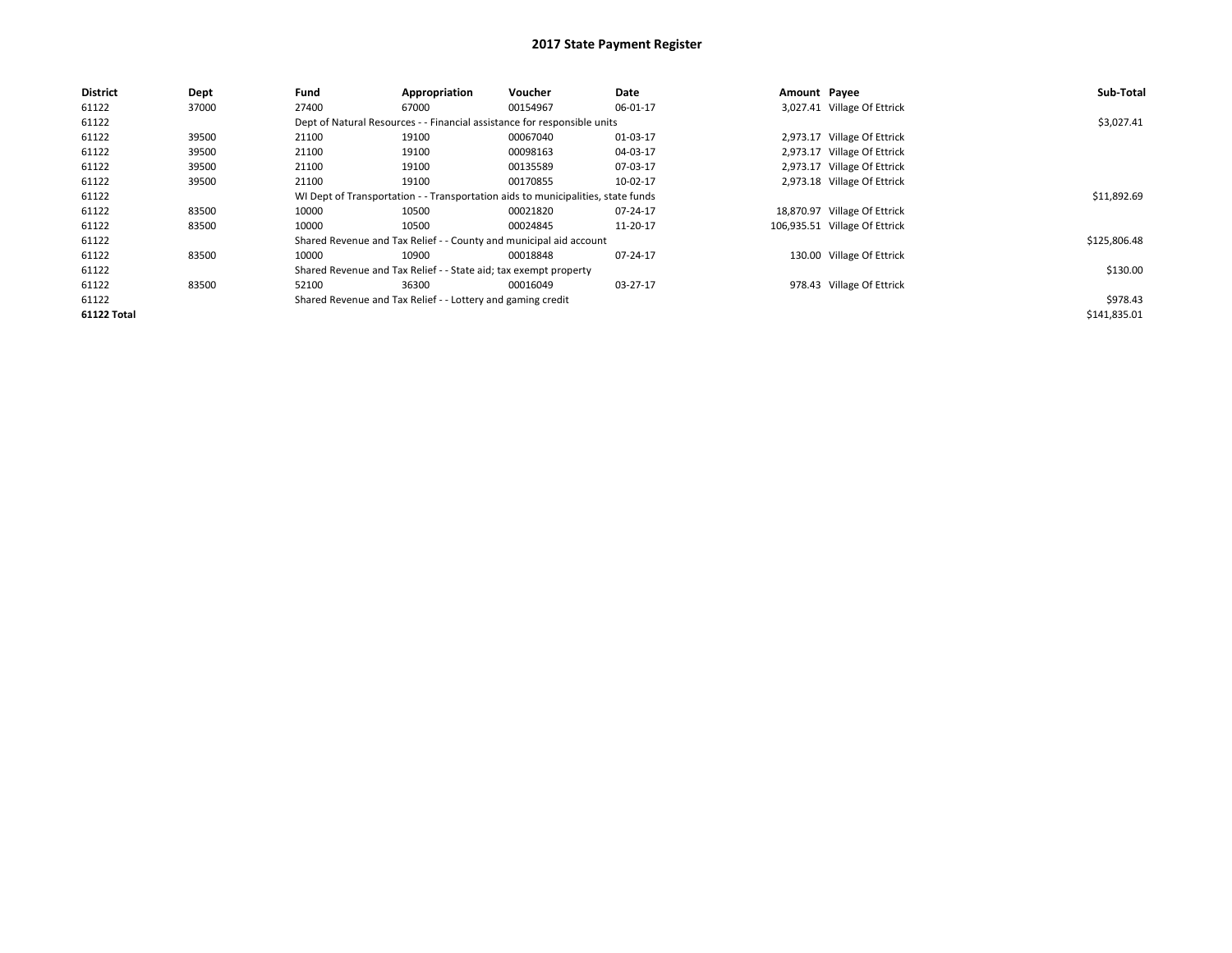| <b>District</b>    | Dept  | Fund  | Appropriation                                                                    | Voucher  | Date     | Amount Payee |                                   | Sub-Total    |
|--------------------|-------|-------|----------------------------------------------------------------------------------|----------|----------|--------------|-----------------------------------|--------------|
| 61173              | 16500 | 10000 | 22500                                                                            | 00011995 | 06-26-17 |              | 887.98 Village Of Pigeon Falls    |              |
| 61173              |       |       | Dept of Safety & Prof Services - - Fire dues distribution                        |          |          |              |                                   | \$887.98     |
| 61173              | 37000 | 27400 | 67000                                                                            | 00154682 | 06-01-17 |              | 507.12 Village Of Pigeon Falls    |              |
| 61173              |       |       | Dept of Natural Resources - - Financial assistance for responsible units         |          |          |              |                                   | \$507.12     |
| 61173              | 39500 | 21100 | 19100                                                                            | 00067041 | 01-03-17 |              | 2,239.01 Village Of Pigeon Falls  |              |
| 61173              | 39500 | 21100 | 19100                                                                            | 00098164 | 04-03-17 |              | 2,239.01 Village Of Pigeon Falls  |              |
| 61173              | 39500 | 21100 | 19100                                                                            | 00135590 | 07-03-17 |              | 2,239.01 Village Of Pigeon Falls  |              |
| 61173              | 39500 | 21100 | 19100                                                                            | 00170856 | 10-02-17 |              | 2,239.01 Village Of Pigeon Falls  |              |
| 61173              |       |       | WI Dept of Transportation - - Transportation aids to municipalities, state funds |          |          |              |                                   | \$8,956.04   |
| 61173              | 83500 | 10000 | 10500                                                                            | 00021821 | 07-24-17 |              | 13,441.07 Village Of Pigeon Falls |              |
| 61173              | 83500 | 10000 | 10500                                                                            | 00024846 | 11-20-17 |              | 76,166.08 Village Of Pigeon Falls |              |
| 61173              |       |       | Shared Revenue and Tax Relief - - County and municipal aid account               |          |          |              |                                   | \$89,607.15  |
| 61173              | 83500 | 10000 | 10900                                                                            | 00018849 | 07-24-17 |              | 232.00 Village Of Pigeon Falls    |              |
| 61173              |       |       | Shared Revenue and Tax Relief - - State aid; tax exempt property                 |          |          |              |                                   | \$232.00     |
| <b>61173 Total</b> |       |       |                                                                                  |          |          |              |                                   | \$100,190.29 |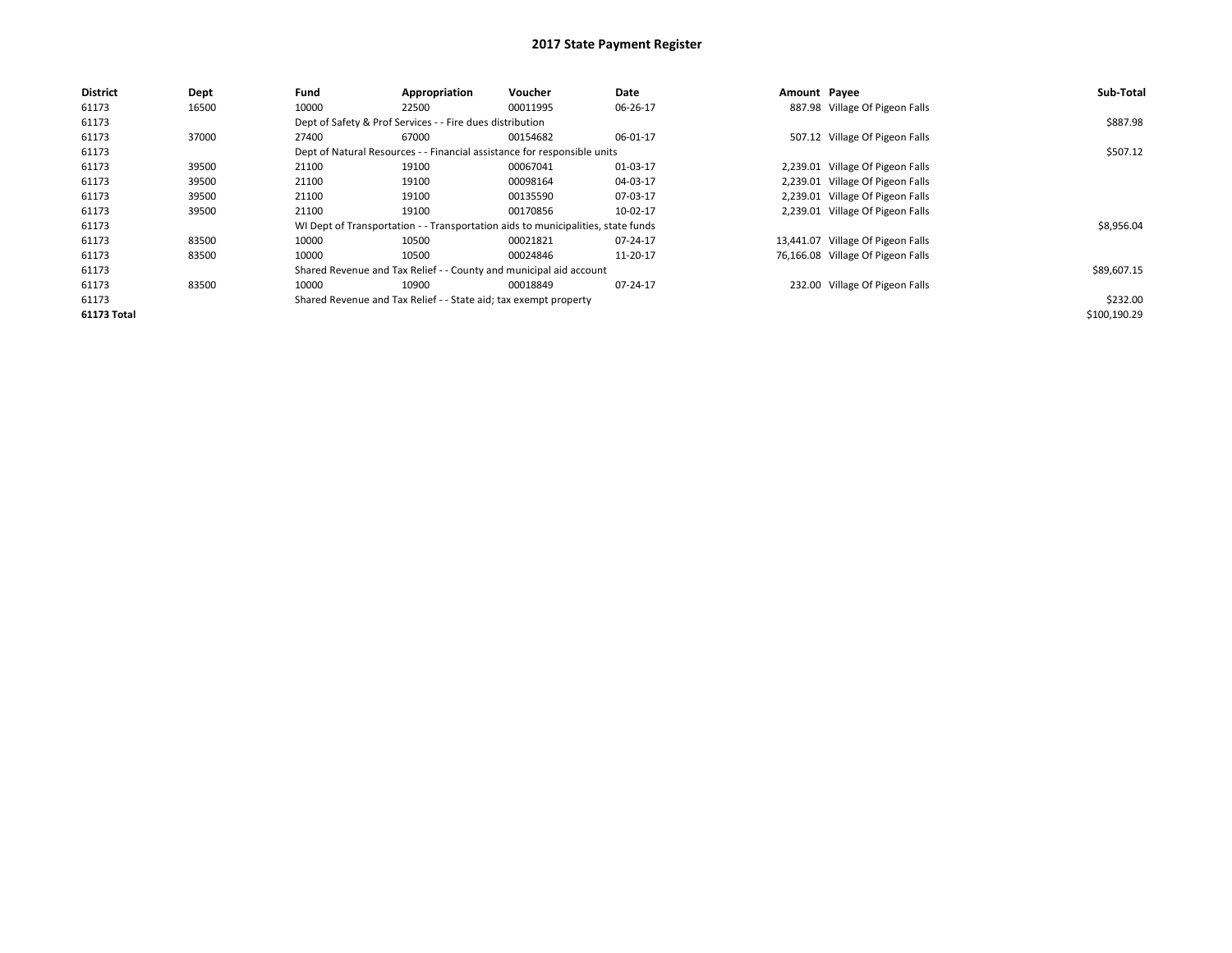| District    | Dept  | Fund                                                                  | Appropriation                                                      | Voucher                                                                          | Date     | Amount Payee |                             | Sub-Total    |
|-------------|-------|-----------------------------------------------------------------------|--------------------------------------------------------------------|----------------------------------------------------------------------------------|----------|--------------|-----------------------------|--------------|
| 61181       | 16500 | 10000                                                                 | 22500                                                              | 00011996                                                                         | 06-26-17 |              | 2,472.43 Village Of Strum   |              |
| 61181       |       |                                                                       | Dept of Safety & Prof Services - - Fire dues distribution          |                                                                                  |          |              |                             | \$2,472.43   |
| 61181       | 37000 | 10000                                                                 | 50300                                                              | 00143953                                                                         | 04-21-17 |              | 79.99 Village Of Strum      |              |
| 61181       |       |                                                                       | Dept of Natural Resources - - Aids in lieu of taxes - general fund |                                                                                  |          |              |                             | \$79.99      |
| 61181       | 37000 | 27400                                                                 | 67000                                                              | 00154832                                                                         | 06-01-17 |              | 7,022.21 Village Of Strum   |              |
| 61181       |       |                                                                       |                                                                    | Dept of Natural Resources - - Financial assistance for responsible units         |          |              |                             | \$7,022.21   |
| 61181       | 39500 | 21100                                                                 | 19100                                                              | 00067042                                                                         | 01-03-17 |              | 8,562.54 Village Of Strum   |              |
| 61181       | 39500 | 21100                                                                 | 19100                                                              | 00098165                                                                         | 04-03-17 |              | 8,562.54 Village Of Strum   |              |
| 61181       | 39500 | 21100                                                                 | 19100                                                              | 00135591                                                                         | 07-03-17 |              | 8,562.54 Village Of Strum   |              |
| 61181       | 39500 | 21100                                                                 | 19100                                                              | 00170857                                                                         | 10-02-17 |              | 8,562.55 Village Of Strum   |              |
| 61181       |       |                                                                       |                                                                    | WI Dept of Transportation - - Transportation aids to municipalities, state funds |          |              |                             | \$34,250.17  |
| 61181       | 45500 | 10000                                                                 | 23100                                                              | 00033616                                                                         | 08-24-17 |              | 800.00 Village Of Strum     |              |
| 61181       |       |                                                                       |                                                                    | Department of Justice - - Law enforcement training fund, local assistance        |          |              |                             | \$800.00     |
| 61181       | 83500 | 10000                                                                 | 10100                                                              | 00021822                                                                         | 07-24-17 |              | 4,921.62 Village Of Strum   |              |
| 61181       |       |                                                                       |                                                                    | Shared Revenue and Tax Relief - - Expenditure restraint program account          |          |              |                             | \$4,921.62   |
| 61181       | 83500 | 10000                                                                 | 10500                                                              | 00021822                                                                         | 07-24-17 |              | 29,826.23 Village Of Strum  |              |
| 61181       | 83500 | 10000                                                                 | 10500                                                              | 00024847                                                                         | 11-20-17 |              | 237,451.65 Village Of Strum |              |
| 61181       |       |                                                                       |                                                                    | Shared Revenue and Tax Relief - - County and municipal aid account               |          |              |                             | \$267,277.88 |
| 61181       | 83500 | 10000                                                                 | 10900                                                              | 00018850                                                                         | 07-24-17 |              | 347.00 Village Of Strum     |              |
| 61181       |       |                                                                       | Shared Revenue and Tax Relief - - State aid; tax exempt property   |                                                                                  |          |              |                             | \$347.00     |
| 61181       | 83500 | 10000                                                                 | 11000                                                              | 00021822                                                                         | 07-24-17 |              | 1.72 Village Of Strum       |              |
| 61181       | 83500 | 10000                                                                 | 11000                                                              | 00024847                                                                         | 11-20-17 |              | 8.67 Village Of Strum       |              |
| 61181       |       | Shared Revenue and Tax Relief - - Public utility distribution account |                                                                    | \$10.39                                                                          |          |              |                             |              |
| 61181 Total |       |                                                                       |                                                                    |                                                                                  |          |              |                             | \$317,181.69 |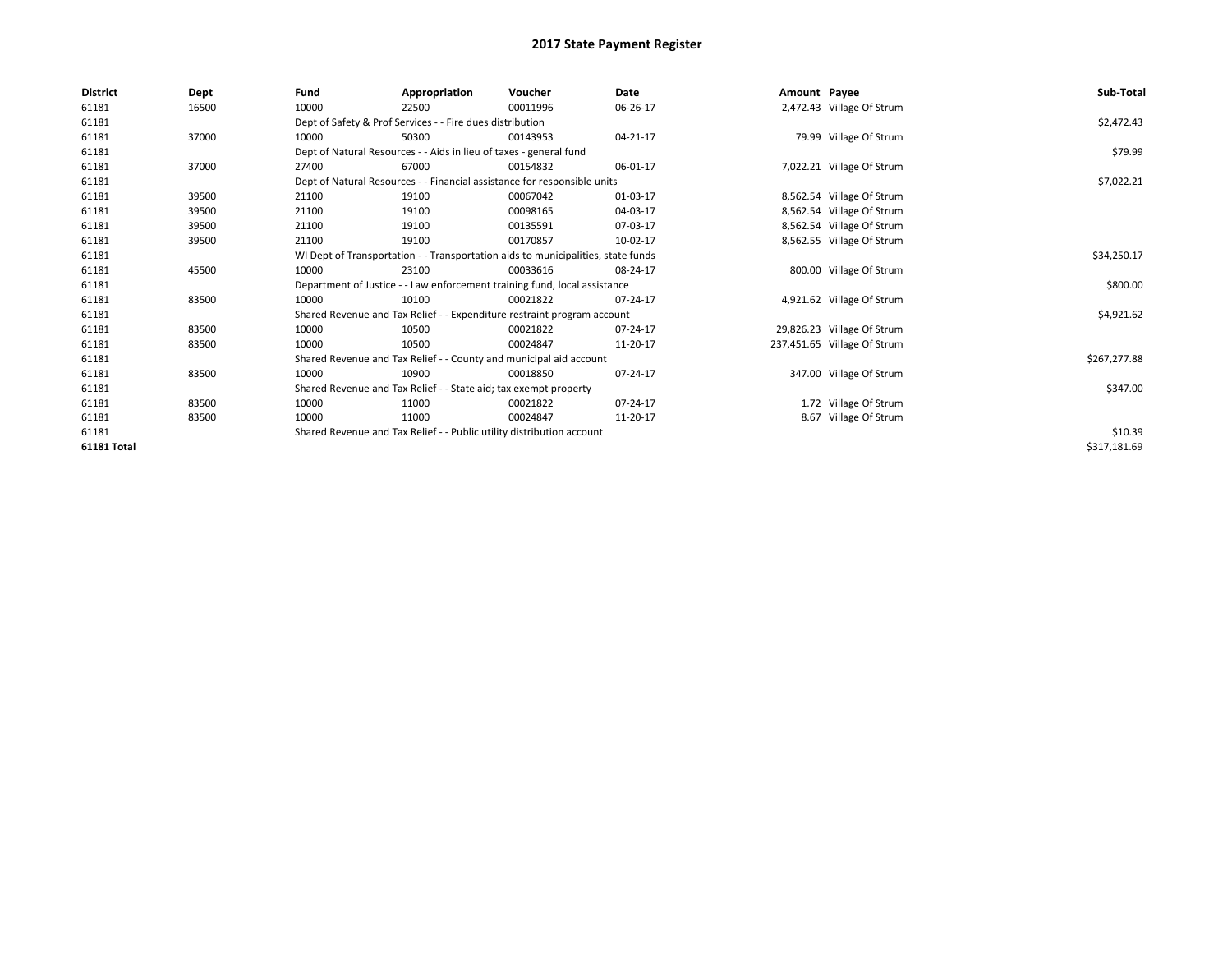| <b>District</b> | Dept  | Fund                                                                             | Appropriation                                                                 | Voucher     | <b>Date</b> | Amount Payee |                                   | Sub-Total    |
|-----------------|-------|----------------------------------------------------------------------------------|-------------------------------------------------------------------------------|-------------|-------------|--------------|-----------------------------------|--------------|
| 61186           | 16500 | 10000                                                                            | 22500                                                                         | 00011997    | 06-26-17    |              | 5,212.10 Village Of Trempealeau   |              |
| 61186           |       |                                                                                  | Dept of Safety & Prof Services - - Fire dues distribution                     |             |             |              |                                   | \$5,212.10   |
| 61186           | 37000 | 10000                                                                            | 50300                                                                         | 00126261    | 02-06-17    |              | 1,118.94 Village Of Trempealeau   |              |
| 61186           | 37000 | 10000                                                                            | 50300                                                                         | 00143889    | 04-21-17    |              | 73.62 Village Of Trempealeau      |              |
| 61186           |       |                                                                                  | Dept of Natural Resources - - Aids in lieu of taxes - general fund            |             |             |              |                                   | \$1,192.56   |
| 61186           | 39500 | 21100                                                                            | 18500                                                                         | 00148020    | 08-14-17    |              | 4,000.00 Village Of Trempealeau   |              |
| 61186           |       |                                                                                  | WI Dept of Transportation - - Highway safety, local assistance, federal funds |             |             |              |                                   | \$4,000.00   |
| 61186           | 39500 | 21100                                                                            | 19100                                                                         | 00067043    | 01-03-17    |              | 18,325.12 Village Of Trempealeau  |              |
| 61186           | 39500 | 21100                                                                            | 19100                                                                         | 00098166    | 04-03-17    |              | 18,325.12 Village Of Trempealeau  |              |
| 61186           | 39500 | 21100                                                                            | 19100                                                                         | 00135592    | 07-03-17    |              | 18,325.12 Village Of Trempealeau  |              |
| 61186           | 39500 | 21100                                                                            | 19100                                                                         | 00170858    | 10-02-17    |              | 18,325.12 Village Of Trempealeau  |              |
| 61186           |       | WI Dept of Transportation - - Transportation aids to municipalities, state funds |                                                                               | \$73,300.48 |             |              |                                   |              |
| 61186           | 45500 | 10000                                                                            | 23100                                                                         | 00021596    | 01-03-17    |              | 800.00 Village Of Trempealeau     |              |
| 61186           | 45500 | 10000                                                                            | 23100                                                                         | 00039714    | 12-26-17    |              | 1,120.00 Village Of Trempealeau   |              |
| 61186           |       |                                                                                  | Department of Justice - - Law enforcement training fund, local assistance     |             |             |              |                                   | \$1,920.00   |
| 61186           | 83500 | 10000                                                                            | 10100                                                                         | 00021823    | 07-24-17    |              | 7,725.86 Village Of Trempealeau   |              |
| 61186           |       |                                                                                  | Shared Revenue and Tax Relief - - Expenditure restraint program account       |             |             |              |                                   | \$7,725.86   |
| 61186           | 83500 | 10000                                                                            | 10500                                                                         | 00021823    | 07-24-17    |              | 34,725.94 Village Of Trempealeau  |              |
| 61186           | 83500 | 10000                                                                            | 10500                                                                         | 00024848    | 11-20-17    |              | 196,780.32 Village Of Trempealeau |              |
| 61186           |       |                                                                                  | Shared Revenue and Tax Relief - - County and municipal aid account            |             |             |              |                                   | \$231,506.26 |
| 61186           | 83500 | 10000                                                                            | 10900                                                                         | 00018851    | 07-24-17    |              | 128.00 Village Of Trempealeau     |              |
| 61186           | 83500 | 10000                                                                            | 10900                                                                         | 00019981    | 07-24-17    |              | 254.00 Village Of Trempealeau     |              |
| 61186           |       |                                                                                  | Shared Revenue and Tax Relief - - State aid; tax exempt property              |             |             |              |                                   | \$382.00     |
| 61186           | 83500 | 52100                                                                            | 36300                                                                         | 00016050    | 03-27-17    |              | 14,890.92 Village Of Trempealeau  |              |
| 61186           |       |                                                                                  | Shared Revenue and Tax Relief - - Lottery and gaming credit                   |             |             |              |                                   | \$14,890.92  |
| 61186 Total     |       |                                                                                  |                                                                               |             |             |              |                                   | \$340,130.18 |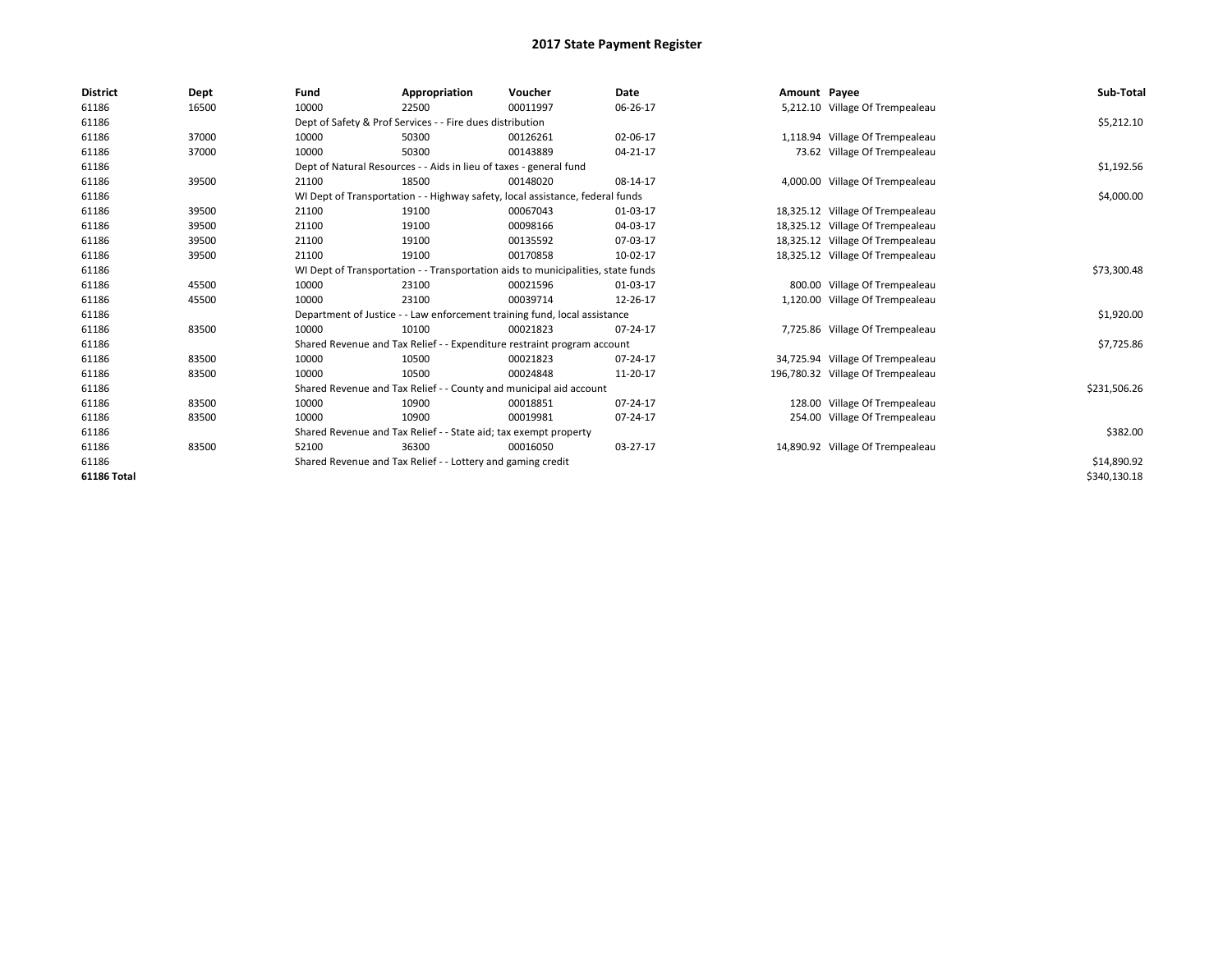| <b>District</b> | Dept  | Fund                                                                             | Appropriation                                                                       | Voucher      | Date     | Amount Payee |                             | Sub-Total      |
|-----------------|-------|----------------------------------------------------------------------------------|-------------------------------------------------------------------------------------|--------------|----------|--------------|-----------------------------|----------------|
| 61201           | 16500 | 10000                                                                            | 22500                                                                               | 00011998     | 06-26-17 |              | 7,439.33 Arcadia, City of   |                |
| 61201           |       |                                                                                  | Dept of Safety & Prof Services - - Fire dues distribution                           |              |          |              |                             | \$7,439.33     |
| 61201           | 37000 | 27400                                                                            | 67000                                                                               | 00154273     | 06-01-17 |              | 7,242.46 Arcadia, City of   |                |
| 61201           |       |                                                                                  | Dept of Natural Resources - - Financial assistance for responsible units            |              |          |              |                             | \$7,242.46     |
| 61201           | 39500 | 21100                                                                            | 19100                                                                               | 00067044     | 01-03-17 |              | 80,717.46 Arcadia, City of  |                |
| 61201           | 39500 | 21100                                                                            | 19100                                                                               | 00098167     | 04-03-17 |              | 80,717.46 Arcadia, City of  |                |
| 61201           | 39500 | 21100                                                                            | 19100                                                                               | 00135593     | 07-03-17 |              | 80,717.46 Arcadia, City of  |                |
| 61201           | 39500 | 21100                                                                            | 19100                                                                               | 00170859     | 10-02-17 |              | 80,717.48 Arcadia, City of  |                |
| 61201           |       | WI Dept of Transportation - - Transportation aids to municipalities, state funds |                                                                                     | \$322,869.86 |          |              |                             |                |
| 61201           | 39500 | 21100                                                                            | 36500                                                                               | 00073178     | 01-12-17 |              | 170.35 Arcadia, City of     |                |
| 61201           | 39500 | 21100                                                                            | 36500                                                                               | 00084681     | 02-10-17 |              | 175.60 Arcadia, City of     |                |
| 61201           | 39500 | 21100                                                                            | 36500                                                                               | 00124822     | 06-06-17 |              | 118.32 Arcadia, City of     |                |
| 61201           | 39500 | 21100                                                                            | 36500                                                                               | 00092852     | 03-09-17 |              | 143.45 Arcadia, City of     |                |
| 61201           | 39500 | 21100                                                                            | 36500                                                                               | 00104872     | 04-11-17 |              | 138.10 Arcadia, City of     |                |
| 61201           | 39500 | 21100                                                                            | 36500                                                                               | 00114557     | 05-08-17 |              | 134.08 Arcadia, City of     |                |
| 61201           | 39500 | 21100                                                                            | 36500                                                                               | 00141283     | 06-30-17 |              | 117.17 Arcadia, City of     |                |
| 61201           | 39500 | 21100                                                                            | 36500                                                                               | 00155122     | 08-16-17 |              | 120.44 Arcadia, City of     |                |
| 61201           | 39500 | 21100                                                                            | 36500                                                                               | 00165375     | 09-15-17 |              | 129.36 Arcadia, City of     |                |
| 61201           | 39500 | 21100                                                                            | 36500                                                                               | 00175995     | 10-06-17 |              | 124.69 Arcadia, City of     |                |
| 61201           | 39500 | 21100                                                                            | 36500                                                                               | 00189650     | 11-08-17 |              | 133.57 Arcadia, City of     |                |
| 61201           | 39500 | 21100                                                                            | 36500                                                                               | 00200888     | 12-13-17 |              | 150.48 Arcadia, City of     |                |
| 61201           |       |                                                                                  | WI Dept of Transportation - - Highway system management and operations, state funds |              |          |              |                             | \$1,655.61     |
| 61201           | 43500 | 10000                                                                            | 11900                                                                               | 00152352     | 09-01-17 |              | 5,367.16 Arcadia, City of   |                |
| 61201           |       |                                                                                  | Department of Health Services - - Emergency medical services; aids                  |              |          |              |                             | \$5,367.16     |
| 61201           | 45500 | 10000                                                                            | 23100                                                                               | 00021530     | 01-03-17 |              | 1,120.00 Arcadia, City of   |                |
| 61201           | 45500 | 10000                                                                            | 23100                                                                               | 00023218     | 02-06-17 |              | 3,920.28 Arcadia, City of   |                |
| 61201           | 45500 | 10000                                                                            | 23100                                                                               | 00024767     | 03-02-17 |              | 3,034.80 Arcadia, City of   |                |
| 61201           | 45500 | 10000                                                                            | 23100                                                                               | 00035828     | 10-16-17 |              | 1,120.00 Arcadia, City of   |                |
| 61201           |       |                                                                                  | Department of Justice - - Law enforcement training fund, local assistance           |              |          |              |                             | \$9,195.08     |
| 61201           | 83500 | 10000                                                                            | 10100                                                                               | 00021824     | 07-24-17 |              | 3,848.08 Arcadia, City of   |                |
| 61201           |       |                                                                                  | Shared Revenue and Tax Relief - - Expenditure restraint program account             |              |          |              |                             | \$3,848.08     |
| 61201           | 83500 | 10000                                                                            | 10500                                                                               | 00021824     | 07-24-17 |              | 105,191.78 Arcadia, City of |                |
| 61201           | 83500 | 10000                                                                            | 10500                                                                               | 00024849     | 11-20-17 |              | 596,086.78 Arcadia, City of |                |
| 61201           |       |                                                                                  | Shared Revenue and Tax Relief - - County and municipal aid account                  |              |          |              |                             | \$701,278.56   |
| 61201           | 83500 | 10000                                                                            | 10900                                                                               | 00018852     | 07-24-17 |              | 8,952.00 Arcadia, City of   |                |
| 61201           | 83500 | 10000                                                                            | 10900                                                                               | 00019982     | 07-24-17 |              | 82,866.00 Arcadia, City of  |                |
| 61201           |       |                                                                                  | Shared Revenue and Tax Relief - - State aid; tax exempt property                    |              |          |              |                             | \$91,818.00    |
| 61201           | 83500 | 10000                                                                            | 11000                                                                               | 00021824     | 07-24-17 |              | 3.52 Arcadia, City of       |                |
| 61201           | 83500 | 10000                                                                            | 11000                                                                               | 00024849     | 11-20-17 |              | 18.11 Arcadia, City of      |                |
| 61201           |       |                                                                                  | Shared Revenue and Tax Relief - - Public utility distribution account               |              |          |              |                             | \$21.63        |
| 61201           | 83500 | 10000                                                                            | 50100                                                                               | 00015415     | 01-31-17 |              | 1,937.31 Arcadia, City of   |                |
| 61201           |       |                                                                                  | Shared Revenue and Tax Relief - - Payments for municipal services                   |              |          |              |                             | \$1,937.31     |
| 61201           | 83500 | 52100                                                                            | 36300                                                                               | 00016051     | 03-27-17 |              | 2,882.14 Arcadia, City of   |                |
| 61201           |       |                                                                                  | Shared Revenue and Tax Relief - - Lottery and gaming credit                         |              |          |              |                             | \$2,882.14     |
| 61201 Total     |       |                                                                                  |                                                                                     |              |          |              |                             | \$1,155,555.22 |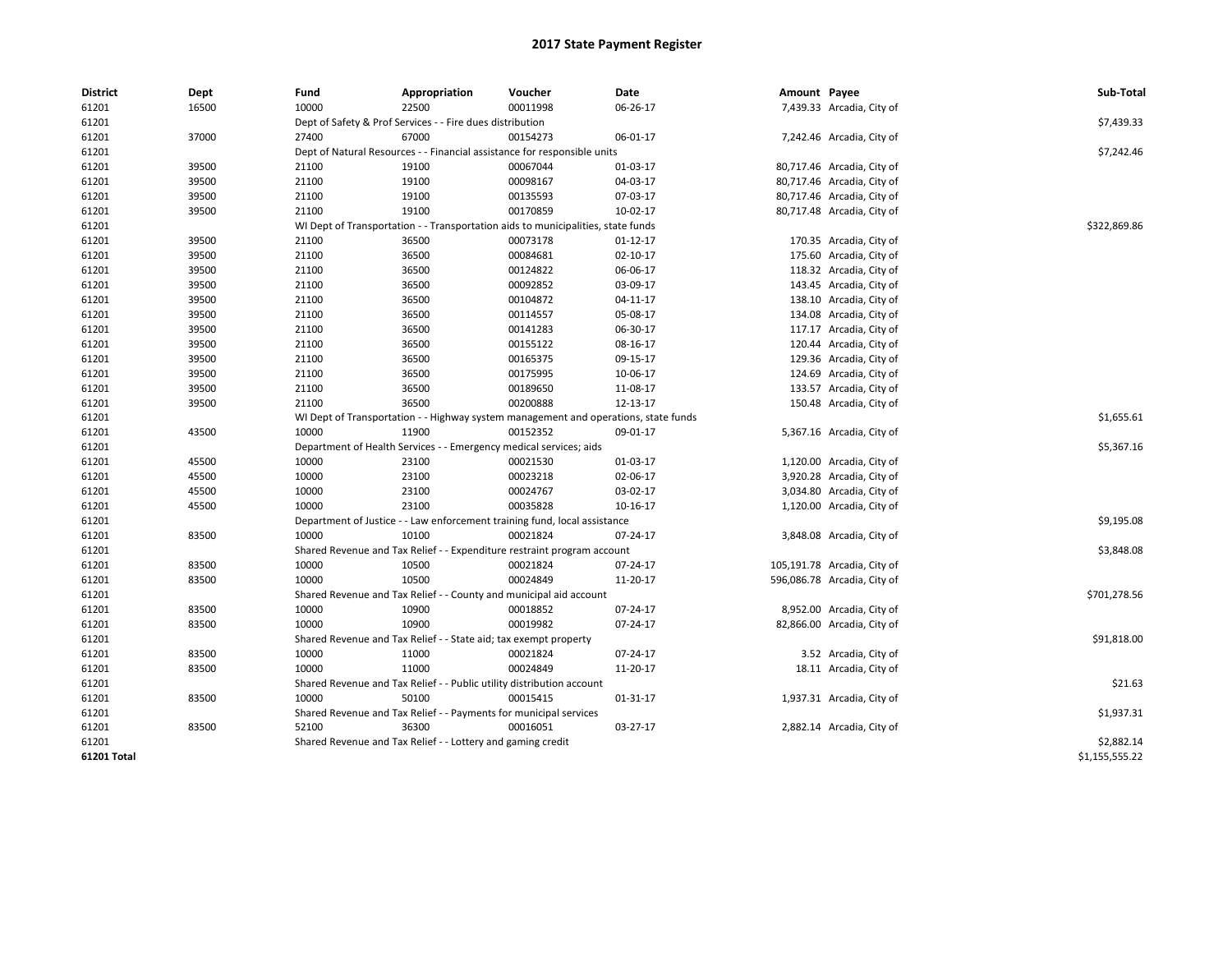| <b>District</b> | Dept  | Fund  | Appropriation                                                                    | Voucher  | Date           | Amount Payee |                           | Sub-Total      |  |  |
|-----------------|-------|-------|----------------------------------------------------------------------------------|----------|----------------|--------------|---------------------------|----------------|--|--|
| 61206           | 16500 | 10000 | 22500                                                                            | 00011999 | 06-26-17       |              | 4,314.68 Blair, City of   |                |  |  |
| 61206           |       |       | Dept of Safety & Prof Services - - Fire dues distribution                        |          |                |              |                           | \$4,314.68     |  |  |
| 61206           | 37000 | 27400 | 67000                                                                            | 00154021 | 06-01-17       |              | 2,516.59 Blair, City of   |                |  |  |
| 61206           |       |       | Dept of Natural Resources - - Financial assistance for responsible units         |          |                |              |                           |                |  |  |
| 61206           | 39500 | 21100 | 19100                                                                            | 00067045 | 01-03-17       |              | 14,279.38 Blair, City of  |                |  |  |
| 61206           | 39500 | 21100 | 19100                                                                            | 00098168 | 04-03-17       |              | 14,279.38 Blair, City of  |                |  |  |
| 61206           | 39500 | 21100 | 19100                                                                            | 00135594 | 07-03-17       |              | 14,279.38 Blair, City of  |                |  |  |
| 61206           | 39500 | 21100 | 19100                                                                            | 00170860 | 10-02-17       |              | 14,279.41 Blair, City of  |                |  |  |
| 61206           |       |       | WI Dept of Transportation - - Transportation aids to municipalities, state funds |          |                |              |                           | \$57,117.55    |  |  |
| 61206           | 45500 | 10000 | 23100                                                                            | 00021532 | 01-03-17       |              | 960.00 Blair, City of     |                |  |  |
| 61206           | 45500 | 10000 | 23100                                                                            | 00039600 | 12-22-17       |              | 960.00 Blair, City of     |                |  |  |
| 61206           |       |       | Department of Justice - - Law enforcement training fund, local assistance        |          |                |              |                           | \$1,920.00     |  |  |
| 61206           | 50500 | 10000 | 74300                                                                            | 00044813 | 03-21-17       |              | 254,996.00 Blair, City of |                |  |  |
| 61206           | 50500 | 10000 | 74300                                                                            | 00066549 | 12-08-17       |              | 102,455.00 Blair, City of |                |  |  |
| 61206           |       |       | Department of Administration - - Federal aid; local assistance                   |          |                |              |                           | \$357,451.00   |  |  |
| 61206           | 83500 | 10000 | 10100                                                                            | 00021825 | 07-24-17       |              | 2,276.06 Blair, City of   |                |  |  |
| 61206           |       |       | Shared Revenue and Tax Relief - - Expenditure restraint program account          |          |                |              |                           | \$2,276.06     |  |  |
| 61206           | 83500 | 10000 | 10500                                                                            | 00021825 | 07-24-17       |              | 89,254.72 Blair, City of  |                |  |  |
| 61206           | 83500 | 10000 | 10500                                                                            | 00024850 | 11-20-17       |              | 505,776.77 Blair, City of |                |  |  |
| 61206           |       |       | Shared Revenue and Tax Relief - - County and municipal aid account               |          |                |              |                           | \$595,031.49   |  |  |
| 61206           | 83500 | 10000 | 10900                                                                            | 00018853 | $07 - 24 - 17$ |              | 4,268.00 Blair, City of   |                |  |  |
| 61206           | 83500 | 10000 | 10900                                                                            | 00019983 | 07-24-17       |              | 281.00 Blair, City of     |                |  |  |
| 61206           |       |       | Shared Revenue and Tax Relief - - State aid; tax exempt property                 |          |                |              |                           | \$4,549.00     |  |  |
| 61206           | 83500 | 10000 | 11000                                                                            | 00021825 | $07 - 24 - 17$ |              | 2,728.66 Blair, City of   |                |  |  |
| 61206           | 83500 | 10000 | 11000                                                                            | 00024850 | 11-20-17       |              | 15,565.73 Blair, City of  |                |  |  |
| 61206           |       |       | Shared Revenue and Tax Relief - - Public utility distribution account            |          |                |              |                           | \$18,294.39    |  |  |
| 61206           | 83500 | 52100 | 36300                                                                            | 00016052 | 03-27-17       |              | 3,129.62 Blair, City of   |                |  |  |
| 61206           |       |       | Shared Revenue and Tax Relief - - Lottery and gaming credit                      |          |                |              |                           | \$3,129.62     |  |  |
| 61206 Total     |       |       |                                                                                  |          |                |              |                           | \$1,046,600.38 |  |  |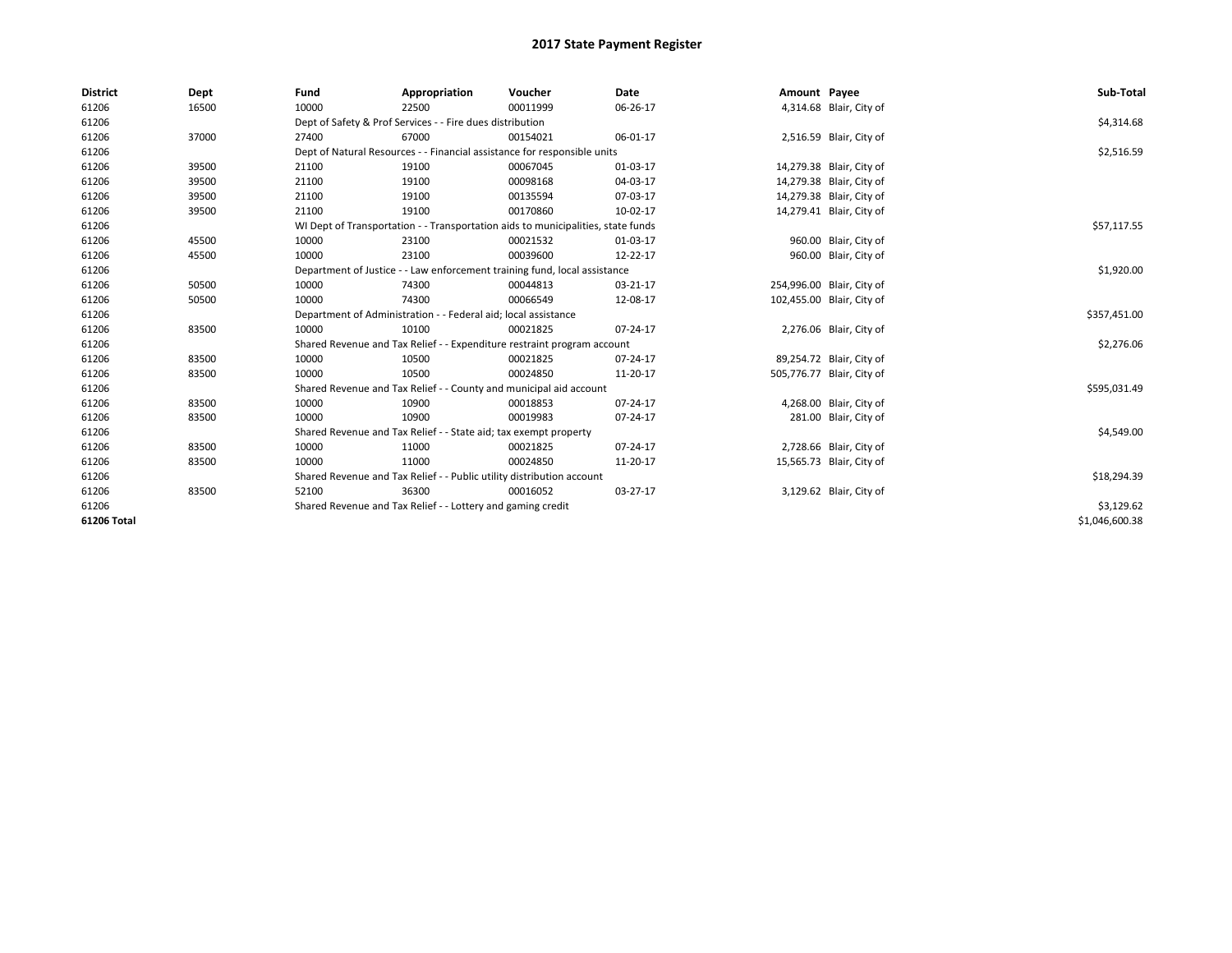| <b>District</b>    | Dept  | Fund                                                                             | Appropriation                                                    | <b>Voucher</b>                                                            | Date                                                                                            | Amount Payee |                               | Sub-Total    |
|--------------------|-------|----------------------------------------------------------------------------------|------------------------------------------------------------------|---------------------------------------------------------------------------|-------------------------------------------------------------------------------------------------|--------------|-------------------------------|--------------|
| 61231              | 16500 | 10000                                                                            | 22500                                                            | 00012000                                                                  | 06-26-17                                                                                        |              | 4,079.00 City Of Galesville   |              |
| 61231              |       |                                                                                  | Dept of Safety & Prof Services - - Fire dues distribution        |                                                                           |                                                                                                 |              |                               | \$4,079.00   |
| 61231              | 39500 | 21100                                                                            | 19100                                                            | 00067046                                                                  | 01-03-17                                                                                        |              | 17,732.05 City Of Galesville  |              |
| 61231              | 39500 | 21100                                                                            | 19100                                                            | 00098169                                                                  | 04-03-17                                                                                        |              | 17,732.05 City Of Galesville  |              |
| 61231              | 39500 | 21100                                                                            | 19100                                                            | 00135595                                                                  | 07-03-17                                                                                        |              | 17,732.05 City Of Galesville  |              |
| 61231              | 39500 | 21100                                                                            | 19100                                                            | 00170861                                                                  | 10-02-17                                                                                        |              | 17,732.07 City Of Galesville  |              |
| 61231              |       | WI Dept of Transportation - - Transportation aids to municipalities, state funds |                                                                  | \$70,928.22                                                               |                                                                                                 |              |                               |              |
| 61231              | 45500 | 10000                                                                            | 23100                                                            | 00039573                                                                  | 12-22-17                                                                                        |              | 800.00 City Of Galesville     |              |
| 61231              |       |                                                                                  |                                                                  | Department of Justice - - Law enforcement training fund, local assistance |                                                                                                 |              |                               | \$800.00     |
| 61231              | 50500 | 10000                                                                            | 17400                                                            | 00047509                                                                  | 04-28-17                                                                                        |              | 9,635.00 City Of Galesville   |              |
| 61231              |       |                                                                                  |                                                                  |                                                                           | Department of Administration - - High-voltage transmission line annual impact fee distributions |              |                               | \$9,635.00   |
| 61231              | 83500 | 10000                                                                            | 10500                                                            | 00021826                                                                  | 07-24-17                                                                                        |              | 51,675.86 City Of Galesville  |              |
| 61231              | 83500 | 10000                                                                            | 10500                                                            | 00024851                                                                  | 11-20-17                                                                                        |              | 292,829.89 City Of Galesville |              |
| 61231              |       |                                                                                  |                                                                  | Shared Revenue and Tax Relief - - County and municipal aid account        |                                                                                                 |              |                               | \$344,505.75 |
| 61231              | 83500 | 10000                                                                            | 10900                                                            | 00018854                                                                  | 07-24-17                                                                                        |              | 2,346.00 City Of Galesville   |              |
| 61231              |       |                                                                                  | Shared Revenue and Tax Relief - - State aid; tax exempt property |                                                                           |                                                                                                 |              |                               | \$2,346.00   |
| <b>61231 Total</b> |       |                                                                                  |                                                                  |                                                                           |                                                                                                 |              |                               | \$432,293.97 |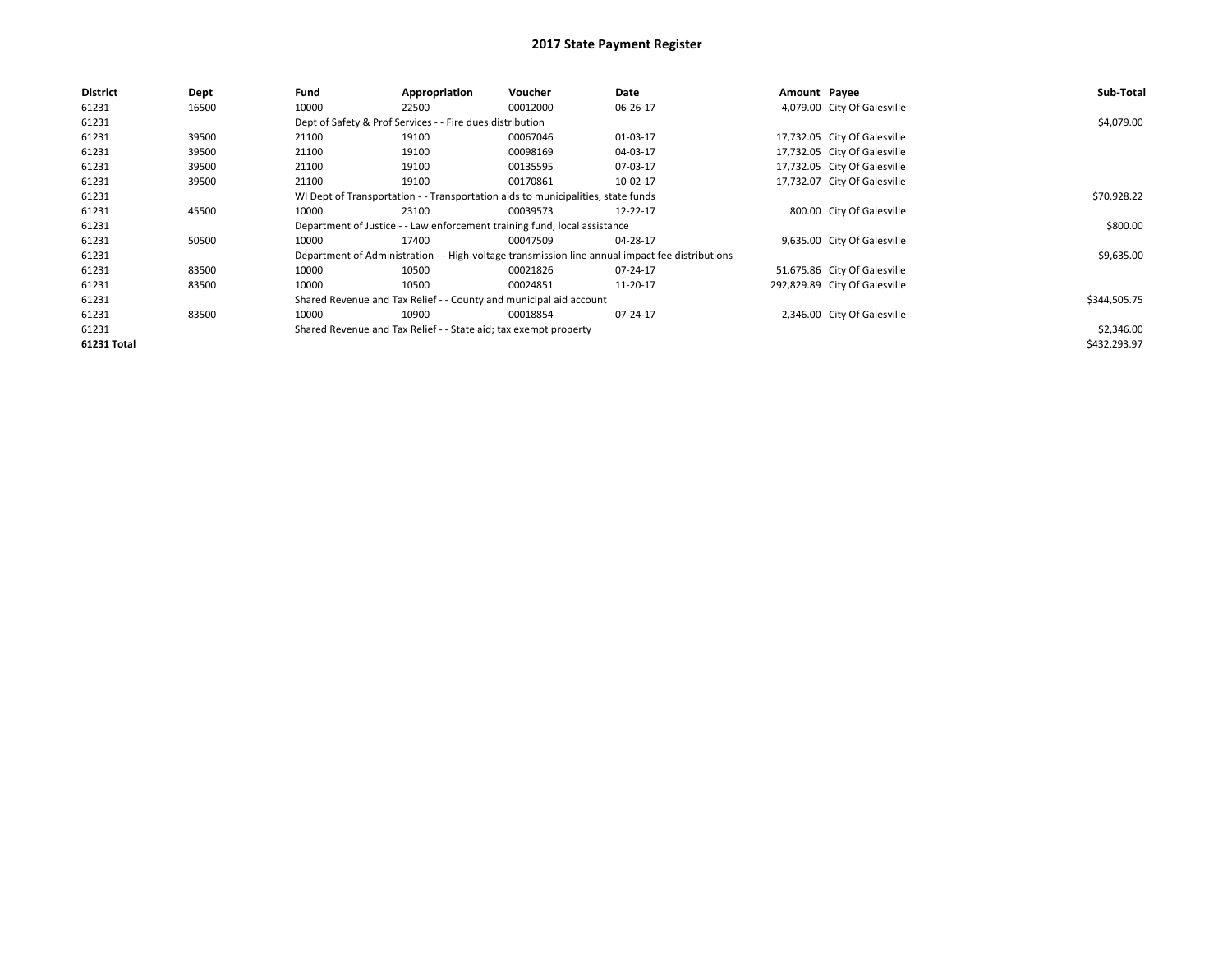| <b>District</b>    | Dept  | Fund  | Appropriation                                                                    | Voucher  | Date     | Amount Payee |                                 | Sub-Total    |  |
|--------------------|-------|-------|----------------------------------------------------------------------------------|----------|----------|--------------|---------------------------------|--------------|--|
| 61241              | 16500 | 10000 | 22500                                                                            | 00012001 | 06-26-17 |              | 4,253.02 City Of Independence   |              |  |
| 61241              |       |       | Dept of Safety & Prof Services - - Fire dues distribution                        |          |          |              |                                 | \$4,253.02   |  |
| 61241              | 37000 | 21200 | 58300                                                                            | 00136464 | 03-24-17 |              | 727.45 City Of Independence     |              |  |
| 61241              |       |       | Dept of Natural Resources - - Recreation and resource aids, federal funds        |          |          |              |                                 | \$727.45     |  |
| 61241              | 37000 | 27400 | 67000                                                                            | 00154267 | 06-01-17 |              | 3,925.41 City Of Independence   |              |  |
| 61241              |       |       | Dept of Natural Resources - - Financial assistance for responsible units         |          |          |              |                                 |              |  |
| 61241              | 39500 | 21100 | 18500                                                                            | 00188402 | 11-07-17 |              | 3,995.00 City Of Independence   |              |  |
| 61241              |       |       | WI Dept of Transportation - - Highway safety, local assistance, federal funds    |          |          |              |                                 | \$3,995.00   |  |
| 61241              | 39500 | 21100 | 19100                                                                            | 00067047 | 01-03-17 |              | 14,711.74 City Of Independence  |              |  |
| 61241              | 39500 | 21100 | 19100                                                                            | 00098170 | 04-03-17 |              | 14,711.74 City Of Independence  |              |  |
| 61241              | 39500 | 21100 | 19100                                                                            | 00135596 | 07-03-17 |              | 14,711.74 City Of Independence  |              |  |
| 61241              | 39500 | 21100 | 19100                                                                            | 00170862 | 10-02-17 |              | 14,711.74 City Of Independence  |              |  |
| 61241              |       |       | WI Dept of Transportation - - Transportation aids to municipalities, state funds |          |          |              |                                 | \$58,846.96  |  |
| 61241              | 39500 | 21100 | 27800                                                                            | 00144755 | 07-24-17 |              | 8,126.67 City Of Independence   |              |  |
| 61241              | 39500 | 21100 | 27800                                                                            | 00144762 | 07-24-17 |              | 7,809.47 City Of Independence   |              |  |
| 61241              |       |       | WI Dept of Transportation - - Local roads improvement program, state funds       |          |          |              |                                 | \$15,936.14  |  |
| 61241              | 45500 | 10000 | 23100                                                                            | 00021576 | 01-03-17 |              | 480.00 City Of Independence     |              |  |
| 61241              | 45500 | 10000 | 23100                                                                            | 00035823 | 10-16-17 |              | 800.00 City Of Independence     |              |  |
| 61241              |       |       | Department of Justice - - Law enforcement training fund, local assistance        |          |          |              |                                 | \$1,280.00   |  |
| 61241              | 50500 | 10000 | 74300                                                                            | 00063963 | 11-03-17 |              | 189,860.00 City Of Independence |              |  |
| 61241              | 50500 | 10000 | 74300                                                                            | 00066484 | 12-04-17 |              | 135,039.00 City Of Independence |              |  |
| 61241              |       |       | Department of Administration - - Federal aid; local assistance                   |          |          |              |                                 | \$324,899.00 |  |
| 61241              | 83500 | 10000 | 10500                                                                            | 00021827 | 07-24-17 |              | 45,344.36 City Of Independence  |              |  |
| 61241              | 83500 | 10000 | 10500                                                                            | 00024852 | 11-20-17 |              | 256,951.39 City Of Independence |              |  |
| 61241              |       |       | Shared Revenue and Tax Relief - - County and municipal aid account               |          |          |              |                                 | \$302,295.75 |  |
| 61241              | 83500 | 10000 | 10900                                                                            | 00018855 | 07-24-17 |              | 1,640.00 City Of Independence   |              |  |
| 61241              | 83500 | 10000 | 10900                                                                            | 00019984 | 07-24-17 |              | 66.00 City Of Independence      |              |  |
| 61241              |       |       | Shared Revenue and Tax Relief - - State aid; tax exempt property                 |          |          |              |                                 | \$1,706.00   |  |
| 61241              | 83500 | 10000 | 11000                                                                            | 00021827 | 07-24-17 |              | 185.79 City Of Independence     |              |  |
| 61241              | 83500 | 10000 | 11000                                                                            | 00024852 | 11-20-17 |              | 1,062.15 City Of Independence   |              |  |
| 61241              |       |       | Shared Revenue and Tax Relief - - Public utility distribution account            |          |          |              |                                 | \$1,247.94   |  |
| <b>61241 Total</b> |       |       |                                                                                  |          |          |              |                                 | \$719,112.67 |  |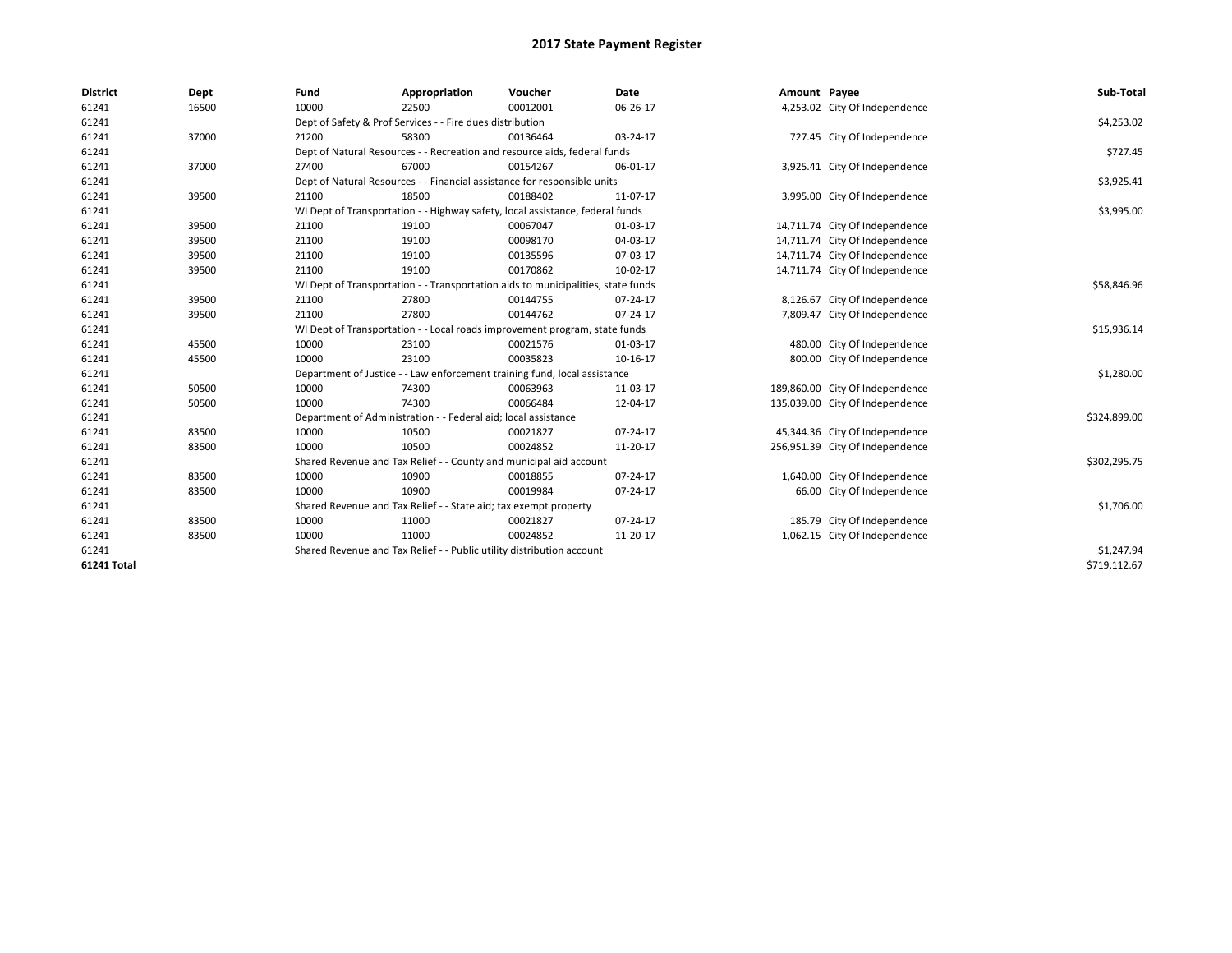| <b>District</b> | Dept  | Fund  | Appropriation                                                                           | Voucher  | <b>Date</b> | Amount Payee |                          | Sub-Total    |
|-----------------|-------|-------|-----------------------------------------------------------------------------------------|----------|-------------|--------------|--------------------------|--------------|
| 61265           | 16500 | 10000 | 22500                                                                                   | 00012002 | 06-26-17    |              | 5,154.68 City Of Osseo   |              |
| 61265           |       |       | Dept of Safety & Prof Services - - Fire dues distribution                               |          |             |              |                          | \$5,154.68   |
| 61265           | 37000 | 10000 | 50300                                                                                   | 00143334 | 04-21-17    |              | 20.07 City Of Osseo      |              |
| 61265           |       |       | Dept of Natural Resources - - Aids in lieu of taxes - general fund                      |          |             |              |                          | \$20.07      |
| 61265           | 37000 | 27400 | 67000                                                                                   | 00154443 | 06-01-17    |              | 9,886.46 City Of Osseo   |              |
| 61265           |       |       | Dept of Natural Resources - - Financial assistance for responsible units                |          |             |              |                          | \$9,886.46   |
| 61265           | 39500 | 21100 | 19100                                                                                   | 00067048 | 01-03-17    |              | 31,191.67 City Of Osseo  |              |
| 61265           | 39500 | 21100 | 19100                                                                                   | 00098171 | 04-03-17    |              | 31,191.67 City Of Osseo  |              |
| 61265           | 39500 | 21100 | 19100                                                                                   | 00135597 | 07-03-17    |              | 31,191.67 City Of Osseo  |              |
| 61265           | 39500 | 21100 | 19100                                                                                   | 00170863 | 10-02-17    |              | 31,191.68 City Of Osseo  |              |
| 61265           |       |       | WI Dept of Transportation - - Transportation aids to municipalities, state funds        |          |             |              |                          | \$124,766.69 |
| 61265           | 45500 | 10000 | 23100                                                                                   | 00021629 | 01-03-17    |              | 320.00 City Of Osseo     |              |
| 61265           | 45500 | 10000 | 23100                                                                                   | 00030817 | 06-30-17    |              | 640.00 City Of Osseo     |              |
| 61265           |       |       | Department of Justice - - Law enforcement training fund, local assistance               |          |             |              |                          | \$960.00     |
| 61265           | 46500 | 27200 | 36500                                                                                   | 00021300 | 01-26-17    |              | 6,437.57 City Of Osseo   |              |
| 61265           |       |       | Department of Military Affairs - - State disaster assistance; petroleum inspection fund |          |             |              |                          | \$6,437.57   |
| 61265           | 83500 | 10000 | 10100                                                                                   | 00021828 | 07-24-17    |              | 25,902.70 City Of Osseo  |              |
| 61265           |       |       | Shared Revenue and Tax Relief - - Expenditure restraint program account                 |          |             |              |                          | \$25,902.70  |
| 61265           | 83500 | 10000 | 10500                                                                                   | 00021828 | 07-24-17    |              | 33,275.57 City Of Osseo  |              |
| 61265           | 83500 | 10000 | 10500                                                                                   | 00024853 | 11-20-17    |              | 188,561.53 City Of Osseo |              |
| 61265           |       |       | Shared Revenue and Tax Relief - - County and municipal aid account                      |          |             |              |                          | \$221,837.10 |
| 61265           | 83500 | 10000 | 10900                                                                                   | 00018856 | 07-24-17    |              | 3,069.00 City Of Osseo   |              |
| 61265           | 83500 | 10000 | 10900                                                                                   | 00019985 | 07-24-17    |              | 6,677.00 City Of Osseo   |              |
| 61265           |       |       | Shared Revenue and Tax Relief - - State aid; tax exempt property                        |          |             |              |                          | \$9,746.00   |
| 61265           | 83500 | 52100 | 36300                                                                                   | 00016053 | 03-27-17    |              | 438.72 City Of Osseo     |              |
| 61265           |       |       | Shared Revenue and Tax Relief - - Lottery and gaming credit                             |          |             |              |                          | \$438.72     |
| 61265 Total     |       |       |                                                                                         |          |             |              |                          | \$405,149.99 |